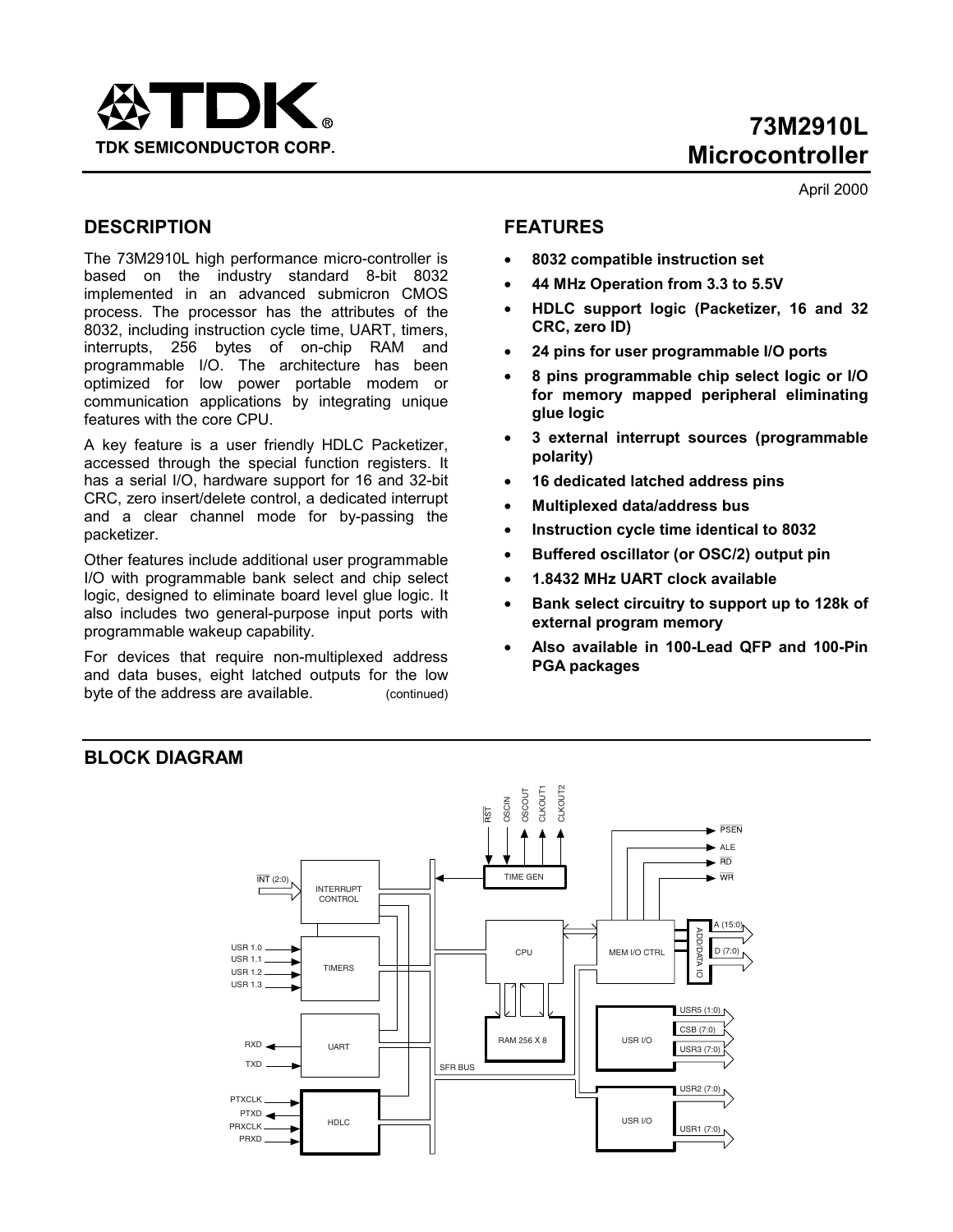## **DESCRIPTION** (continued)

The 73M2910L has two extra interrupt sources, an external interrupt and a HDLC interrupt. The HDLC interrupt has two registers associated with it; the HDLC Interrupt Register which is used to determine the source of the interrupt, and the HDLC Interrupt Enable Register that enables the source of the interrupt.

The state of the external interrupts can be read through a register allowing the interrupt pins to be used as inputs. The interrupt pins INT0 and INT1 can be either negative edge, positive edge or level triggered. The INT2 pin is always edge triggered.

Two buffered clock outputs have been added to support peripheral functions such as UARTs, modems and other clocked devices. The main internal processor clock frequency can be divided by 2 for power conservation in functional modes that only require half the clock speed.

Additional internal special function registers are used for firmware control over the HDLC Packetizer, the clocks and the programmable I/O ports.

To accommodate processor peripherals when operating at higher frequencies, the processor's timing has been altered to allow more address setup time for slower peripheral program ROM and memory mapped peripherals.

For low power applications the 73M2910L supports two power conservation modes: idle and power-down. In the power-down state the total current consumption is less than 10 µA at room temperature.

#### **DEVELOPER'S NOTE:**

The 73M2910L is also available in a 100-Pin PGA package for system developers. The PGA package is more convenient and reliable for development emulation systems than the other package styles. Emulation systems for the 73M2910L are available through Signum Systems, 11992 Challenger Court, Moorpark, CA 93021 (805) 523-9774.

#### **8032 REFERENCE**

This Document will describe the features unique to the 73M2910L. Please refer to a 8032 Programmer's Guide, Architectural Overview and Hardware Description for details on the instruction set, timers, UART, interrupt control, and memory structure.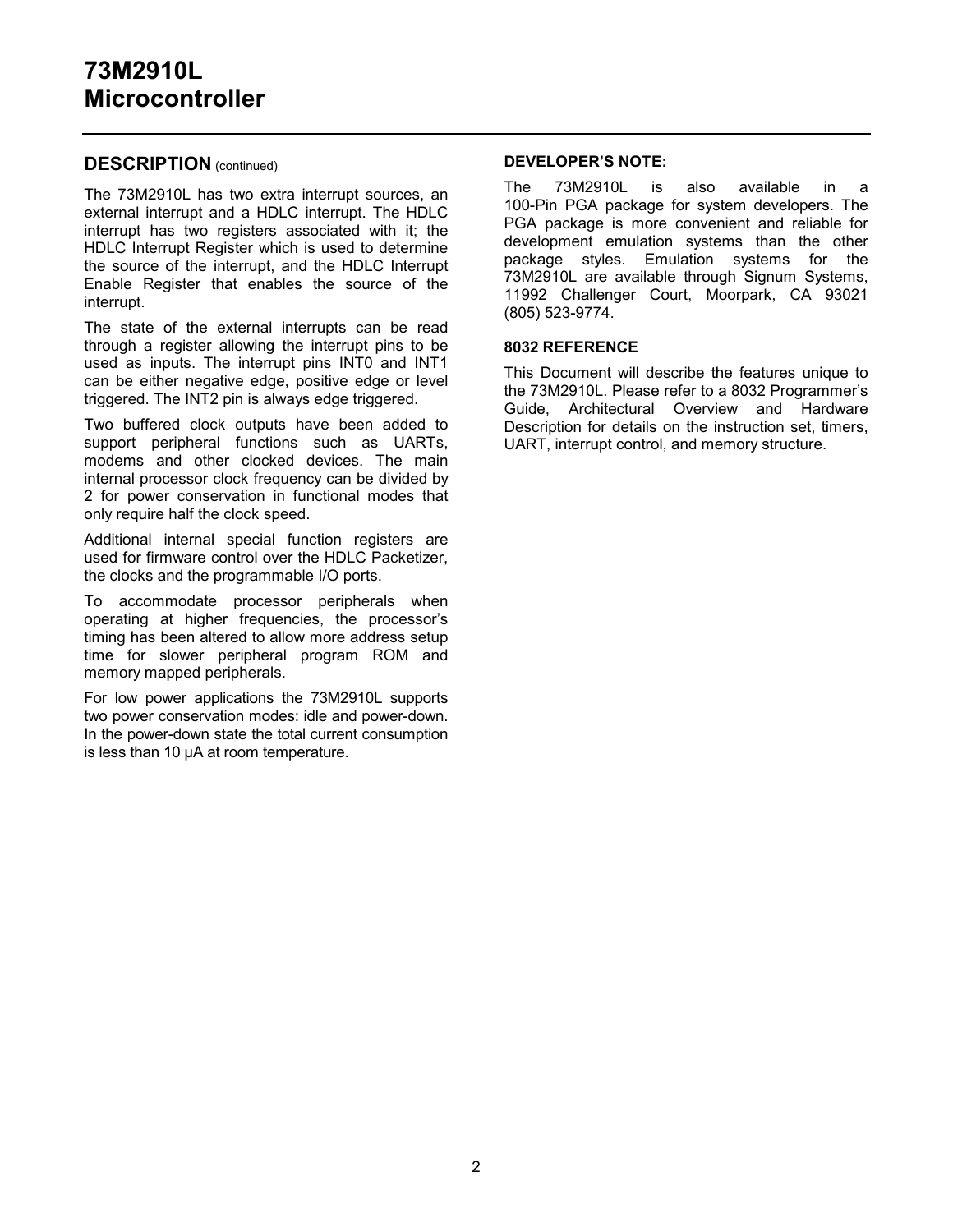## **REGISTER DESCRIPTION**

#### **INTERRUPTS**

The core chip provides 8 sources of interrupt; 3 external interrupts, 3 timer interrupts, a serial port interrupt, and an HDLC interrupt. An external interrupt and an HDLC interrupt are unique to the 73M2910L. They do not exist in a normal 8032 product. Previously unused bits in the IE and IP registers are now serving functions for these additional interrupt sources. The interrupt vector addresses are as follows:

| <b>SOURCE</b>                  | <b>VECTOR ADDRESS</b> |
|--------------------------------|-----------------------|
| $\overline{\text{INT0}}$ (IE0) | 003H                  |
| TF <sub>0</sub>                | 00BH                  |
| $\overline{\text{INT1}}$ (IE1) | 013H                  |
| TF <sub>1</sub>                | 01BH                  |
| $RI + TI$                      | 023H                  |
| $TF2 + EXF2$                   | 02BH                  |
| INT2 - ADDED INTERRUPT         | 033H                  |
| HDLC - ADDED INTERRUPT         | 03BH                  |

The external interrupt sources, INT(2:0), come from dedicated input pins. The apparent polarity of these pins is individually controlled by bits in a special interrupt direction register, IDIR (address A9). The interrupt pins  $\overline{INT1}$  and  $\overline{INT0}$  can be either edge or level generated interrupts as indicated by bits 1 and 3 in the TCON Register (address 88). Pin  $\overline{INT2}$  is always an edge generated interrupt. A flag is set when a falling transition (rising if IDIR bit 2 is set) on this pin is detected. This flag is automatically cleared when the interrupt is processed.

#### **INTERRUPT ENABLE REGISTER (IE) SFR ADDRESS 0A8h**

Bit Addressable Reset State 00h

| BIT <sub>7</sub> | BIT 6           | BIT <sub>5</sub>    | <b>BIT</b> | BIT <sub>3</sub> | ף דום<br>DII | BIT                                   | BIT <sub>0</sub> |
|------------------|-----------------|---------------------|------------|------------------|--------------|---------------------------------------|------------------|
| EА               | EX <sub>2</sub> | ET2<br><u>_ 1 _</u> | ES<br>ᆫᇰ   | <b>CTA</b><br>-  | FY1<br>EA.   | rto <sup>1</sup><br>-<br><u>_ , v</u> | EX <sub>0</sub>  |

NOTE: Bit 6 differs from the 8032. This is a reserved bit in the 8032 and is used as a mask bit for external interrupt 2 in the core implementation. When bit 6 is set to a 0, external interrupt 2 is disabled.

The mask bit for the HDLC interrupt source is bit 0 of the HDLC Control Register.

#### **INTERRUPT PRIORITY REGISTER (IP) SFR ADDRESS 0B8h**

Bit Addressable Reset State 00h

| BIT <sub>7</sub> | BIT 6           | BIT <sub>5</sub> | BIT     | BIT <sub>3</sub> | BIT 2           | BIT             | BIT 0           |
|------------------|-----------------|------------------|---------|------------------|-----------------|-----------------|-----------------|
| <b>PHDLC</b>     | PX <sub>2</sub> | DTC              | DC<br>Č | DT 1             | PX <sub>1</sub> | PT <sub>0</sub> | PX <sub>0</sub> |

NOTE: Bit 6 and bit 7 differ from the 8032. These are reserved bits in the 8032 and are used to determine the priority of external interrupt 2 and the HDLC in the core implementation. When bit 6 is set to a 1, the interrupt is set to the higher priority level.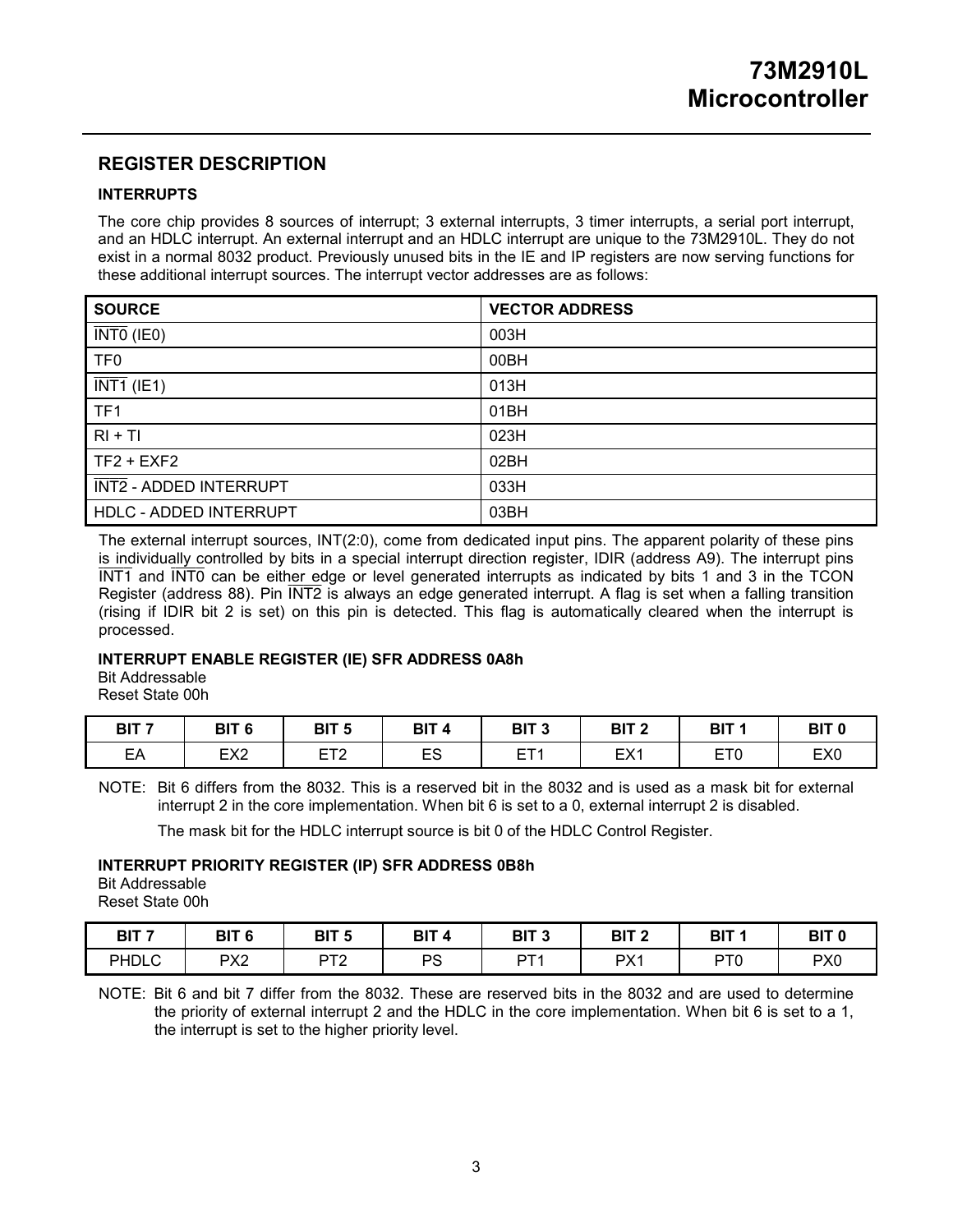### **INTERRUPTS** (continued)

#### **EXTERNAL INTERRUPT DIRECTION REGISTER (IDIR) SFR ADDRESS 092h**

Byte Addressable Reset State 00h

| BIT <sub>7</sub> | BIT <sub>6</sub> | BIT <sub>5</sub>          | DIT<br>- 4<br>ווס | BIT <sub>3</sub>                              | BIT <sub>2</sub>  | BIT '             | BIT <sub>0</sub>  |
|------------------|------------------|---------------------------|-------------------|-----------------------------------------------|-------------------|-------------------|-------------------|
|                  |                  | _____<br>INT <sub>2</sub> | INT <sub>1</sub>  | $\overbrace{\hspace{25mm}}^{}$<br><b>INTO</b> | INTD <sub>2</sub> | INTD <sub>1</sub> | INTD <sub>0</sub> |

These bits determine the polarity of the corresponding external signals INT(2:0) which will result in an interrupt and will also allow the user to directly read the logic level at the pads INT(2:0).

#### **BITS (5:3) INT(2:0)**

Bits (5:3) are read only bits that reflect the logic value at the corresponding pin. The value is not affected by bits (2:0).

#### **BITS (2:0) Interrupt Polarity Control**

If the bit is set to a 0, a falling edge will trigger the interrupt. If the bit is set to a 1, a rising edge will trigger the interrupt. Also, if the bit is set to a 1, level generated interrupts will occur when the corresponding pin is high and the internal pin signal to the timer controls will be inverted.

Bits 6 and 7 will always be read as 0's.

#### **CLOCK CONTROL REGISTER SFR ADDRESS 0DAh**

Byte Addressable Reset State 00h

| BIT <sub>7</sub> | BIT <sub>6</sub> | BIT <sub>5</sub> | BIT <sub>4</sub> | BIT <sub>3</sub> | BIT <sub>2</sub> | BIT <sub>1</sub> | BIT <sub>0</sub> |
|------------------|------------------|------------------|------------------|------------------|------------------|------------------|------------------|
| Activity         | CLK1             | <b>MCLK</b>      | CLK2EN           | CLK <sub>2</sub> | CLK2             | CLK1EN           | CLK1             |
|                  | CTRL1            | CTRL             |                  | CTRL1            | CTRL0            |                  | CTRL0            |

These bits determine the behavior at the CLK1OUT and CLK2OUT pins and allow the user to divide the main internal processor clock frequency by two for power conservation.

#### **BIT 7**

Bit 7 is an activity bit. It is cleared by a read of this register. If the activity bit is set it will prevent the 73M2910L from entering sleep mode.

#### **BIT 6**

When bit 6 = 1, CLK1OUT will be OSC/1.5 if bit 1 is a 1 and bit 0 is 0.

| BIT <sub>5</sub> | <b>CLOCK OUT</b> |
|------------------|------------------|
| n                | <b>OSC</b>       |
|                  | OSC/2            |

#### **BIT 5 Master Clock Control**

When bit 5 is set to a 1 the internal processor clock is the oscillator frequency divided by 2. If this bit is a 0, the processor clock is the same frequency as the oscillator's.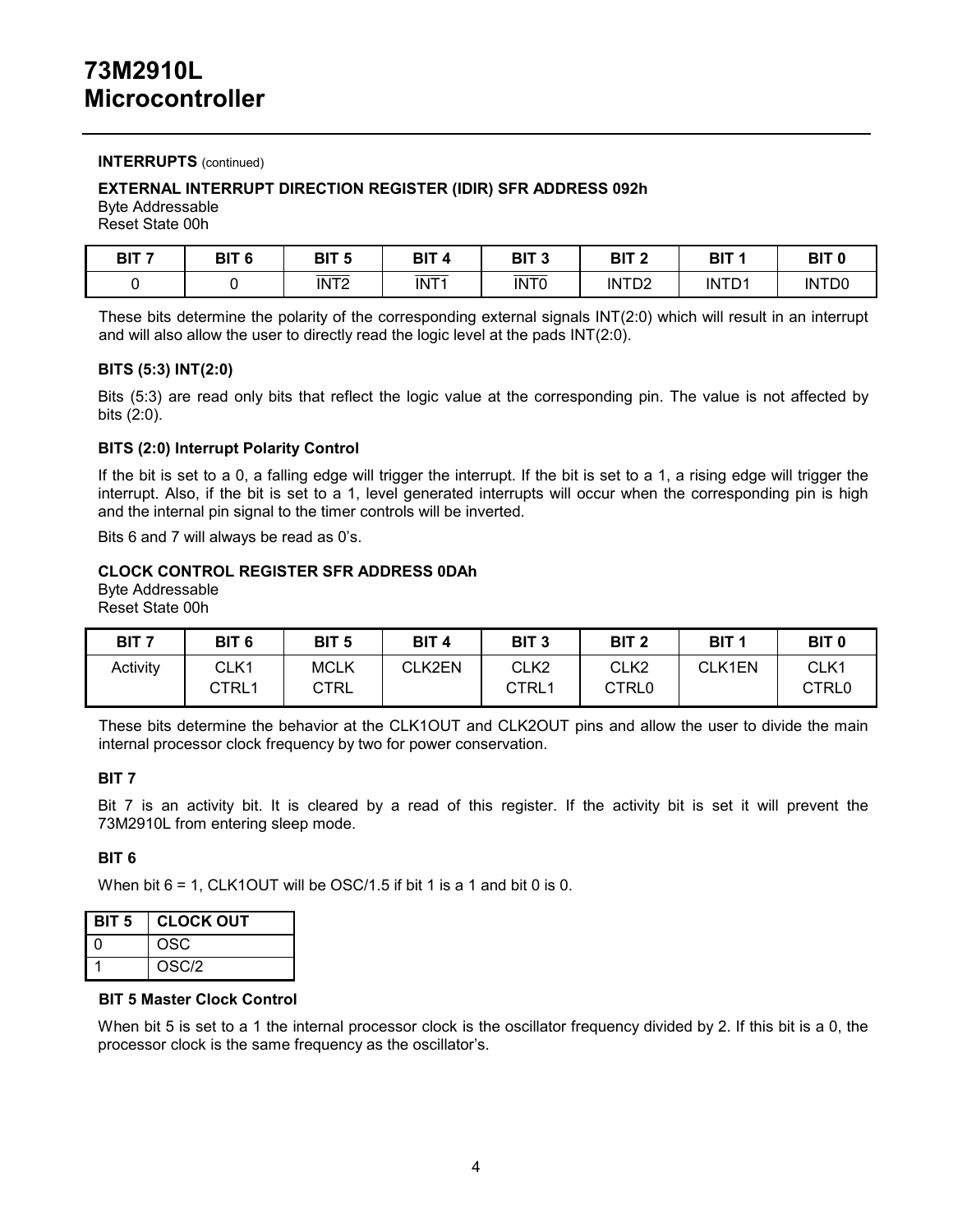#### **BIT 4 Clock 2 Output Enable**

Bit 4 enables the clock at the CLOCK 2 output pin if it is set to a 1. The CLOCK 2 pin output is held to a 0, by writing this bit to a 0. This will reduce system power if the clock pin is not used or if a power reduction mode is required.

#### **BITS 3,2 Clock 2 Output Control**

These bits determine the oscillator divisor for the CLOCK 2 output pin. They were designed to provide a 1.8432 MHz clock for an external UART given an oscillator frequency of 11.0592 MHz, 22.1184 MHz, 18.432 MHz, or 13.824 MHz.

| BIT <sub>3</sub> | BIT <sub>2</sub> | <b>CLK 2 OUT</b> | <b>OSC FREQUENCY</b> |
|------------------|------------------|------------------|----------------------|
|                  |                  | OSC/7.5          | 13.824 MHz           |
|                  |                  | OSC/6            | 11.059 MHz           |
|                  |                  | <b>OSC/12</b>    | 22.118 MHz           |
|                  |                  | OSC/10           | 18.432 MHz           |

#### **BIT 1 Clock 1 Output Enable**

Bit 1 enables the clock at the clock 1 output pin if it is set to a 1. The clock pin output is held to a 0, by writing a 0 to this bit. This will reduce system power if the clock pin is not used or if a power reduction mode is required.

Bit 6 is cleared to a 0 upon a reset.

#### **BIT 0 Clock 1 Output Control**

Bit 0 controls the frequency of the clock 1 output pin. The clock output is either the oscillator's output signal divided by two or a buffered oscillator output signal.

#### **POWER SAVING MODES**

#### **Low Power Modes**

The 73M2910L supports two power conservation modes, which are controlled by the PCON.1 and PCON.0 control bits of the PCON Register.

If PCON.0 is set, the 73M2910L will go into a power saving mode where the oscillator is running, clocks are supplied to the UART, timers, HDLC, and interrupt blocks, but no clocks are supplied to the CPU. Instruction processing and activity on the address and data ports is halted. Normal operation is resumed when an unmasked interrupt is requested or when a reset occurs.

If PCON.1 is set, the 73M2910L goes into its lowest power mode where the oscillator is halted. The total current consumption in this state should be less than 10 µa. The 73M2910L will start its oscillator and begin to return to normal operation when either a reset occurs, when a falling (rising if corresponding direction bit is set) edge of an unmasked external interrupt from pins INT(2:0) is detected, or when the USR5 (1:0) pins change to a state according to the USR5 port register. Edges used in wakeup modes are not filtered in the 73M2910L, so the user must be cautious of noise or small glitches inadvertently waking up the chip. From the time the edge that results in the wake up occurs, to the point at which an instruction is executed, depends on the oscillator start-up time. Three good oscillator pulses must be detected before the main internal clocks are generated.

During power-down mode, both the ALE and PSEN pins are pulled high since these signals often provide the output enable and chip enable for the ROM (active low). This ensures that the external components are in their lowest power state.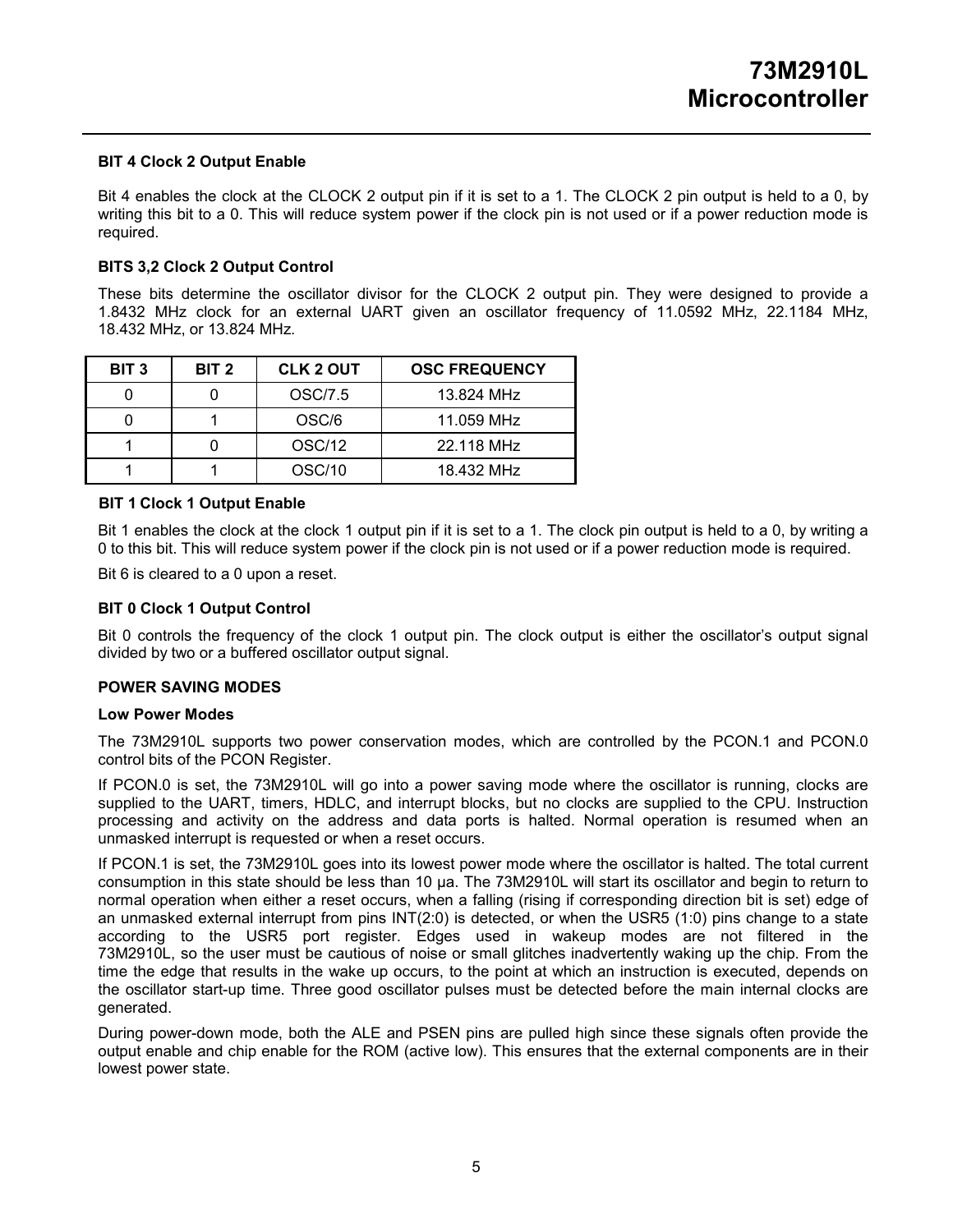### **REGISTER DESCRIPTION** (continued)

#### **USR PROGRAMMABLE I/O**

#### **Port Control USR1, USR2, USR3, USR4, USR5**

The core chip provides 32 user I/O pins. Each pin is programmed separately as either an input or as an output by a bit in a direction register. If the bit in the direction register is set to a 1, the I/O control will treat the corresponding pin as an input. If it is a 0, the pin will be treated as an output whose value is determined by the port data register. The USR1 and USR2 port registers are accessed through the internal SFR bus. The USR3 and USR4 ports are accessed through the external memory bus by a MOVX instruction. The USR4 port provides the user with an automatic chip select function if selected by the user. If the user does not require some (or any) of the chip select pin options, he may program the USR4 port pins to operate in the same way as USR3 port pins.

The USR Data Register contents determine pin values if chosen as an output. When reading from the data register's SFR address, the pin logic values are returned as data except when the port address is the destination address for a read-modify-write instruction. In this case, the latched register values are returned as data. When reading data from a data register that is mapped in the external memory space, the pin values are always returned as data.

The USR5 Register allows for 2 additional input pins. In normal operation these pins can be used as general purpose inputs. In power-down mode, the user can program either rising or falling transitions or logical combinations of these pins to wake up the chip.

#### **USR 1 PORT**

#### **USR1 DATA SFR Address 90h**

Bit Addressable Reset State 00h

| BIT 7         | BIT 6         | BIT 5                           | BIT <sub>4</sub> | BIT <sub>3</sub> | BIT <sub>2</sub> | BIT '  | BIT <sub>0</sub> |
|---------------|---------------|---------------------------------|------------------|------------------|------------------|--------|------------------|
| <b>JSR1.7</b> | <b>USR1.6</b> | USR <sup>1</sup><br>∽<br>\ I .J | USR1.4           | USR1.3           | USR1.2           | USR1.1 | USR1.0           |

Bits in this register will be asserted on the USR1(7:0) pins if the corresponding direction register bit is a 0. Reading this SFR's address will return data reflecting the values of pins USR1(7:0) except when address 90h is the destination address for a read-modify-write instruction. In this case, the latched register values are returned as data.

USR1 port signals are also used as timer controls. In applications where the external signals are required for timer count modes, the corresponding port pin should be configured as an input.

 $USR1.0 \text{ bit}$  = TIMER0 T0 PIN  $USR1.1 \text{ bit}$  = TIMER1 T1 PIN USR1.2 bit  $=$  TIMER2 T2 EX PIN  $USR1.3 \text{ bit}$  = TIMER2 T2 PIN

## **USR1 Port Direction (DIR1) SFR Address 91h**

Byte Addressable

Reset State FFh

| BIT 7         | BIT 6         | BIT <sub>5</sub> | BIT 4         | BIT 3         | BIT <sub>2</sub> | BIT           | BIT <sub>0</sub> |
|---------------|---------------|------------------|---------------|---------------|------------------|---------------|------------------|
| <b>DIR1.7</b> | <b>DIR1.6</b> | <b>DIR1.5</b>    | <b>DIR1.4</b> | <b>DIR1.3</b> | DIR1             | <b>DIR1.1</b> | DIR1.0           |

This register is used to designate the USR1 pins as either inputs or outputs. If the register bit is reset to a 0, the corresponding USR1 pin is programmed as an output that will be driven by the corresponding USR1 data register bit. If the register bit is a 1, the corresponding pin will be treated as an input.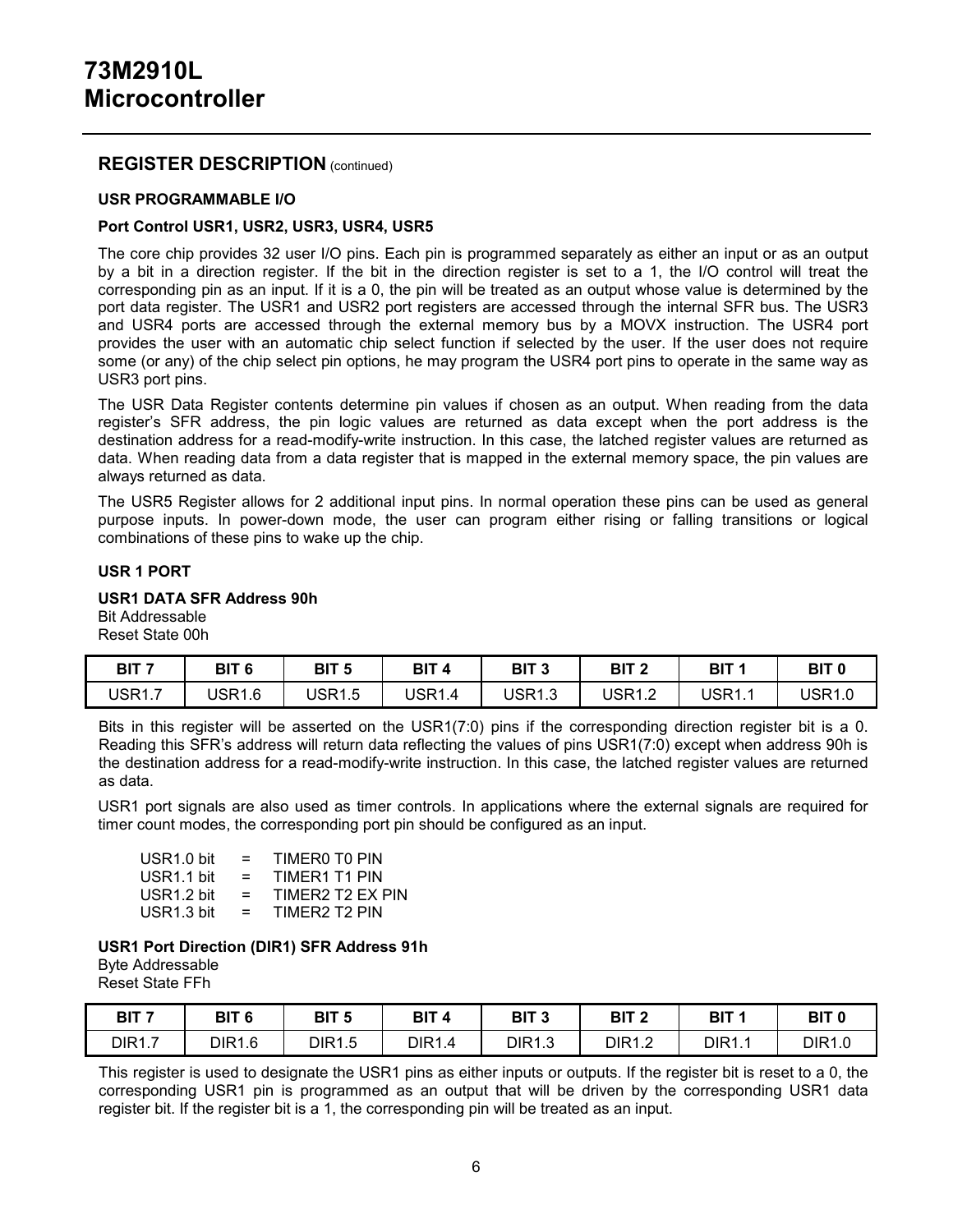After a reset, the USR1 pins will present a high impedance output state and the input values will not be driven from the pin, but will be driven to a 1 internally. The pins will assume normal I/O operation once the processor has written the port direction register. This feature will ensure a low current state at reset (you don't want to drive out against external inputs, and you don't want floating inputs).

#### **USR2 PORT**

### **USR2 Port Data SFR Address 0D8H**

Bit Addressable Reset State 00h

| BIT <sub>7</sub> | BIT 6         | BIT <sub>5</sub> | <b>BIT</b>   | BIT 3         | BIT 2  | BIT 1              | BIT <sub>0</sub> |
|------------------|---------------|------------------|--------------|---------------|--------|--------------------|------------------|
| <b>USR2.7</b>    | <b>USR2.6</b> | <b>USR2.5</b>    | USR2.4<br>۰4 | <b>USR2.3</b> | USR2.2 | USR <sub>2.1</sub> | <b>JSR2.0</b>    |

Bits in this register will be asserted on the USR2(7:0) pins if the corresponding direction register bit is a 0. Reading this SFR's address will return data reflecting the values of pins USR2(7:0) except when address 0D8h is the destination address for a read-modify-write instruction. In this case, the latched register values are returned as data.

#### **USR2 Port Direction (DIR2) SFR Address 0D9H**

Byte Addressable Reset State FFh

| BIT 7         | BIT 6<br><u>ы.</u> | BIT <sub>5</sub> | BIT /<br>-4 | <b>BIT 3</b> | BIT <sub>2</sub> | BIT 1  | BIT <sub>0</sub> |
|---------------|--------------------|------------------|-------------|--------------|------------------|--------|------------------|
| <b>DIR2.7</b> | <b>DIR2.6</b>      | <b>DIR2.5</b>    | DIR2.4      | DIR2.3       | DIR2.2           | DIR2.1 | DIR2.0           |

This register is used to designate the USR2 pins as either inputs or outputs. If the register bit is reset to a 0, the corresponding USR2 pin is programmed as an output that will be driven by the corresponding USR2 I/O data register bit. If the register bit is a 1, the corresponding pin will treated as an input.

After a reset, the USR2 pins will present a high impedance output state and the input values will not be driven from the pin, but will be driven to a 1 internally. The pins will assume normal I/O operation once the processor has written the port direction register. This feature will ensure a low current state at reset (you don't want to drive out against external inputs, and you don't want floating inputs).

### **USR3 PORT**

## **USR3 Port Data External address 0000h**

Byte Addressable Reset State 00h

| BIT <sub>7</sub> | BIT 6         | BIT <sub>5</sub> | BIT<br>4      | <b>BIT 3</b> | BIT <sub>2</sub> | BIT 1         | BIT 0  |
|------------------|---------------|------------------|---------------|--------------|------------------|---------------|--------|
| <b>USR3.7</b>    | <b>JSR3.6</b> | USR3.5           | <b>USR3.4</b> | USR3.3       | USR3.2           | <b>USR3.1</b> | USR3.0 |

Bits in this register will be asserted on the USR3(7:0) pins if the corresponding direction register bit is a 0. Reading this SFR's address will return data reflecting the values of pins USR3(7:0).

If the bank select feature is chosen, the USR3.7 pin acts as address bit 17 and USR3 data bit 7 is ignored.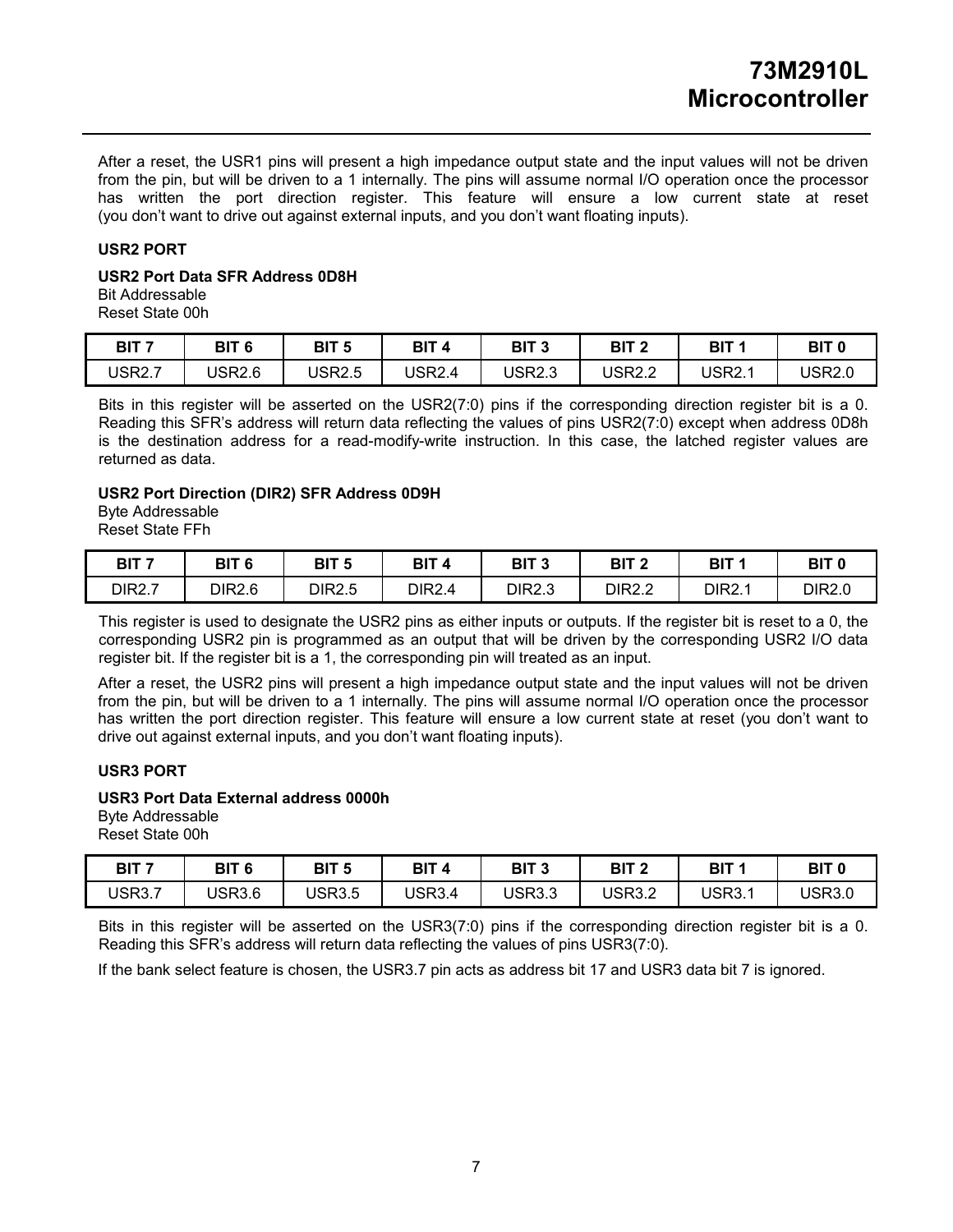#### **USR3 PORT** (continued)

## **USR3 I/O Port Direction (DIR3) External Address 0001h**

Byte Addressable Reset State FFh

| BIT <sub>7</sub> | BIT <sub>6</sub> | BIT <sub>5</sub> | <b>BIT</b><br>Δ | BIT 3         | BIT <sub>2</sub> | BIT <sub>1</sub> | BIT <sub>0</sub> |
|------------------|------------------|------------------|-----------------|---------------|------------------|------------------|------------------|
| DIR3.7           | <b>DIR3.6</b>    | <b>DIR3.5</b>    | <b>DIR3.4</b>   | <b>DIR3.3</b> | DIR3.2           | DIR3.1           | DIR3.0           |

This register is used to designate the USR3 pins as either inputs or outputs. If the register bit is reset to a 0, the corresponding USR3 pin is programmed as an output that will be driven by the corresponding USR3 data register bit. If the register bit is a 1, the corresponding pin will be treated as an input.

After a reset, the USR3 pins will present a high impedance output state and the input values will not be driven from the pin, but will be driven to a 1 internally. The pins will assume normal I/O operation once the processor has written the USR3 port direction register. This feature will ensure a low current state at reset.

If the bank select feature is chosen, USR3.7 pin is forced to be an output.

#### **BANK SELECT (BNKSEL) EXTERNAL ADDRESS 0002h**

Byte Addressable Reset State 00h

| BIT <sub>7</sub> | BIT <sub>6</sub> | BIT <sub>5</sub> | <b>BIT</b><br>4 | BIT <sub>3</sub> | BIT <sub>2</sub> | BIT 1           | BIT <sub>0</sub> |
|------------------|------------------|------------------|-----------------|------------------|------------------|-----------------|------------------|
| B7               | B <sub>6</sub>   | B <sub>5</sub>   | B4              | DO.<br>DЭ        | <b>BSEN</b>      | BS <sub>1</sub> | BS <sub>0</sub>  |

This register is used to accommodate systems where more than 64 kBytes (up to 128 kBytes) of program memory are required. Pin USR3.7 acts as an address pin, A16, if BSEN is set to a 1 and the processor is fetching an instruction and not data memory. If BSEN is set to a 1, A15 is also modified during instruction fetches as shown below. If BSEN is a 0, no alterations to address bit A15 are made, and pin USR3.7 is a function of USR3 bit 7 and DIR3 bit 7.

Bits (7:3) are general purpose read/write register bits.

| A15  | Value of the 16th address bit as it appears at pin A15.                                                                                                                                                                |
|------|------------------------------------------------------------------------------------------------------------------------------------------------------------------------------------------------------------------------|
| A15' | Address from port 2 internal logic, the value that will appear as the most significant address bit if no<br>bank select feature is chosen.                                                                             |
| A16  | Value of the 17th and MSB of the instruction address seen at the USR3.7 port pin, if the bank select<br>feature is selected. If the bank select feature is not selected, USR3.7 acts as a normal USR3 I/O port<br>pin. |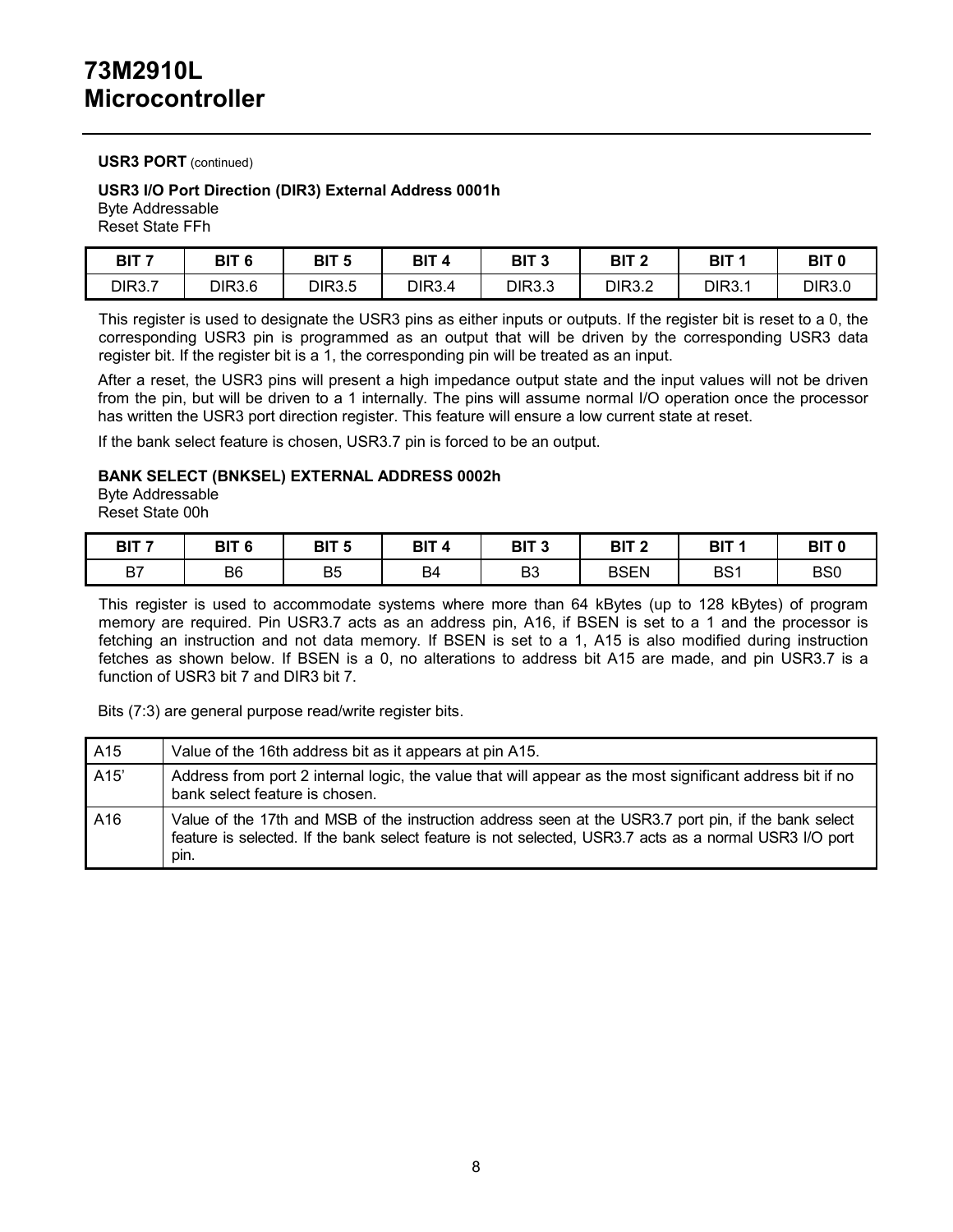| <b>BSEN</b> | BS1     | BS <sub>0</sub> | A15' | A15 | A16           | <b>ADDRESS</b> |
|-------------|---------|-----------------|------|-----|---------------|----------------|
|             | $\star$ | $\star$         |      | ი   | <b>USR3.7</b> | 0K - 32K       |
|             | $\ast$  | $\star$         |      |     | <b>USR3.7</b> | 32K - 64K      |
|             |         | 0               |      |     | $\Omega$      | 0K-32K         |
|             |         | 0               |      |     | 0             | 32K - 64K      |
|             | U       |                 | O    | 0   | $\Omega$      | 0K - 32K       |
|             |         |                 |      |     |               | 64K - 96K      |
|             |         |                 |      |     | $\Omega$      | 0K - 32K       |
|             |         |                 |      |     |               | 96K-128K       |
|             |         |                 |      |     | $\Omega$      | 0K-32K         |
|             |         |                 |      |     |               | 64K - 96K      |

 $* =$  Don't care



**FIGURE 1: Bank Select**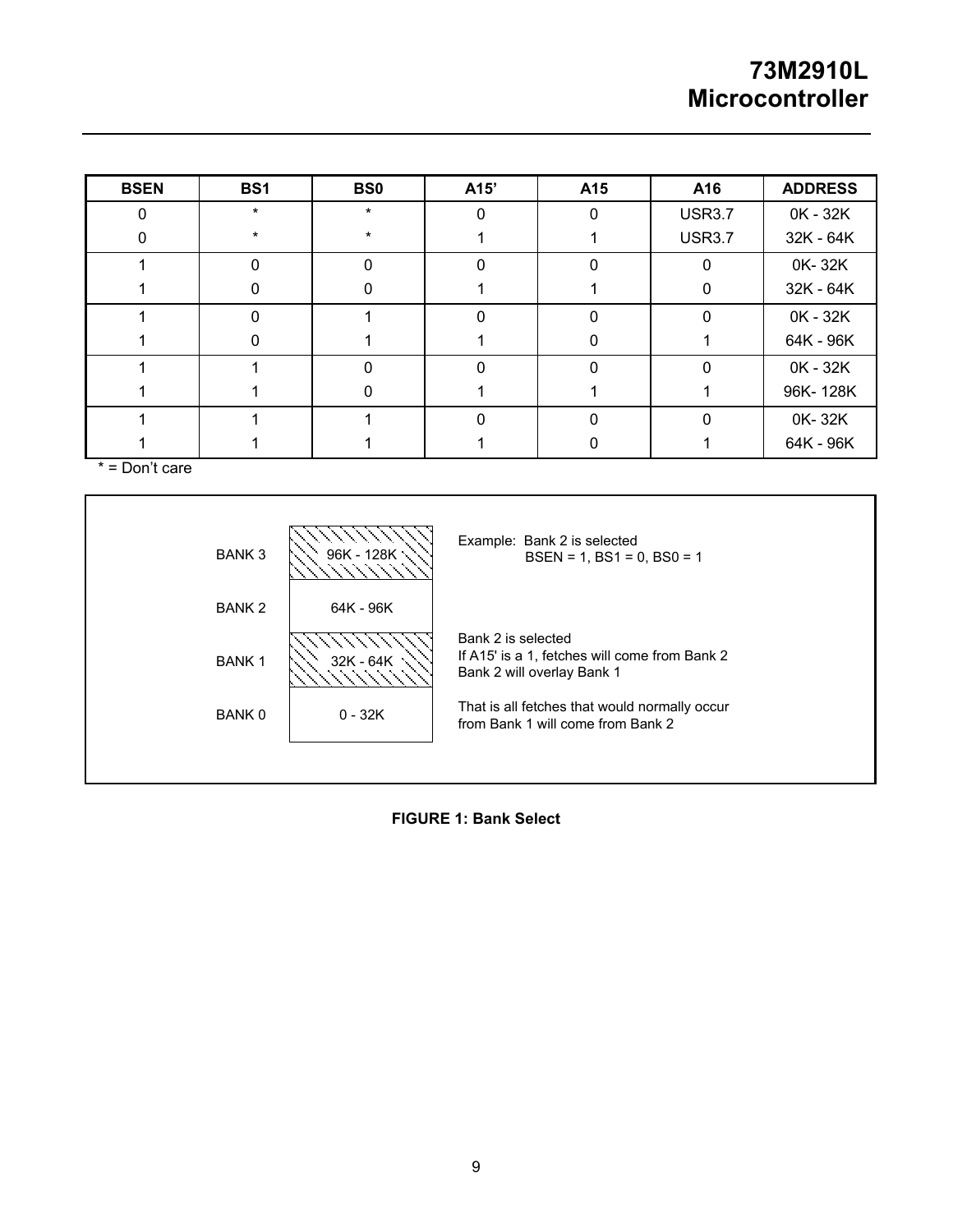#### **USR PROGRAMMABLE I/O** (continued)

#### **USR4 PORT**

#### **USR4 Port Data External Address 0003h**

Byte Addressable

Reset State 00h

| BIT <sub>7</sub> | BIT <sub>6</sub> | <b>BIT 5</b>  | BIT    | <b>BIT ?</b>  | BIT <sub>2</sub> | BIT 1 | BIT <sub>0</sub> |
|------------------|------------------|---------------|--------|---------------|------------------|-------|------------------|
| <b>USR4.7</b>    | <b>JSR4.6</b>    | <b>USR4.5</b> | USR4.4 | <b>USR4.3</b> | <b>USR4.2</b>    | USR4. | USR4.0           |

Bits in this register will be asserted on the USR4(7:0) pins if the corresponding direction register bit is a 0 and if the corresponding bit in the Chip Select Enable Register, 0005, is set to a 0. Reading this register will return data reflecting the values of pins USR4(7:0).

#### **USR4 I/O Port Direction (DIR4) External Address 0004h**

Byte Addressable Reset State FFh

| BIT 7         | DIT C<br>DI)<br>ю | BIT<br>-<br>ю | OIT.<br>A     | פ דום<br>ы<br>- 11 | BIT <sub>2</sub> | BIT           | BIT <sub>0</sub> |
|---------------|-------------------|---------------|---------------|--------------------|------------------|---------------|------------------|
| <b>DIR4.7</b> | DIR4.6            | DIR4.5        | <b>DIR4.4</b> | DIR4.3             | <b>DIR4.2</b>    | <b>DIR4.1</b> | DIR4.0           |

This register is used to designate the USR4 pins as either inputs or outputs. If the register bit is reset to a 0, the corresponding USR4 pin is programmed as an output that will be driven by the corresponding USR4 I/O data register bit if the corresponding bit in the Chip Select Enable Register, 0005, is set to a 0. If the register bit is a 1, the corresponding pin will treated as an input only if the corresponding bit in register 0005 is set to a 0.

After a reset, the USR4 pins will act as chip select outputs.

#### **USR4 Port Chip Select Enable (CSEN) External Address 0005h**

Byte Addressable

Reset State FFh

| BIT 7             | BIT <sub>6</sub> | BIT <sub>5</sub> | BIT<br>Δ | <b>BIT</b><br>- 1 | BIT <sub>2</sub> | BIT             | <b>BIT C</b> |
|-------------------|------------------|------------------|----------|-------------------|------------------|-----------------|--------------|
| CSEN <sub>7</sub> | <b>CSEN 6</b>    | CSEN 5           | CSEN 4   | CSEN<br>J         | CSEN             | CSEN $^{\cdot}$ | CSEN 0       |

This register is used to designate the USR4 pins as either user programmable I/Os or as chip select (CS0B - CS7B) functions on a pin by pin basis. This feature is designed to help reduce external glue logic for peripheral memory mapped devices. The chip select function is programmed by setting the appropriate bits in the CSEN Register. When a chip select pin is enabled by setting the corresponding CSEN bit to a 1, all data and direction information from registers 0003 and 0004 for this bit are ignored and the selected port becomes an output. If the bit is reset to a 0, the pin will be treated as a normal programmable user I/O pin as defined by registers 0003 and 0004.

The chip select pins have a defined memory map. The intent is that the outputs can be wire OR'ed together for a flexible selection of peripheral chip selects. All chip selects will be disabled (forced to a logic 1. It is assumed that all chip selects are active low) after the read or write is completed, and the appropriate chip select will be enabled as the next new external addresses is asserted. After a reset, the CSB pull-up devices are all enabled, that is, all chip select outputs are high. Users must account for this if these pins are intended to be general purpose I/Os.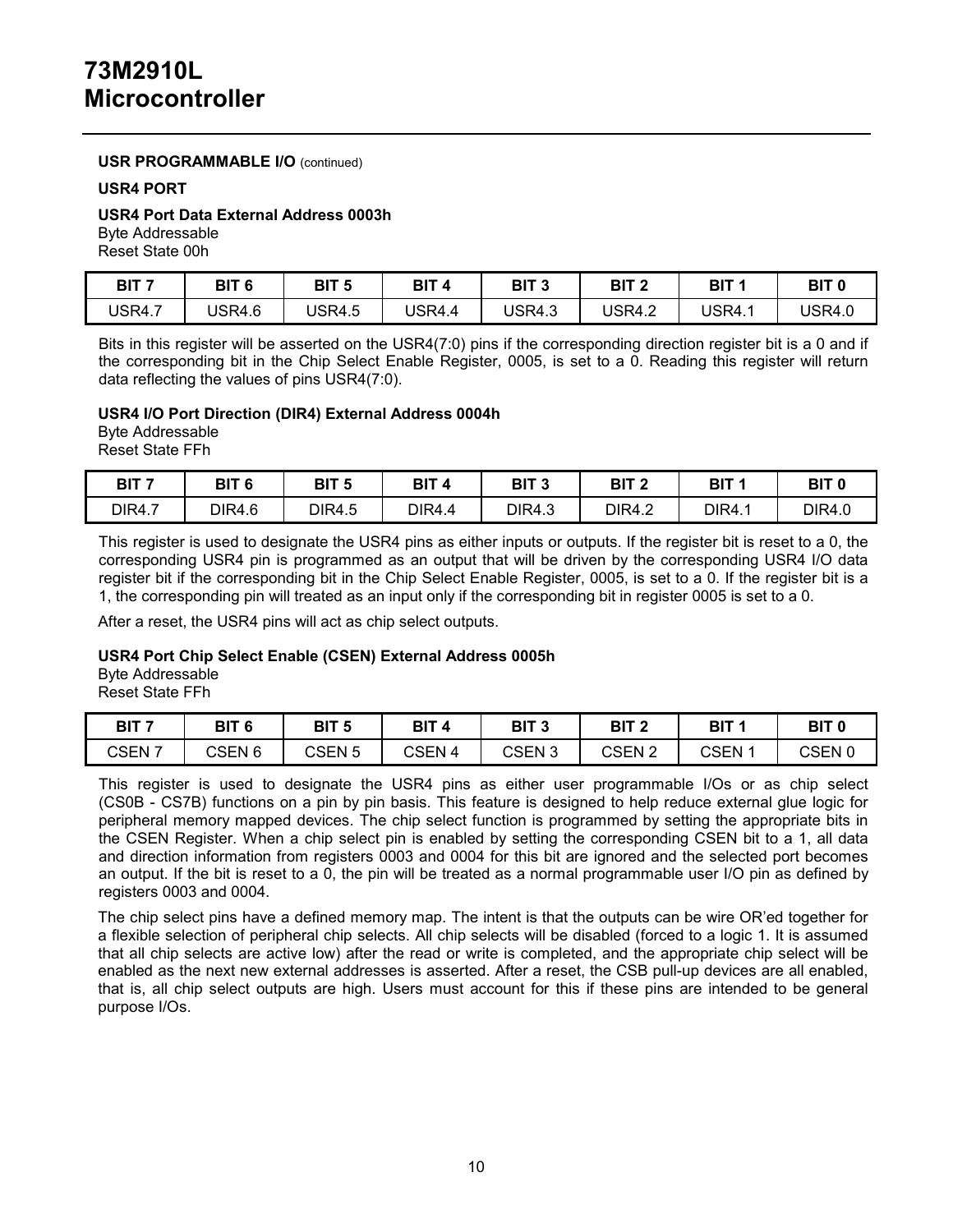The chip selects partition a 64K memory space as follows:

| <b>CHIP SELECT PIN</b>      | <b>ADDRESS</b> | # BYTES |
|-----------------------------|----------------|---------|
| RESERVED FOR INTERNAL USE   | 0000H - 00FFH  | 256     |
| CS <sub>0</sub><br>(USR4.0) | 0100H - 01FFH  | 256     |
| CS <sub>1</sub><br>(USR4.1) | 0200H - 03FFH  | 512     |
| CS <sub>2</sub><br>(USR4.2) | 0400H - 07FFH  | 1K      |
| CS <sub>3</sub><br>(USR4.3) | 0800H - 0FFFH  | 2K      |
| CS <sub>4</sub><br>(USR4.4) | 1000H - 1FFFH  | 4K      |
| CS <sub>5</sub><br>(USR4.5) | 2000H - 3FFFH  | 8K      |
| CS <sub>6</sub><br>(USR4.6) | 4000H - 7FFFH  | 16K     |
| CS <sub>7</sub><br>(USR4.7) | 8000H - FFFFH  | 32K     |

NOTE: External addresses 0000H-00FFH may not be read. These are reserved for 73M2910L internally defined registers

#### **USR5 PORT**

#### **USR5 Port Register External Address 0006h**

Byte Addressable

Reset State 60h

| BIT 7         | BIT <sub>6</sub> | BIT<br>5 | BIT<br>A      | BIT 3 | BIT 2 | <b>BIT</b>        | BIT (            |
|---------------|------------------|----------|---------------|-------|-------|-------------------|------------------|
| <b>JSR5EN</b> | <b>JSR5.0</b>    | USR5.    | <b>POL5.0</b> | POL5. | ACTE0 | ACTE <sup>1</sup> | AND <sub>0</sub> |

This register allows user programmable wakeup capability. If this is not required, this register can be used to read external signals at the USR5.1 and USR5.0 pins.

#### **Bit 7 USR5 Input Port Enable**

Bit 7 is used to enable the USR5.1 and USR5.0 input circuitry. If this bit is a 0, the USR5 pin output circuitry is driven to a known level internally and any signal level at the pin is ignored. When set to a 1 the pin input circuitry is enabled and the values of these pins are reflected in bits 6 and 7. If these pins are not connected at the board level, this bit should remain at a 0 to keep the pin input circuitry from drawing unnecessary current.

The USR5 Register can be programmed such that a transition (bit 4 determines rising or falling) of USR5.0, a transition (bit 3 determines rising or falling) of USR5.1, or the logical combination of USR5.0 (bit 4 determines high or low level) AND USR5.1 (bit 3 determines high or low level) can wakeup the processor from its power-down mode.

#### **BIT 6 USR5.0**

Bit 6 reflects the value of chip pin USR5.0 if the USR5EN bit is set to a 1.

#### **BIT 5 USR5.1**

Bit 5 reflects the value of chip pin USR5.1 if the USR5EN bit is set to a 1.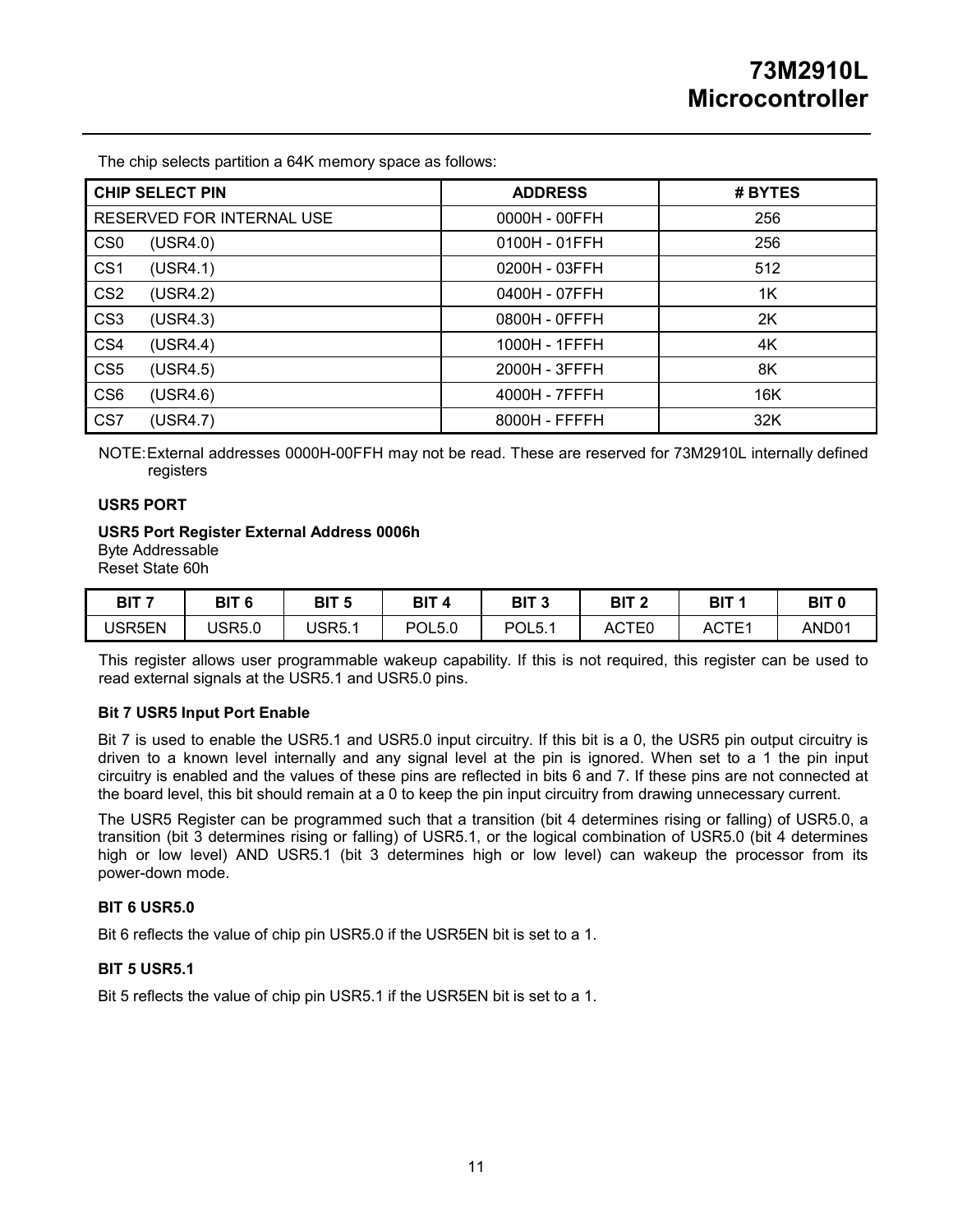#### **USR5 PORT** (continued)

#### **BIT 4 USR5.0 Polarity**

Bit 4 determines which edge or level is used in the wakeup detection circuit. A low level selects a rising transition and the true pin value of USR5.0 to the wakeup detection circuit. When this bit is set to a 1, a falling transition and complemented USR5.0 value is presented to the wakeup detection circuit.

#### **BIT 3 USR5.1 Polarity**

Bit 3 determines which edge or level is used in the wakeup detection circuit. A low level selects a rising transition and the true pin value of USR5.1 to the wakeup combinatorial circuit. When this bit is set to a 1, a falling transition and complemented USR5.1 value is presented to the wakeup detection circuit.

#### **BIT 2 USR5.0 Edge Activity Enabled**

When bit 2 is set to a 1, a transition of USR5.0 of the appropriate level as dictated by bit 4, will wake up the processor. If this bit is reset to a 0, edge activity on this pin is ignored.

#### **BIT 1 USR5.1 Edge Activity Enabled**

When bit 1 is set to a 1, a transition of USR5.0 of the appropriate level as dictated by bit 3, will wake up the processor. If this bit is reset to a 0, edge activity on this pin is ignored.

#### **BIT 0 Combinatorial AND of USR5.0 and USR5.1 Level Enabled**

When bit 0 is set to a 1, the value USR5.0 or its complimented value as dictated by bit 3, AND'ed with the value USR5.1 or its complimented value as dictated by bit 2, will wake up the processor. If this bit is reset to a 0, the levels of USR5.0 and USR5.1 are ignored.

| <b>USR5.0</b> | <b>USR5.1</b> | BIT <sub>4</sub> | BIT <sub>3</sub> | BIT <sub>2</sub> | BIT <sub>1</sub> | BIT <sub>0</sub> | <b>WAKEUP</b> |
|---------------|---------------|------------------|------------------|------------------|------------------|------------------|---------------|
| $\star$       | $\star$       | $\star$          | $\star$          | 0                |                  | 0                | <b>NO</b>     |
| $0 - 1$       | $\star$       | 0                | $\ast$           |                  | $\ast$           | $\ast$           | <b>YES</b>    |
| $1 - 0$       | $\star$       |                  | $\ast$           |                  | $\ast$           | $\ast$           | <b>YES</b>    |
| $\star$       | $0 - 1$       | $\star$          | 0                | $\star$          |                  | $\star$          | <b>YES</b>    |
| $\star$       | $1 - 0$       | $\star$          |                  | $\star$          |                  | $\star$          | <b>YES</b>    |
| 0             | $\Omega$      |                  |                  | $\star$          | $\star$          |                  | <b>YES</b>    |
|               | <sup>0</sup>  | 0                |                  | $\star$          | $\ast$           |                  | <b>YES</b>    |
| 0             |               |                  | 0                | $\star$          | $\star$          |                  | <b>YES</b>    |
|               |               |                  | 0                | $\star$          | $\ast$           |                  | <b>YES</b>    |

\* = Don't care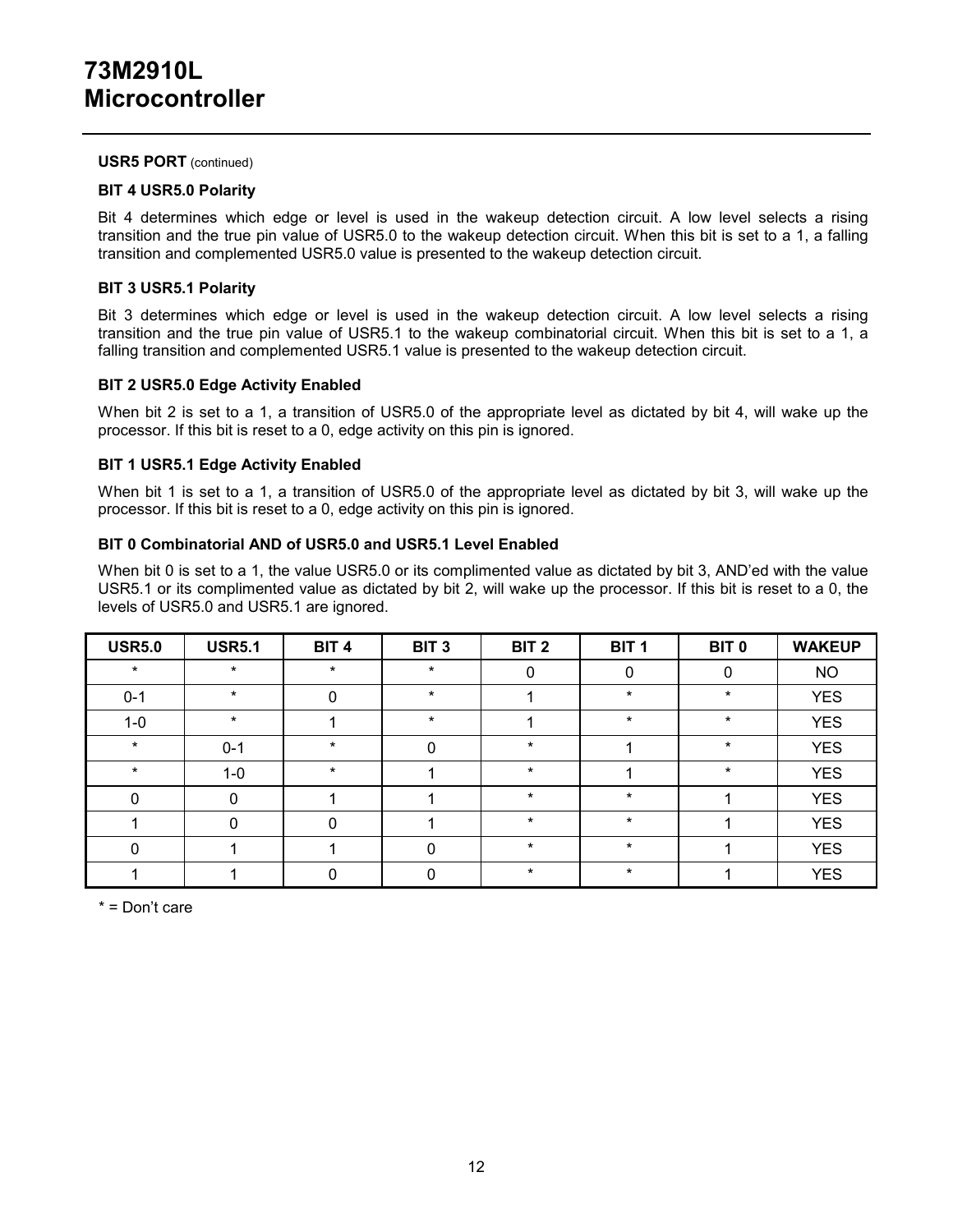#### **HDLC PACKETIZER**

| <b>REGISTER</b>                            | <b>ADDRESS</b> | BIT <sub>7</sub>      | BIT <sub>6</sub>      | BIT <sub>5</sub>             | BIT <sub>4</sub>             | BIT <sub>3</sub>               | BIT <sub>2</sub>              | BIT <sub>1</sub>             | BIT <sub>0</sub>             |
|--------------------------------------------|----------------|-----------------------|-----------------------|------------------------------|------------------------------|--------------------------------|-------------------------------|------------------------------|------------------------------|
| <b>HDLC</b><br><b>CONTROL 0</b><br>(HDLC0) | C <sub>0</sub> | <b>WRXD</b>           | <b>WPTXD</b>          | <b>TXD</b>                   | <b>PRXD</b>                  | <b>RXD</b><br>CTRL1            | <b>RXD</b><br><b>CTRL0</b>    | <b>PTXD</b><br>CTRL1         | <b>PTX</b><br><b>CTRL0</b>   |
| <b>HDLC</b><br><b>CONTROL 1</b><br>(HDLC1) | C <sub>1</sub> | <b>RESET</b>          | <b>CCIT</b>           | <b>CRC</b><br><b>PRE</b>     | RXCRC32                      | RXCRC16                        | <b>TXCRC32</b>                | <b>ZERO</b><br>ID            | <b>HDLC</b><br><b>INTEN</b>  |
| <b>HDLC TX</b><br><b>CONTROL</b><br>(HTXC) | C <sub>2</sub> | 0                     | $\mathbf{0}$          | $\mathbf{0}$                 | <b>DIV16</b><br><b>CLK</b>   | <b>SEND</b><br><b>ABORT</b>    | <b>SEND</b><br><b>CRC</b>     | <b>SEND</b><br><b>DATA</b>   | <b>SEND</b><br><b>FLAG</b>   |
| <b>HDLC</b><br><b>STATUS</b><br>(HSTAT)    | C <sub>3</sub> | <b>INVAL</b><br>CRC32 | <b>INVAL</b><br>CRC16 | <b>TX</b><br><b>UNDERRUN</b> | <b>RX</b><br><b>UNDERRUN</b> | <b>INVAL</b><br><b>FLAG</b>    | <b>ABORT</b><br><b>DETECT</b> | <b>IDLE</b><br><b>DETECT</b> | <b>FLAG</b><br><b>DETECT</b> |
| <b>HDLC INT</b><br><b>ENABLE</b><br>(HIE)  | C <sub>4</sub> | <b>TX RDY</b><br>ΙE   | <b>RX RDY</b><br>IE   | <b>TX RDY</b><br>EN          | <b>RX RDY</b><br>EN          | <b>INVAL</b><br><b>FLAG IE</b> | <b>ABORT</b><br>IE.           | <b>IDLE</b><br>IE            | <b>FLAG</b><br>IE.           |
| <b>HDLC INT</b><br><b>SOURCE</b><br>(HINT) | C <sub>5</sub> | 0                     | 0                     | $\mathbf{0}$                 | 0                            | 0                              | <b>NEW</b><br><b>STATUS</b>   | <b>RX</b><br><b>READY</b>    | <b>TX</b><br><b>READY</b>    |
| <b>RX DATA</b><br>(RXD)                    | C <sub>6</sub> | <b>RXDAT7</b>         | RXDAT6                | <b>RXDAT5</b>                | RXDAT4                       | RXDAT3                         | RXDAT2                        | RXDAT1                       | <b>RXDAT0</b>                |
| <b>TX DATA</b><br>(TXD)                    | C7             | <b>TXDAT7</b>         | <b>TXDAT6</b>         | <b>TXDAT5</b>                | <b>TXDAT4</b>                | TXDAT3                         | <b>TXDAT2</b>                 | <b>TXDAT1</b>                | <b>TXDAT0</b>                |

#### **FIGURE 2: HDLC SFR Registers**

#### **HDLC CONTROL REGISTERS**

#### **HDLC CONTROL REGISTER 0 (HDLC0) SFR ADDRESS 0C0h**

Bit Addressable Reset State 00XX 0000 b Bits 5 and 4 are read only bits

| BIT <sub>7</sub> | BIT <sub>6</sub> | BIT <sub>5</sub> | BIT <sub>4</sub> | BIT <sub>3</sub>    | BIT <sub>2</sub>    | BIT <sub>1</sub>    | BIT <sub>0</sub>    |
|------------------|------------------|------------------|------------------|---------------------|---------------------|---------------------|---------------------|
| <b>WRXD</b>      | WPTXD            | <b>TXD</b>       | <b>PRXD</b><br>D | <b>RXD</b><br>CTRL1 | <b>RXD</b><br>CTRL0 | <b>PTX</b><br>CTRL1 | <b>PTX</b><br>CTRL0 |

This register controls the basic set-up of the DTE and modem pins RXD, TXD, PRXD, and PTXD.

#### **BIT 7 WRXD**

Bit 7 allows the processor to write directly to the 73M2910L RXD output pin. The value of bit 7 will appear at the RXD pin only if bit 3 is a 1 and bit 2 is a 1.

### **BIT 6 WPTXD**

Bit 6 allows the processor to write directly to the 73M2910L PTXD output pin. The value of bit 6 will appear at the PTXD pin only if bit 1 is a 1 and bit 0 is a 0.

#### **BIT 5 TXD**

Bit 5 is a read only bit that reflects the value at the 73M2910L TXD input pin.

#### **BIT 4 PRXD**

Bit 4 is a read only bit that reflects the value at the 73M2910L PRXD input pin.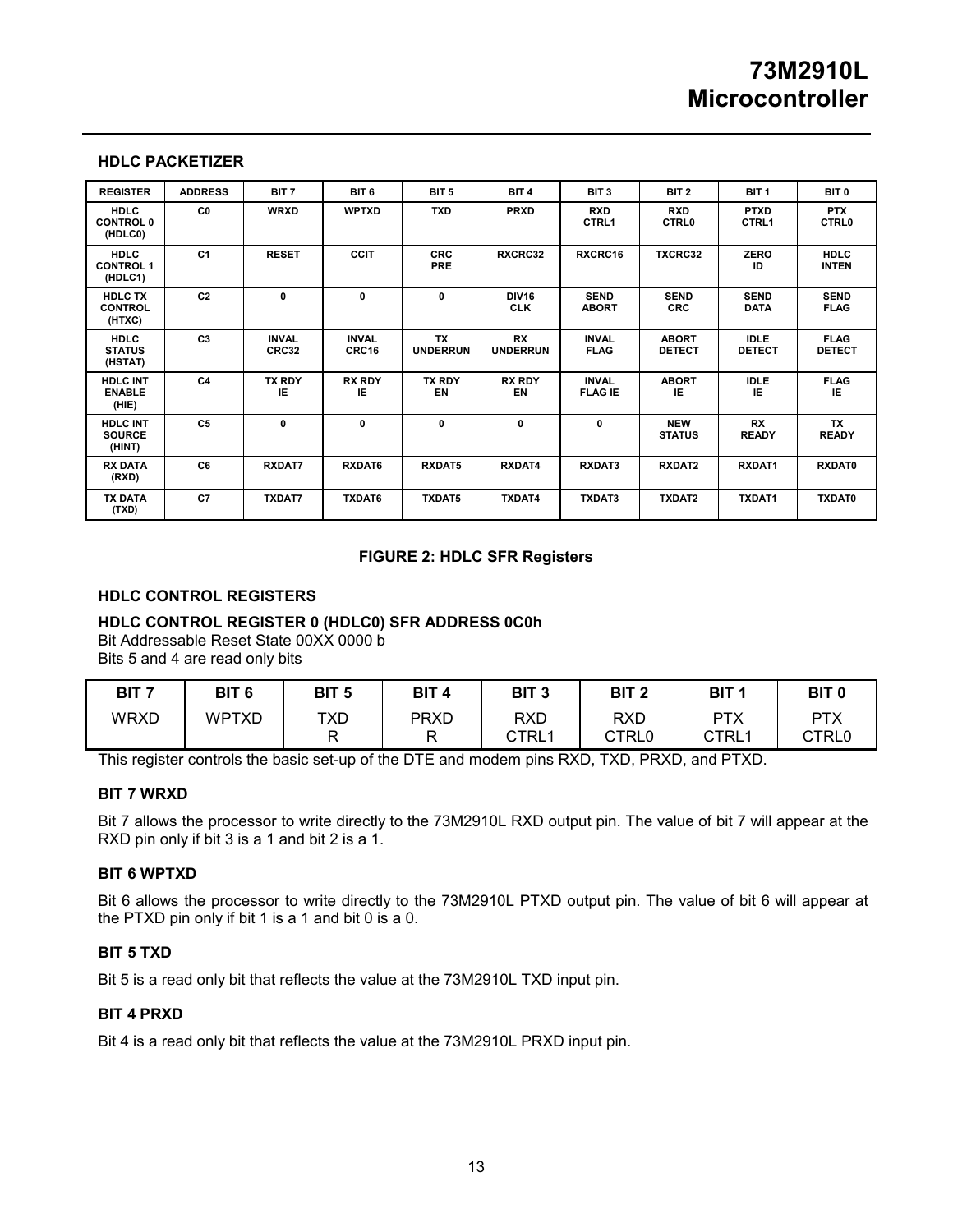#### **HDLC Control register 0 (hdlc0) sfr address 0c0H** (continued)

#### **BITS 3,2 RXD Control**

Bit 3 and bit 2 control the source of the 73M2910L RXD output pin. This output goes to the DTE's RS232 interface. The source of this signal can be the core's UART TXD output, the PRXD output from a modem peripheral (clear channel), the DTE's TXD (echo), or the value written into bit 7 of this register.

| BIT <sub>3</sub> | BIT <sub>2</sub> | <b>RXD OUTPUT</b>             |
|------------------|------------------|-------------------------------|
|                  |                  | <b>UART TXD Output</b>        |
|                  |                  | PRXD Buffered (clear channel) |
|                  |                  | TXD Buffered (echo)           |
|                  |                  | WRXD (bit 7)                  |

### **BITS 1,0 PTXD Control**

Bit 1 and bit 0 control the source of the 73M2910L PTXD output pin. This output goes to the modem's TX data input. The source of this signal can be the core's HDLC TX output, the DTE's TXD output (clear channel), or the value written into bit 6 of this register.

| BIT <sub>1</sub> | BIT <sub>0</sub> | <b>PTXD OUTPUT</b>           |
|------------------|------------------|------------------------------|
|                  |                  | <b>HDLC TX Output</b>        |
|                  |                  | TXD Buffered (clear channel) |
|                  |                  | WPTXD (bit 6)                |
|                  |                  |                              |

## **HDLC CONTROL REGISTER 1 (HDLC1) SFR ADDRESS 0C1h** Byte Addressable

Reset State 00h

| BIT <sub>7</sub> | BIT <sub>6</sub> | BIT <sub>5</sub> | BIT <sub>4</sub> | BIT <sub>3</sub> | BIT <sub>2</sub> | BIT <sub>1</sub> | BIT <sub>0</sub> |
|------------------|------------------|------------------|------------------|------------------|------------------|------------------|------------------|
| HDLC             | <b>CCITT</b>     | CRC              | <b>RXCRC</b>     | <b>RXCRC</b>     | <b>TXCRC</b>     | ZERO             | HDLC             |
| RST              |                  | <b>PRE</b>       | 32               | 16               | CTRL             | ID               | <b>INTEN</b>     |

This register controls the basic set-up of the HDLC block. This register will be written during initialization and not during normal message processing.

#### **BIT 7 HDLC Software Reset**

When bit 7 is a 1, the HDLC circuit is reset and held in a low power state and no interrupts from the HDLC circuitry will be generated. When a 0 is written to this bit, the HDLC circuit will behave according to its control bits.

Bit 7 and the power-on-reset signal are OR'ed together to form a reset signal for the HDLC block.

Bit 7 is cleared to a 0 upon a power-up-reset.

### **BIT 6 CRC Type Control**

Bit 6 selects the CRC algorithm used in the 16-bit CRC calculation. There are two types of 16-bit CRCs commonly used, CRC16 and the CCITT 16-bit CRC. If this bit is set to a 1, the CCITT type is selected.

Bit 6 is cleared to a 0 upon a reset.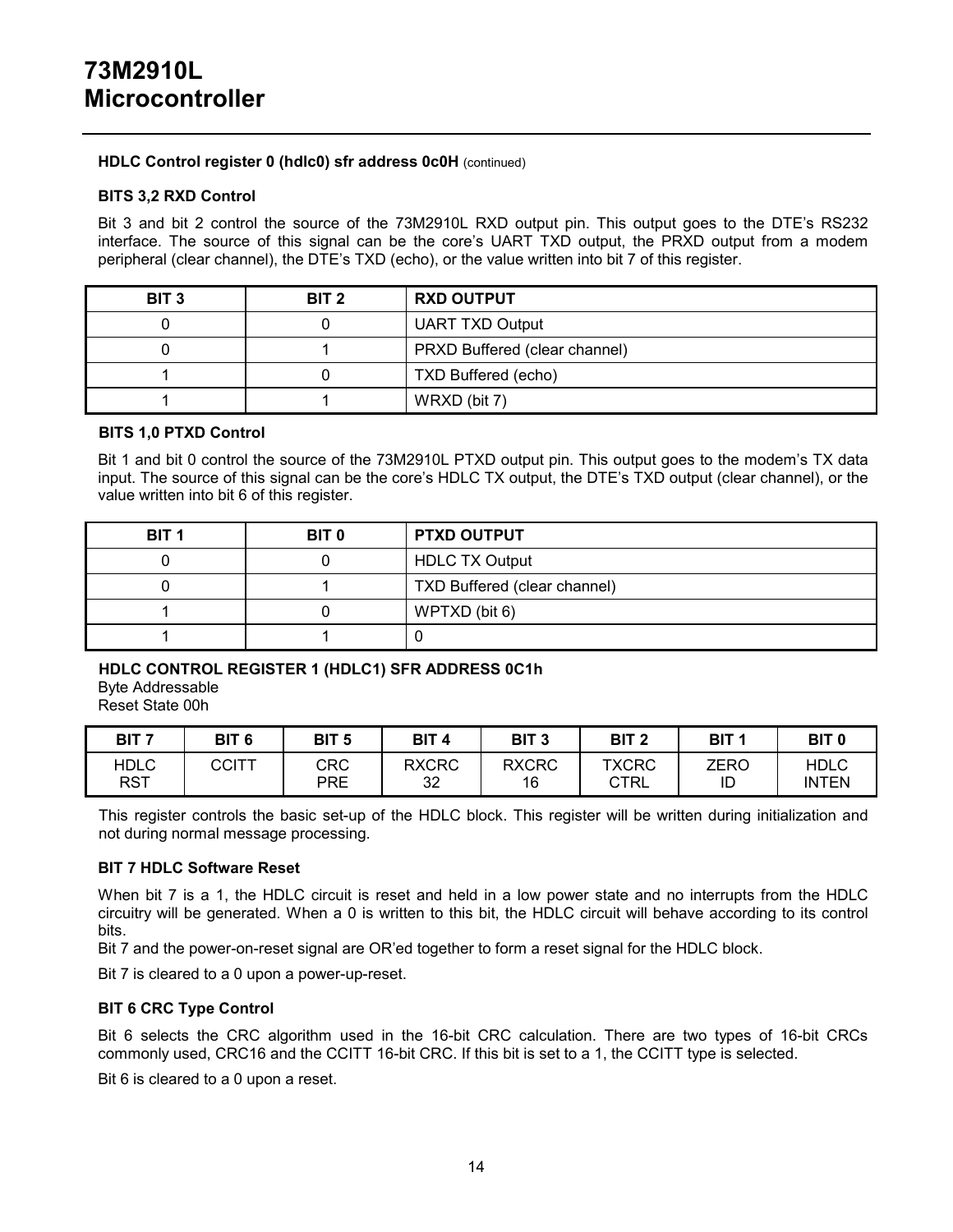#### **BIT 5 CRC Preset Value**

Bit 5 selects the reset value for the CRC generator and receiver. If this bit is set to a 1, the CRC generator and receiver are initialized to ones and if this bit is reset to a 0, they are initialized to 0s. This bit should be set to a 1 for most CCITT polynomials.

Bit 5 is cleared to a 0 upon a reset.

#### **BITS 4,3 RX CRC Control**

Bit 4 and bit 3 determine the type of CRC remainder that will be checked at the end of a received frame. There is a 16-bit CRC, and a 32-bit CRC that the HDLC block can support. If both bit 4 and bit 3 are reset, bits 7 and 6 of the HDLC Status Register will be held to a 0. If both bit 4 and bit 3 are 1s, a special CRC search mode is enabled where both bits 7 and 6 of the HDLC Status Register are enabled. This mode is used during a connection to determine which CRC is used by the initiating modem. If the 16-bit CRC remainder is not matched at the end of the received frame, then bit 6 of the HDLC Status Register is set. If the 32-bit CRC remainder is not matched at the end of the received frame, then bit 7 of the HDLC Status Register is set. Once the correct CRC type is established during a connection, either bit 4 or bit 3 should be set to a 1 enabling the appropriate invalid CRC status bit.

| BIT 4 | BIT 3 | <b>CRC TYPE</b>                      |
|-------|-------|--------------------------------------|
|       |       | NO CRC Check                         |
|       |       | Enable CRC16 Status                  |
|       |       | Enable CRC32 Status                  |
|       |       | Enable CRC16 Status and CRC32 Status |

#### **BIT 2 TXCRC Control**

Bit 2 controls the CRC type to be transmitted. If bit 2 is reset to a 0, a 16-bit CRC will be transmitted with the SEND CRC command. If bit 2 is set to a 1, a 32-bit CRC will be transmitted.

#### **BIT 1 Zero Insert/Delete Control**

When bit 1 is set to a 1, a 0 will be transmitted if either the send data or send CRC bits of the HDLCTX control are set after five consecutive 1s have been transmitted. Also, when this bit is set, a 0 will be removed from the received data stream if it immediately follows a pattern of a 0 followed by five consecutive ones. If bit 1 is reset to a 0, no 0s will be inserted during transmission, and no 0s will be deleted during reception.

Bit 1 is cleared to a 0 upon a reset.

#### **BIT 0 HDLC Interrupt Enable**

When bit 0 is reset to a 0, the HDLC will be prevented from generating an interrupt. The status bits that indicate the source of the interrupt can still be set allowing the HDLC block to be serviced in a polled mode.

Bit 0 is cleared to a 0 upon reset.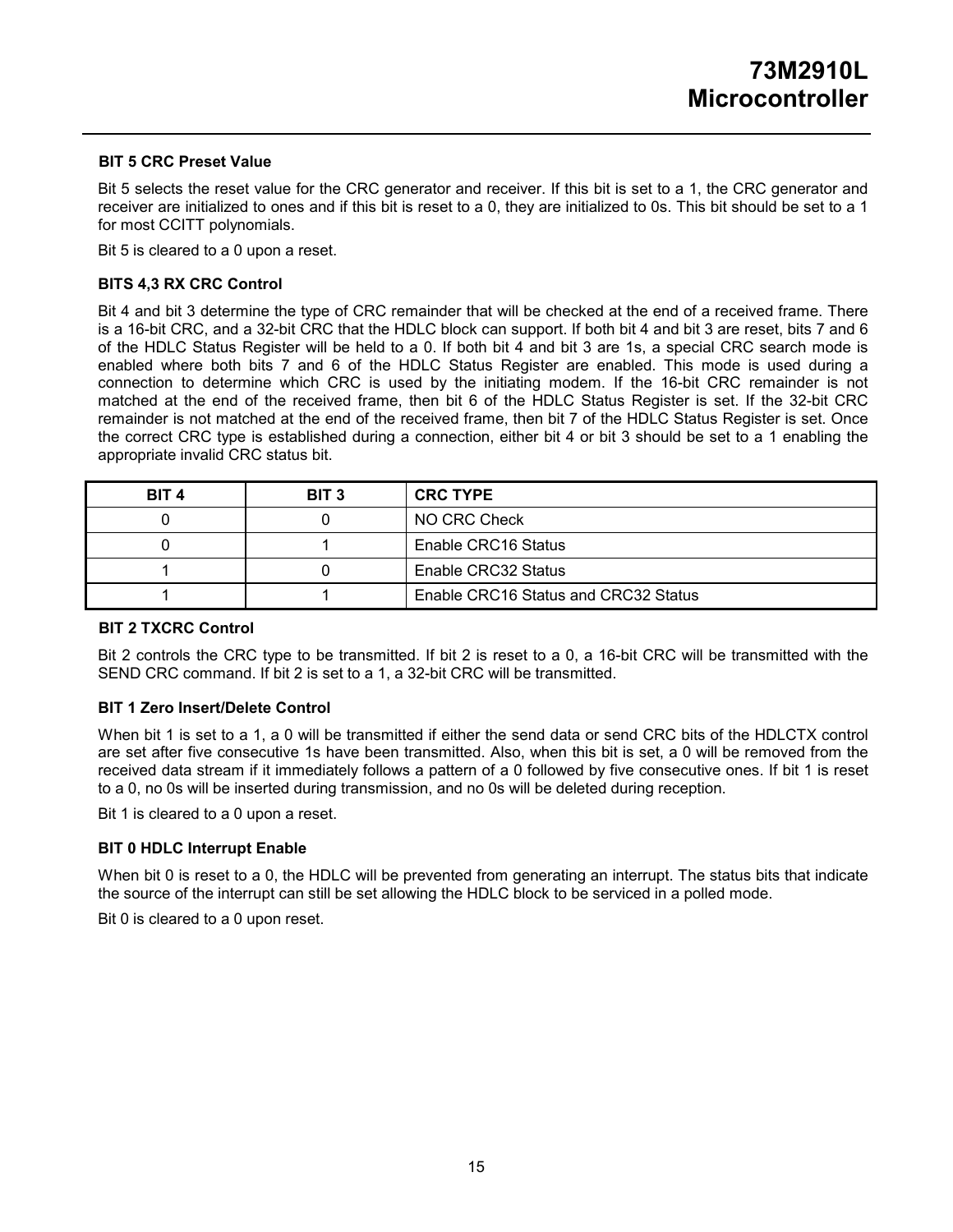#### **HDLC CONTROL REGISTERS** (continued)

#### **HDLC TX CONTROL REGISTER (HTXC) SFR ADDRESS 0C2h**

Byte Addressable Reset State 00h

| BIT 7 | BIT <sub>6</sub> | BIT <sub>5</sub> | BIT <sub>4</sub>    | BIT 3                | BIT 2              | BIT <sub>1</sub> | BIT <sub>0</sub>           |
|-------|------------------|------------------|---------------------|----------------------|--------------------|------------------|----------------------------|
|       |                  |                  | <b>DIV16</b><br>CLK | SEND<br><b>ABORT</b> | SEND<br><b>CRC</b> | SEND<br>DATA     | <b>SEND</b><br><b>FLAG</b> |

This register is used to control the source of data that appears on the PTXD pin. Bits are shifted out on every rising edge of the PTXCLK pin input. If no control bits are set, or more than one TX control bit is set, the PTXD pin will go to a binary 1.

#### **BITS 7-5 Always 0**

#### **BIT 4 16X Clock Select**

Under normal synchronous operation, the PTXCLK and PRXCLK are used to receive and transmit data PRXD and PTXD. The clock rate is equal to the data rate. In asynchronous modes, a clock 16 times the bit rate is provided at PTXCLK and PRXCLK.

When bit 4 is set to a 1 during asynchronous operation, the clocks at the PTXCLK and PRXCLK input pins are divided by 16 to provide transmit and receive shift clocks. An internal clock for sampling incoming PRXD data is synchronized by detecting any edge on the PRXD data pin. The rising edge of this internal clock, used to sample incoming data, is delayed from the falling data edge by 8 PRXCLK periods and will continue at this phase and at a PRXCLK/16 frequency until another PRXD edge is detected.

If bit 4 is reset to a 0, the rising edge of PTXCLK is used to sample the data at PRXD, and the falling edge of PTXCLK is used to shift new data onto PTXD.

#### **BIT 3 Abort**

When bit 3 is set to a 1, a series of consecutive ones will immediately be transmitted through the PTXD pin on every falling edge of PTXCLK. The message will have been aborted after 2 TX ready interrupts are received. No zeros will be inserted during the abort transmission.

#### **BIT 2 Send CRC**

When bit 2 is set, the bytes in the TX CRC generator will be inverted and serially transmitted to the PTXD output on the falling edge on PTXCLK as soon as the present data byte transmission is completed. If bit 1 of the HDLC Control Register is a 0, a 0 will be inserted into the CRC data stream after five consecutive ones are transmitted. As soon as the last bit of the CRC is sent, a series of flags will be automatically sent until another TX control bit is set. No TX ready interrupts will be generated during the transmission of the CRC bytes. A TX ready interrupt will be generated as the first bit of each flag byte is transmitted indicating that the CRC transmission has been completed. This should be cleared by a dummy write to the TX Data Register.

#### **BIT 1 Send Data**

When bit 1 is set, the data is the TX Data Register will be serially transmitted through the PTXD pin on every falling edge of PTXCLK, LSB first. If bit 1 of the HDLC Control Register is a 0, a 0 will be inserted into the data stream after five consecutive 1s are transmitted. After all eight data register bits have been sent, the HDLC will continue to send data by loading the parallel serial transmit register with new transmit register data, unless either a TX underrun is detected or one of the other TX control bits has been set. This bit will be cleared by the HDLC circuitry as soon as a TX underrun is detected. A TXRDY interrupt will be generated as the first data of each data byte is transmitted. Bit 1 will be cleared to a 0 upon a reset.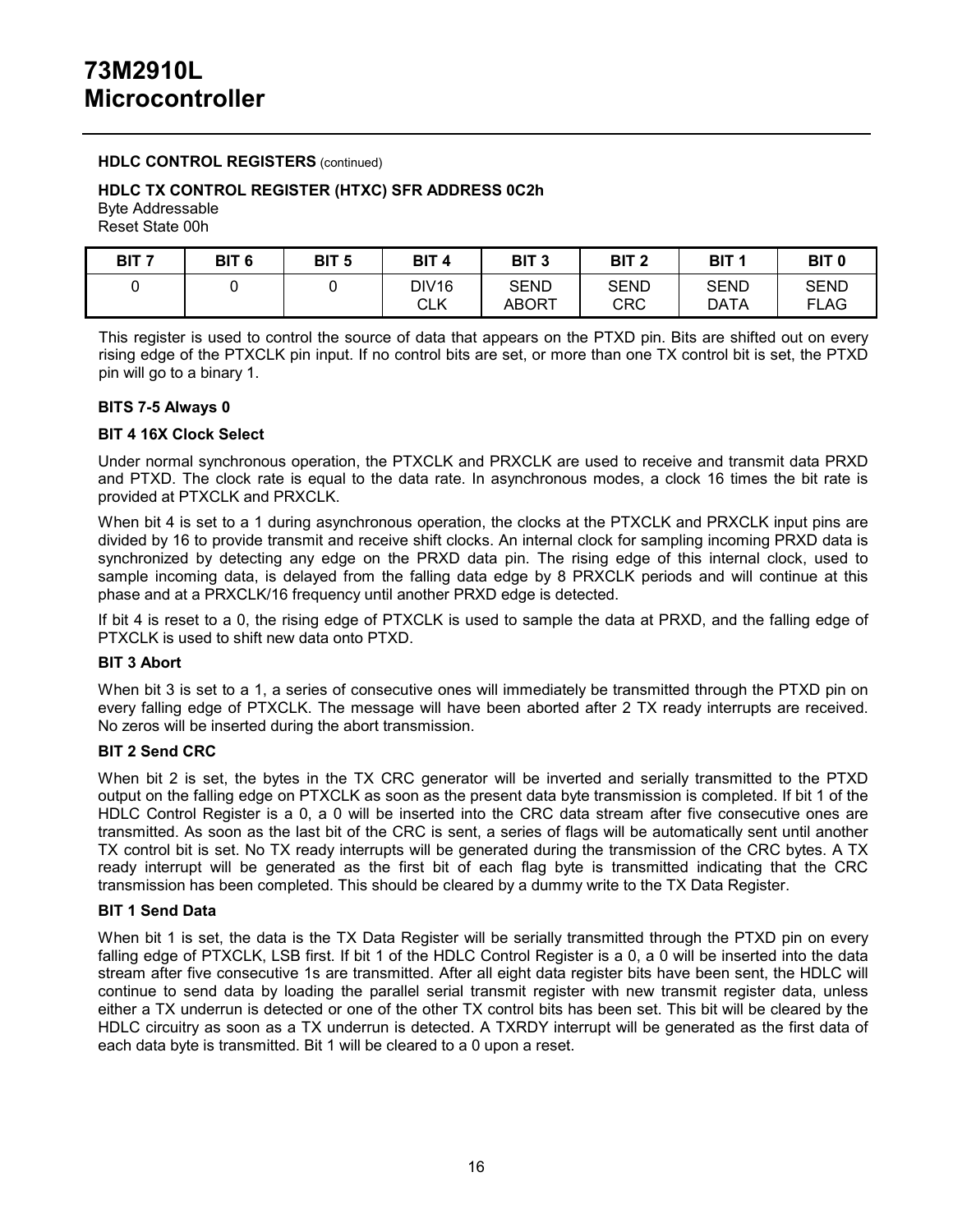#### **BIT 0 Send Flag**

When bit 0 is set, a pattern of 7E will be transmitted to the PTXD output as soon as either the next data byte or CRC has completed transmission. No 0s will be inserted during the flag transmission. When bit 0 is reset back to a 0, the HDLC circuitry will complete the flag byte in progress and then transmit according to bits in the TX Control Register. TX ready interrupts will be generated as each byte of flag transmission is initiated.

#### **HDLC STATUS REGISTER (HSTAT) SFR ADDRESS 0C3h**

Byte Addressable Read Only Register Reset State 00h

If any of the HDLC status bits are set, bit 1 of the HDLC Interrupt Register (new status) will be set if the corresponding bit in the HDLC Interrupt Enable Register is set.

| BIT <sub>7</sub>      | BIT <sub>6</sub>      | BIT 5                    | BIT <sub>4</sub>         | BIT <sub>3</sub>            | BIT <sub>2</sub> | BIT <sub>1</sub>          | BIT <sub>0</sub>          |
|-----------------------|-----------------------|--------------------------|--------------------------|-----------------------------|------------------|---------------------------|---------------------------|
| <b>INVAL</b><br>CRC32 | <b>INVAL</b><br>CRC16 | <b>T</b><br>' v<br>JNDRN | <b>RX</b><br><b>OVRN</b> | <b>INVAL</b><br><b>FLAG</b> | ABORT<br>DET     | <b>IDLE</b><br><b>DET</b> | <b>FLAG</b><br><b>DET</b> |

#### **BIT 7 Invalid CRC 32**

Bit 7 will be set if the CRC search mode or the 32-bit CRC is enabled by the HDLC Control Register and an incorrect remainder for the 32-bit CRC is detected at the last received byte prior to receiving a flag.

Bit 7 will by cleared upon a reset and is cleared by a read of the HDLC Stat Register.

#### **BIT 6 Invalid CRC 16**

Bit 6 will be set if the CRC search mode or the 16-bit CRC is enabled by the HDLC Control Register and an incorrect remainder for the 16-bit CRC is detected at the last received byte prior to receiving a flag.

Bit 6 will by cleared upon a reset and is cleared by a read of the HDLC Stat Register.

#### **BIT 5 TX Underrun**

When Bit 5 is set, a transmit underrun condition has been detected. This is a condition where the HDLC has finished transmitting a message byte, but no new data has been loaded into the TX Data Register, and no other transmit control bit has been set. This bit will be set only if the send data bit, bit 1 of the TX Control Register is set. The transmit data is double buffered since the TX Data Register is downloaded into a TX Serial Register when the HDLC begins to transmit a new data byte. At the time of loading the TX Serial Register, a TX ready interrupt is generated. This interrupt must be serviced by either loading a new data byte (the next data byte to be transmitted) into the TX Data Register, or by setting another TX control bit, before the current data byte has completed transmission (at which point another TX ready interrupt would be generated). If a TX underrun is detected, the HDLC will abort the current transmission by sending continuous ones and will reset the send data control bit in the TX Control Register.

Bit 5 will by cleared upon a reset and is cleared by a read of the HDLC Stat Register.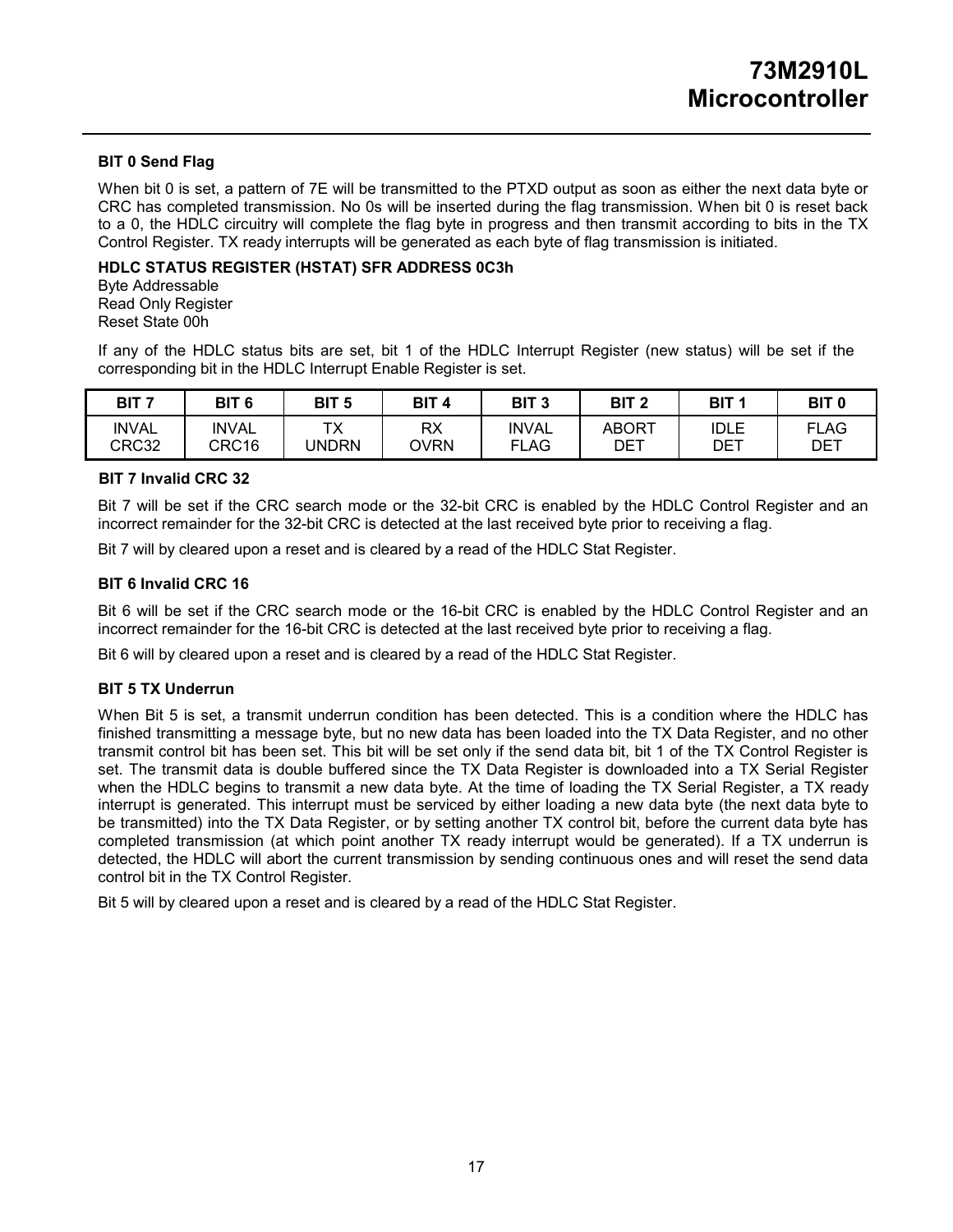#### **HDLC STATUS REGISTER (HSTAT) SFR ADDRESS 0C3h** (continued)

#### **BIT 4 RX Overrun**

When bit 4 is set, a receive overrun condition has been detected. This is a condition where the HDLC has received a new byte, but the last received data byte has not yet been read from the RX Data Register. As soon as a new data byte has been received in an eight-bit serial register, it is loaded into the RX Data Register and a new RX data interrupt is generated. If this interrupt is not serviced by reading the RX Data Register during the time another new data byte is received, the RX overrun status bit will be set. The new received data will not overwrite the older unread data.

Bit 4 will by cleared upon a reset and is cleared by a read of the HDLC Stat Register.

#### **BIT 3 Invalid Flag**

When bit 3 is set, an invalid flag has been detected. This is a condition where a 7E pattern with no inserted 0s is detected, and this pattern did not originate on a byte boundary. Note, two consecutive flags may share a 0, so that the second (or subsequent) flag may not appear to be on a byte boundary. This condition does not result in an invalid flag indication.

Bit 3 will by cleared upon a reset and is cleared by a read of the HDLC Stat Register.

#### **BIT 2 Abort Detect**

When bit 2 is set, an abort condition has been detected. This is a condition where seven consecutive ones, with no inserted zeros, are received after an active state. Bit 2 will be cleared upon a reset and is cleared by a read of the HDLC Stat Register.

#### **BIT 1 Idle Detect**

When bit 1 is set, the first indication of an idle state is detected. An idle state is declared when 15 consecutive ones, with no inserted zeros, are received after an active state.

Bit 1 will be cleared upon a reset and is cleared by a read of the HDLC Stat Register.

#### **BIT 0 Flag Detect**

When bit 0 is set, the HDLC has received a 7E pattern with no inserted 0's. Bit 0 will by cleared upon a reset and is cleared by a read of the HDLC Stat Register.

#### **HDLC INTERRUPT ENABLE REGISTER (HIE) SFR ADDRESS 0C4h**

Byte Addressable Reset State 00h

If the bit is set, the corresponding interrupt source is enabled.

| BIT 7        | BIT <sub>6</sub> | BIT <sub>5</sub>       | <b>BIT</b>          | BIT <sub>3</sub>              | BIT <sub>2</sub> | BIT <sub>1</sub>              | BIT <sub>0</sub>  |
|--------------|------------------|------------------------|---------------------|-------------------------------|------------------|-------------------------------|-------------------|
| TX RDY<br>IE | RDY<br>RX<br>ΙE  | <b>RDY</b><br>᠇ᢦ<br>EN | <b>RX RDY</b><br>EN | <b>INVAL</b><br><b>FLG IE</b> | ABORT<br>ı⊏<br>⊔ | <b>IDLE</b><br>ım<br>╺<br>. . | <b>FLAG</b><br>IE |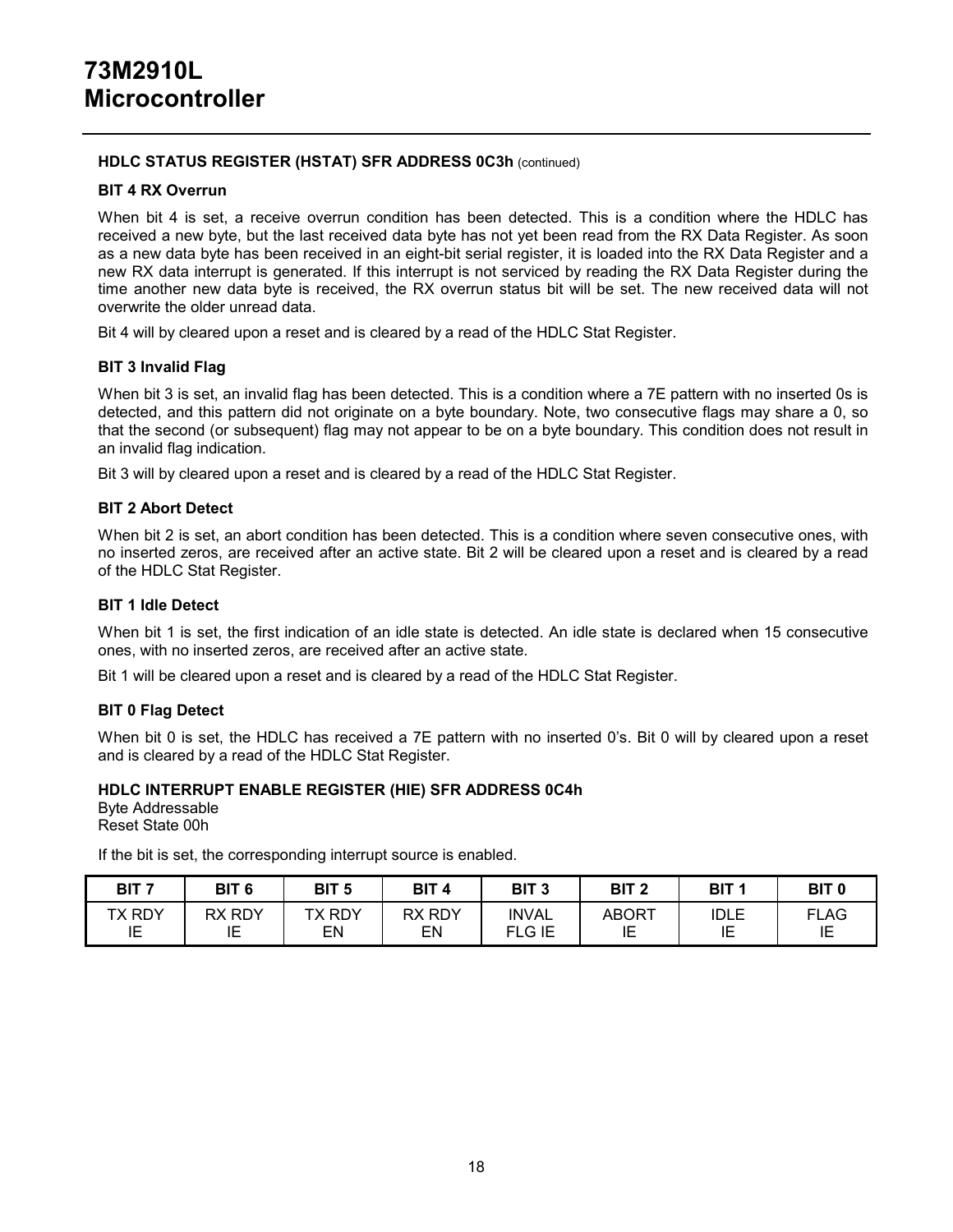#### **BIT 7 Transmitter Ready Interrupt Enable**

When bit 7 is set, an HDLC interrupt will be generated if bit 0 (TX RDY) of the HDLC Interrupt Register is also set. If bit 7 is reset to a 0, no HDLC interrupt indication will be given as TX RDY is set. This interrupt enable allows the TX RDY to be a polled bit. Note that bit 5 of this register is a pre-mask to the TX RDY bit, that is, it will prevent the TX RDY bit from ever being set.

#### **BIT 6 Receiver Ready Interrupt Enable**

When bit 6 is set, an HDLC interrupt will be generated if bit 1 (RX RDY) of the HDLC Interrupt (HINT) Register is also set. If bit 6 is reset to a 0, no HDLC interrupt indication will be given as RX RDY is set. This interrupt enable allows the RX RDY to be a polled bit. Note that bit 4 of this register is a pre-mask to the RX RDY bit, that is, it will prevent the RX RDY bit from ever being set.

#### **BIT 5 Transmit Ready Enable**

Bit 5 is used to enable the TX RDY and TX underrun interrupt sources. When bit 5 is set, the transmitter ready indication will set bit 0 of the HDLC Interrupt Register. The TX RDY indication will go active as the first bit of a message byte is being transmitted, except during CRC transmission. Also, if this bit is set, the TX underrun condition will result in a new status interrupt. If bit 5 is reset to a 0, bit 0 of the HDLC Interrupt Register will not be set, and no corresponding HDLC interrupt will be generated. Also, a TX underrun condition, as indicated by bit 5 of the HDLC Status Register, will not result in an HDLC interrupt or in setting the new status interrupt bit.

#### **BIT 4 Receiver Ready Enable**

Bit 4 is used to enable the RX RDY and RX overrun interrupt sources. When bit 4 is set, the receiver ready indication will set bit 1 of the HDLC Interrupt (HINT) Register. The RX RDY indication will go active when a data byte (a byte that is not a flag, idle, or an abort pattern) is loaded into the RX Data Register. Also, if this bit is set, the RX overrun condition will result in a new status interrupt. If bit 4 is reset to a 0, bit 1 of the HDLC Interrupt Register will not be set, and no corresponding HDLC interrupt will be generated. Also, a RX overrun condition, as indicated by bit 4 of the HDLC Status (HSTAT) Register, will not result in a HDLC interrupt or in setting the new status interrupt bit.

#### **BIT 3 Invalid Flag Interrupt Enable**

When bit 3 is set, a HDLC interrupt will be generated if bit 3 (INVALID FLAG) of the HDLC Status (HSTAT) Register is also set. If bit 3 is reset to a 0, bit 2 (NEW STATUS) of the HDLC Interrupt (HINT) Register will not be set as a result of an invalid flag boundary detection and no HDLC interrupt will be generated.

#### **BIT 2 Abort Detect Interrupt Enable**

When bit 2 is set, a HDLC interrupt will be generated if bit 2 (ABORT DETECT) of the HDLC Status (HSTAT) Register is also set. If bit 2 is reset to a 0, bit 2 (NEW STATUS) of the HDLC Interrupt (HINT) Register will not be set as a result of an abort pattern detection and no HDLC interrupt will be generated.

### **BIT 1 Idle Detect Interrupt Enable**

When bit 1 is set, an HDLC interrupt will be generated if bit 1 (IDLE DETECT) of the HDLC Status (HSTAT) Register is also set. If bit 1 is reset to a 0, bit 2 (NEW STATUS) of the HDLC Interrupt (HINT) Register will not be set as a result of an idle pattern detection and no HDLC interrupt will be generated.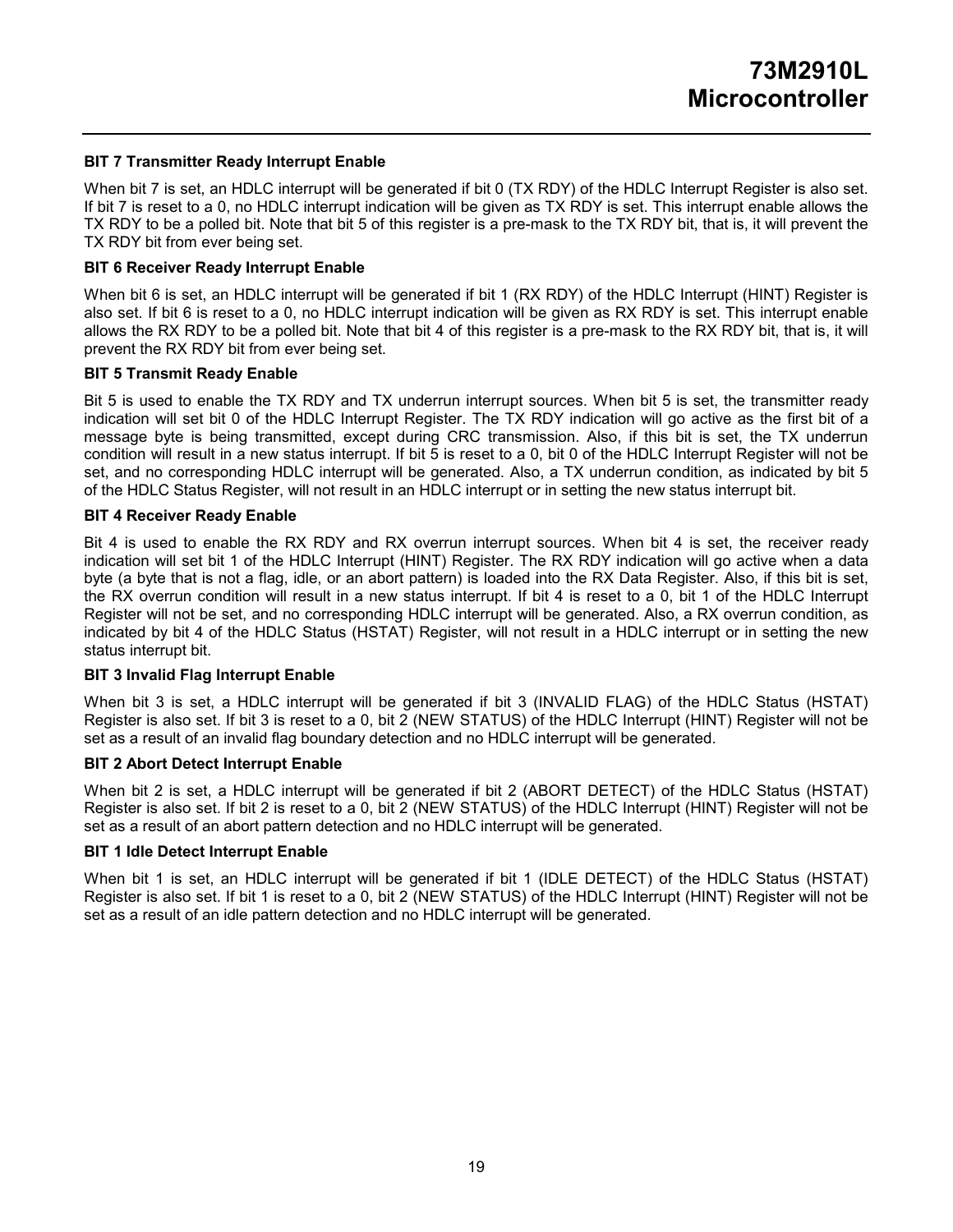#### **HDLC INTERRUPT ENABLE REGISTER (HIE) SFR ADDRESS 0C4h** (continued)

#### **BIT 0 Flag Detect Interrupt Enable**

When bit 0 is set, a HDLC interrupt will be generated if bit 0 (FLAG DETECT) of the HDLC Status (HSTAT) Register is also set. If bit 0 is reset to a 0, bit 2 (NEW STATUS) of the HDLC Interrupt (HINT) Register will not be set as a result of a flag pattern detection and no HDLC interrupt will be generated.

#### **HDLC INTERRUPT SOURCE REGISTER (HINT) SFR ADDRESS 0C5h**

Byte Addressable Read Only Register Reset State 00h

| BIT <sub>7</sub> | BIT <sub>6</sub> | BIT <sub>5</sub> | BIT <sub>4</sub> | BIT <sub>3</sub> | BIT <sub>2</sub>            | BIT <sub>1</sub> | <b>BIT 0</b> |
|------------------|------------------|------------------|------------------|------------------|-----------------------------|------------------|--------------|
|                  |                  |                  |                  |                  | <b>NEW</b><br><b>STATUS</b> | <b>RXRDY</b>     | <b>TXRDY</b> |

This register is used to determine the source of HDLC interrupts. If one or more of these register bits are set, the corresponding HDLC interrupt will go active if bit 0 of the HDLC Control 1 (HDLC1) Register is set to a 1.

#### **BIT 2 New Status**

When bit 2 is set, an unmasked HDLC status bit from the HDLC Status (HSTAT) Register is set.

Bit 2 will by cleared upon a reset and is cleared by a read of the HDLC Status Register.

#### **BIT 1 RX Ready**

When bit 1 is set, a new received byte has been loaded into the RX Data (RXD) Register. Note, received bits that are flag, abort, or idle patterns are not considered data, and will not be loaded into the RX Data Register. All inserted 0s have been removed from this byte. The RX Data Register must be read prior to the completed reception of the next data byte.

Bit 1 will by cleared upon a reset and is cleared by a read of the RX Data Register.

### **BIT 0 TX Ready**

Bit 0 is set if any HDLC TX control (HTXC) bits 3:0 are set as the first bit of data, flag or an idle byte is being transmitted. While transmitting the current byte, the HDLC state machines are ready for commands pertaining to the next byte to be transmitted. A new data byte must be loaded into the TX Data (TXD) Register to clear the TX ready status bit.

Bit 0 will by cleared upon a reset and is cleared by writing to the TX Data Register.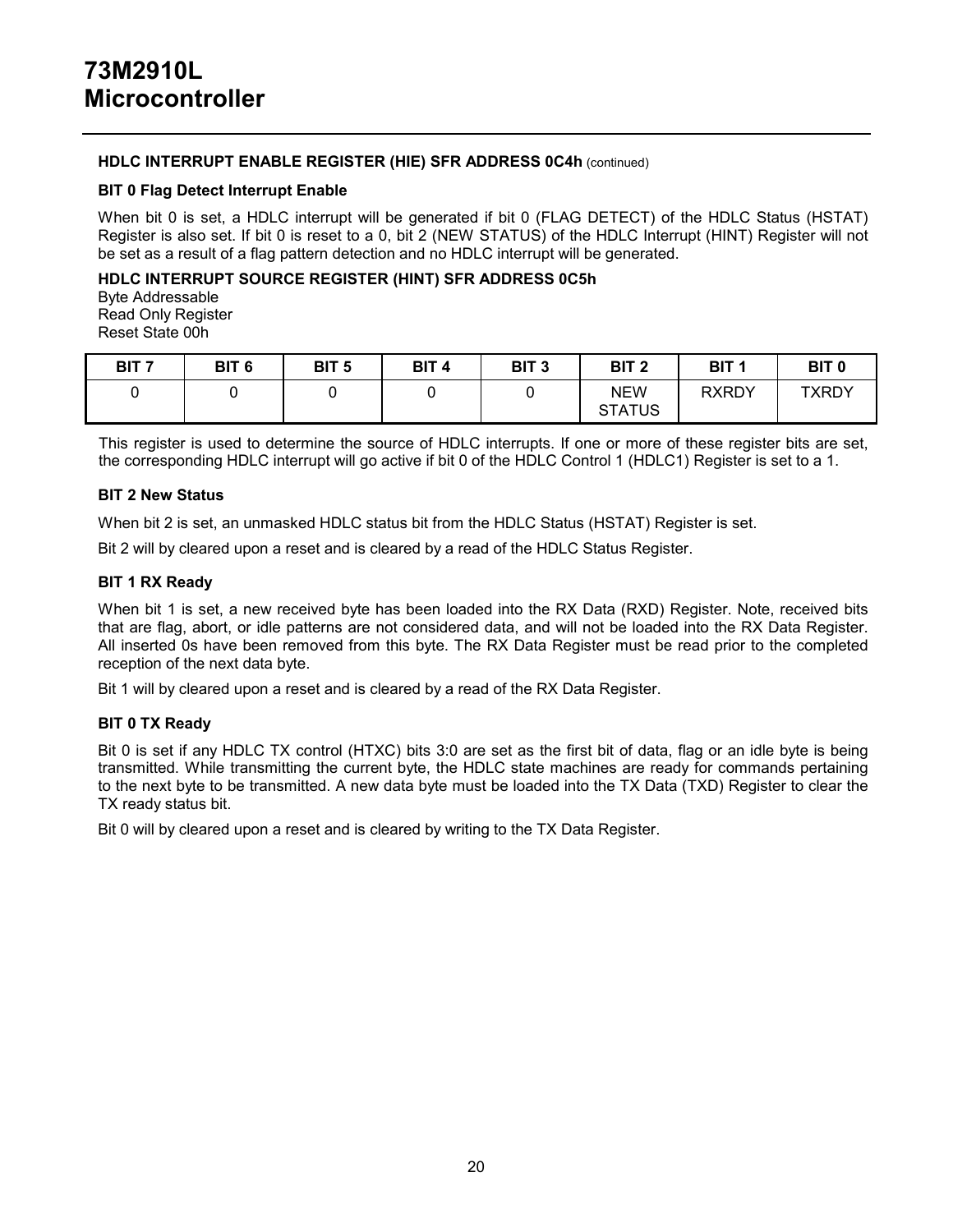# **RX DATA REGISTER (RXD) SFR ADDRESS 0C6h**

Byte Addressable Read Only Register Reset State XXh

| RX<br>RX<br>RX<br>RX<br><b>RX</b><br><b>RX</b><br>DAT7<br>DAT6<br>DAT <sub>5</sub><br>DAT4<br>DAT3 | <b>RX</b><br>DAT <sub>2</sub><br>DAT1 | RX<br>DAT0 |
|----------------------------------------------------------------------------------------------------|---------------------------------------|------------|

## **BITS 7-0 Received Data Byte**

Bit 7 through bit 0 is the received data byte (LSB is received first) with all inserted 0s removed. A data ready interrupt will be generated when a new data byte is received. Reading this register will clear the data ready interrupt.

## **TX DATA REGISTER (TXD) SFR ADDRESS 0C7h**

Byte Addressable Write Only Register Reset State XXh

| BIT 7      | BIT <sub>6</sub> | BIT <sub>5</sub>         | BIT <sub>4</sub> | BIT <sub>3</sub> | BIT <sub>2</sub>                                             | BIT <sub>1</sub>                      | BIT <sub>0</sub> |
|------------|------------------|--------------------------|------------------|------------------|--------------------------------------------------------------|---------------------------------------|------------------|
| ТX<br>DAT7 | ᠇៴<br>≀∧<br>DAT6 | ┯.<br>$\sqrt{ }$<br>DAT5 | тv<br>ᡰᄉ<br>DAT4 | ТX<br>DAT3       | $\mathbf{v}$<br>$\overline{\phantom{a}}$<br>DAT <sub>2</sub> | $\mathbf{v}$<br>≀<br>DAT <sub>1</sub> | TX<br>DAT0       |

### **BITS 7-0 Transmit Data Byte**

Bit 7 through bit 0 will be transmitted at the next byte boundary (LSB first) if the HDLC TX control send data bit is set. The HDLC will insert all necessary 0s. A TX ready interrupt will be generated when a new data byte can be loaded into the TX Data Register. Writing this register will clear the TX ready interrupt.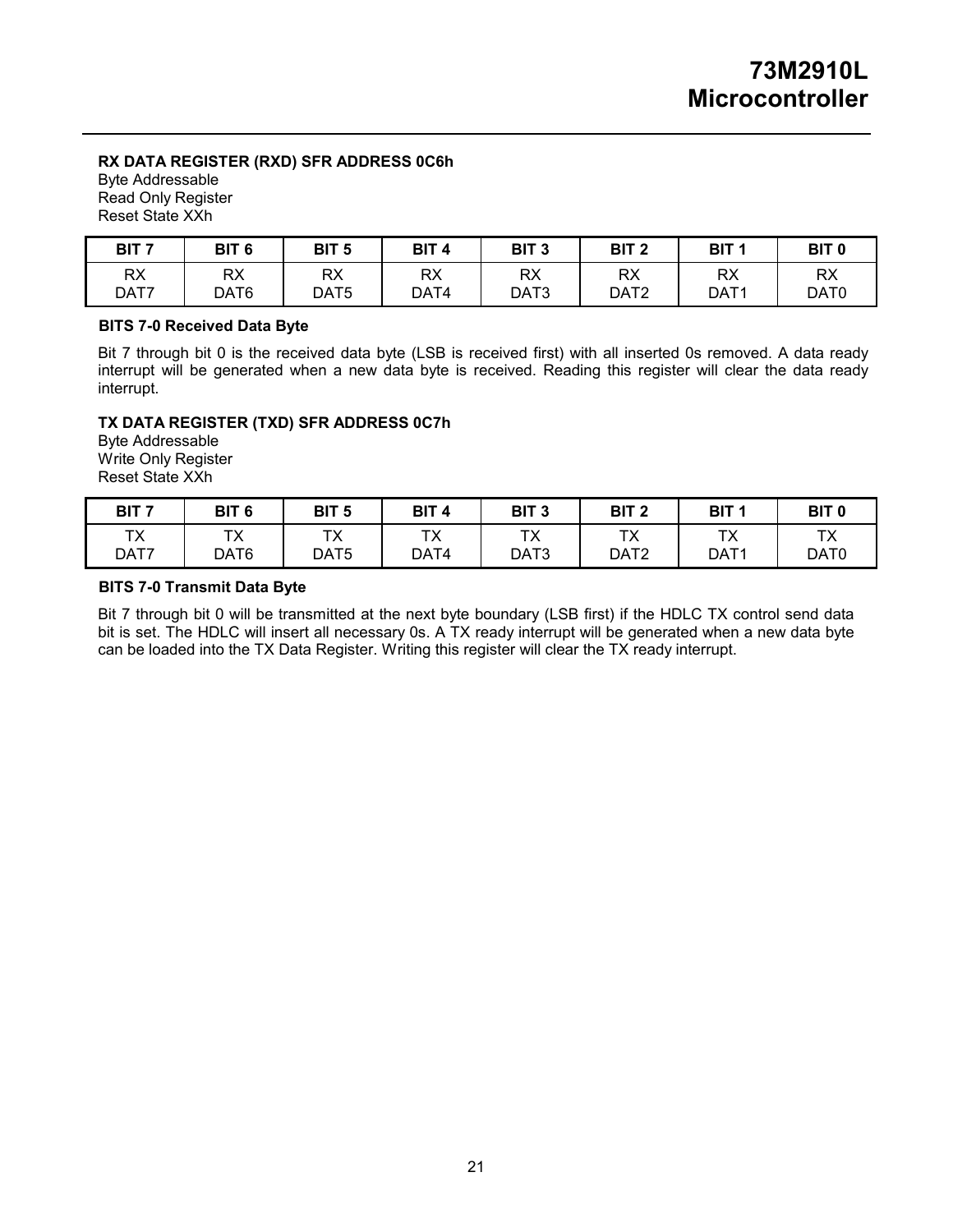## **REGISTER DESCRIPTION** (continued)

## **CRC GENERATION**



## **FIGURE 3: CCITT TYPE**

## **CCITT Type**

The CRC check field is generated by the transmitter. The computation starts with the first transmitted bit after the opening flag and stops at the last data bit prior to the frame check sequence bytes, and excludes inserted 0s. The CRC generating logic is initialized to all ones. The bits are shifted in and operated on by the generating polynomial,  $X^{16} + X^{12} + X^5 + 1$ . During CRC transmission, the bytes in the CRC generating logic are inverted and transmitted, high order bit first.

The receiver also initializes its CRC computation logic to all ones after the beginning flag. Its polynomial generator (also  $X^{16} + X^{12} + X^5 + 1$ ) should see the same value as the transmitter's polynomial generator as the last data bit is received. Note the receiver's polynomial generator does not process inserted 0s. After the bytes are received in the frame check sequence, a remainder of 1111 0000 1011 1000 ( $X^0$  through  $X^{15}$ , respectively) should be detected in the receiver's polynomial generator. If this is not the case, it is assumed that the preceding frame was in error and an invalid CRC is declared.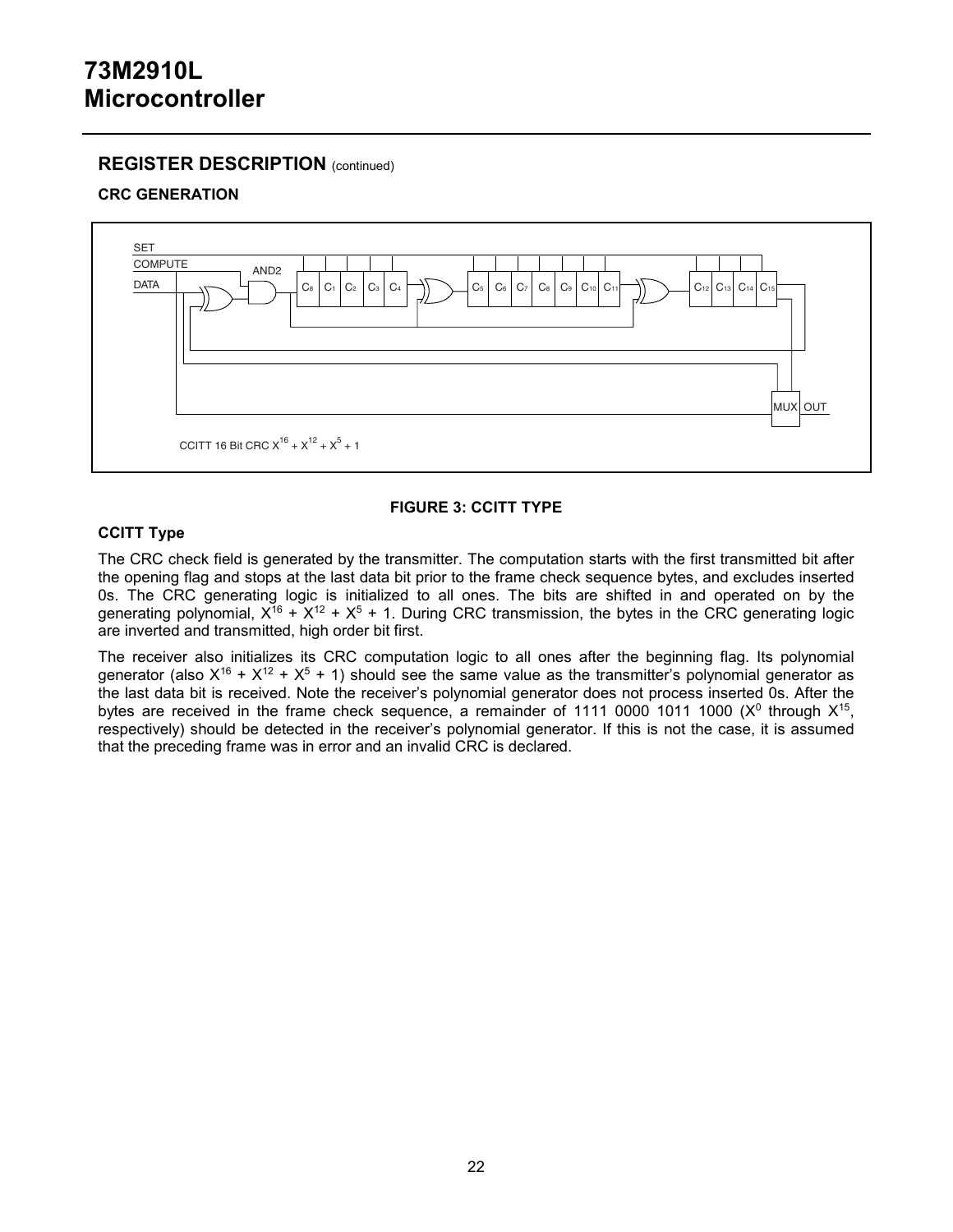

#### **FIGURE 4: CRC 16**

#### **CRC 16**

The CRC check field is generated by the transmitter. The computation starts with the first transmitted bit after the opening flag and stops at the last data bit prior to the frame check sequence bytes, and excludes inserted 0s. The CRC generating logic is initialized to all 0s. The bits are shifted in and operated on by the generating polynomial,  $X^{16} + X^{12} + X^{5} + 1$ . During CRC transmission, the bytes in the CRC generating logic are transmitted, high order bit first.

The receiver also initializes its CRC computation logic to all ones after the beginning flag. Its polynomial generator (also  $X^{16} + X^{12} + X^5 + 1$ ) should see the same value as the transmitter's polynomial generator as the last data bit is received. Note the receiver's polynomial generator does not process inserted 0s. After the bytes are received in the frame check sequence, a remainder of 1111 0000 1011 1000 should be detected in the receiver's polynomial generator. If this is not the case, it is assumed that the preceding frame was in error and an invalid CRC is declared.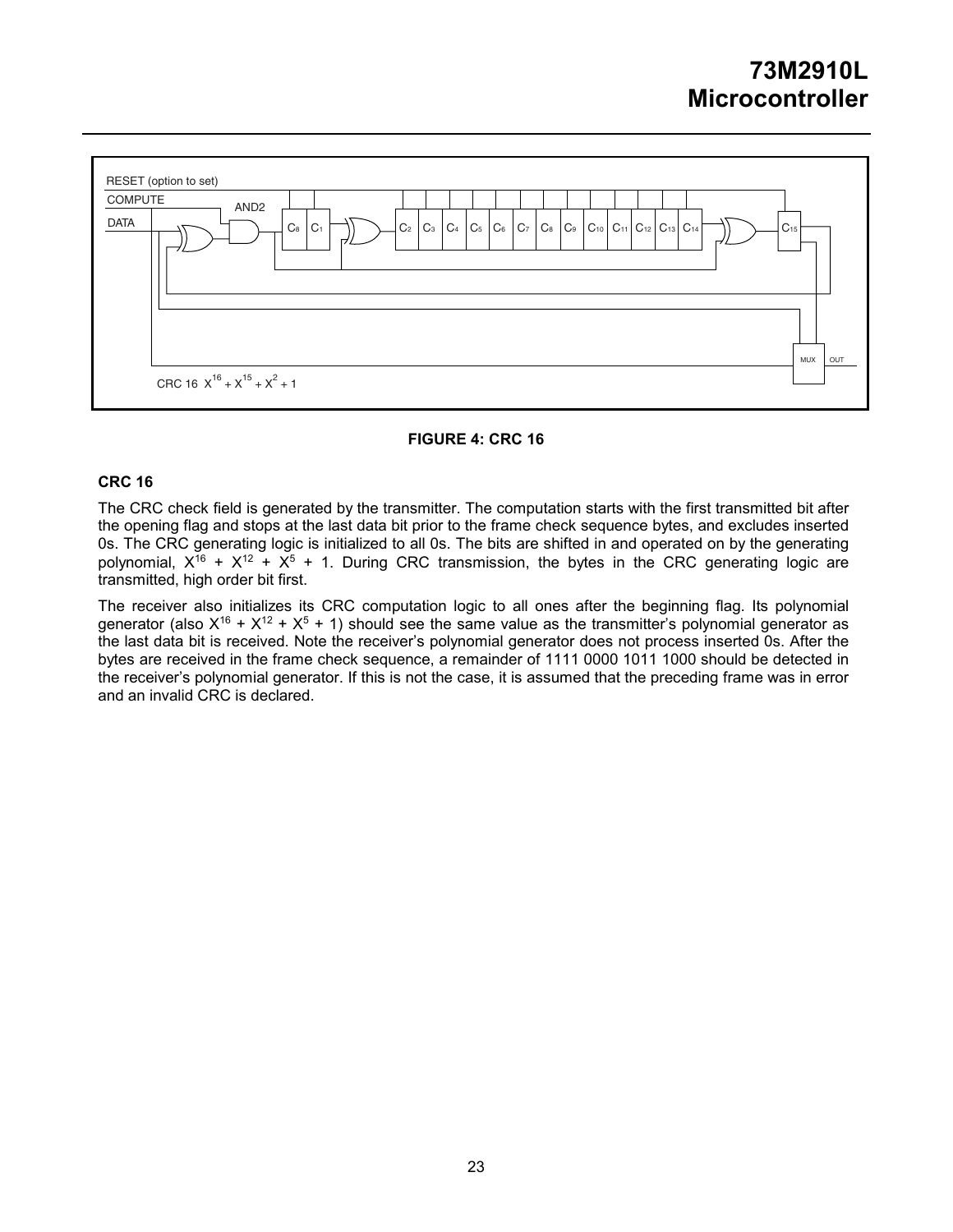### **CRC GENERATION** (continued)



### **CRC 32**

#### **FIGURE 5: 32-BIT CRC**

The CRC check field is generated by the transmitter. The computation starts with the first transmitted bit after the opening flag and stops at the last data bit prior to the frame check sequence bytes, and excludes inserted 0s. The CRC generating logic is initialized to all ones. The bits are shifted in and operated on by the generating polynomial,  $X^{32} + X^{26} + X^{23} + X^{22} + X^{16} + X^{12} + X^{11} + X^{10} + X^8 + X^7 + X^5 + X^4 + X^2 + X + 1$ . During CRC transmission, the bytes in the CRC generating logic are inverted and transmitted, high order bit first. The receiver also initializes its CRC computation logic to all ones after the beginning flag. Its polynomial generator should see the same value as the transmitter's polynomial generator as the last data bit is received. Note the receiver's polynomial generator does not process inserted 0s. After the bytes are received in the frame check sequence, a remainder of 1101 1110 1011 1011 0010 0000 1110 0011 ( $X<sup>0</sup>$  through  $X<sup>32</sup>$ , respectively) should be detected in the receiver's polynomial generator. If this is not the case, it is assumed that the preceding frame was in error and an invalid CRC is declared.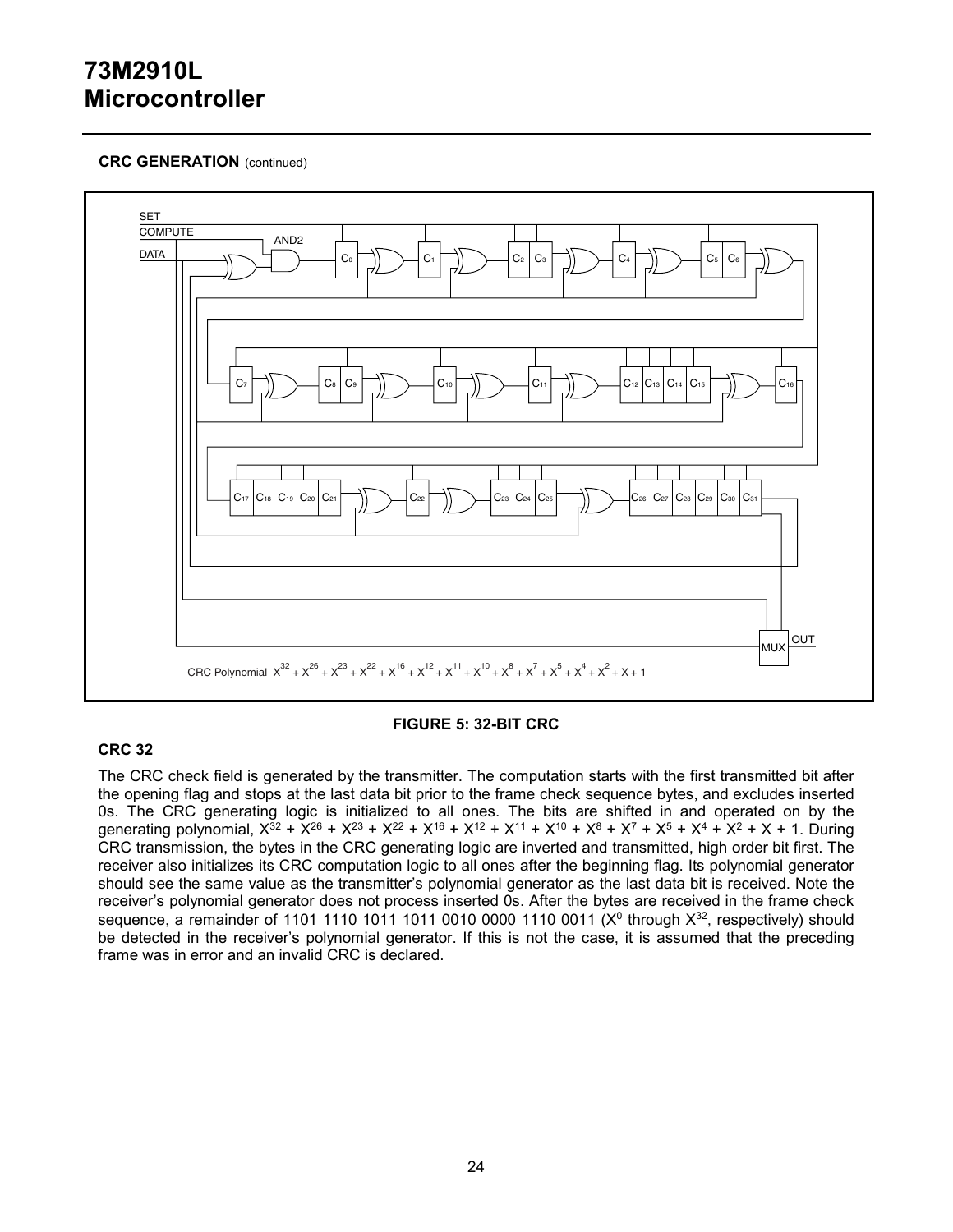## **PIN DESCRIPTION**

| <b>NAME</b>                                                                   | <b>TYPE</b>             | <b>DESCRIPTION</b>                                                                                                                                                                                                                               |
|-------------------------------------------------------------------------------|-------------------------|--------------------------------------------------------------------------------------------------------------------------------------------------------------------------------------------------------------------------------------------------|
| <b>PSEN</b>                                                                   | $\circ$                 | Program store enable. This output occurs only during a fetch to external<br>program memory.                                                                                                                                                      |
| <b>RESET</b>                                                                  | $\overline{1}$          | Input which is used to initialize the processor.                                                                                                                                                                                                 |
| <b>VND</b>                                                                    | <b>GND</b>              | Negative digital voltage ground                                                                                                                                                                                                                  |
| <b>OSCIN</b>                                                                  | T                       | Crystal input for internal oscillator, also input for external source.                                                                                                                                                                           |
| <b>OSCOUT</b>                                                                 | O                       | Crystal oscillator output.                                                                                                                                                                                                                       |
| <b>VPD</b>                                                                    | $\mathbf{I}$            | Positive digital voltage (+5V Digital Supply)                                                                                                                                                                                                    |
| CLKOUT1                                                                       | $\circ$                 | Clock output programmable either OSC/2, OSC/1 or logic 0.                                                                                                                                                                                        |
| CLKOUT2                                                                       | O                       | Clock output 1.8432 MHz clock for an external UART given an oscillator<br>frequency of 11.0592 MHz, 22.1184 MHz, 18.432 MHz, or 13.824 MHz.                                                                                                      |
| <b>TXD</b>                                                                    | T                       | Serial input port to 73M2910L from DTE same as RXD UART input.                                                                                                                                                                                   |
| <b>RXD</b>                                                                    | $\circ$                 | Serial output port of 73M2910L UART to DTE.                                                                                                                                                                                                      |
| <b>PTXCLK</b>                                                                 | $\mathbf{I}$            | Input clock used to transmit data PTXD.                                                                                                                                                                                                          |
| <b>PTXD</b>                                                                   | O                       | HDLC Packetizer TX output. This pin can also be programmed to the DTE's<br>TXD output (clear channel) or the value written into bit 6 of the HDLC Control<br>Register. Connects to modem device TXD.                                             |
| <b>PRXCLK</b>                                                                 | T                       | Input clock used to receive data PRXD.                                                                                                                                                                                                           |
| <b>PRXD</b>                                                                   | $\mathbf{I}$            | Serial input port (from modem device) to HDLC Packetizer.                                                                                                                                                                                        |
| $\overline{\text{INT}}(\overline{0})$ - $\overline{\text{INT}}(\overline{2})$ | $\overline{1}$          | External interrupt 0,1 and 2.                                                                                                                                                                                                                    |
| <b>USR1.0 - USR1.7</b>                                                        | $\mathsf{I}/\mathsf{O}$ | USR programmable I/O port.                                                                                                                                                                                                                       |
| <b>USR2.0 - USR2.7</b>                                                        | $\mathsf{I}/\mathsf{O}$ | USR programmable I/O port.                                                                                                                                                                                                                       |
| <b>USR3.0 - USR3.7</b>                                                        | $\mathsf{I}/\mathsf{O}$ | USR programmable I/O port. If the bank select feature is chosen, USR (7) acts<br>as address bit 17 and USR3 data bit 7 is ignored. Register BNKSEL bit 2 (BSEN)<br>enables bank select, bit 1 (BS1) and bit 0 (BS0) select the appropriate bank. |
| <b>USR4.0 - USR4.7</b>                                                        | I/O                     | USR programmable I/O port also chip select enable.                                                                                                                                                                                               |
| <b>USR5.0 - USR5.1</b>                                                        | 1/O                     | General purpose input port, can also be used for wakeup.                                                                                                                                                                                         |
| <b>RD</b>                                                                     | $\circ$                 | Output strobe activated during a bus read. Can be used to enable data onto<br>the bus from an external device. Used as a read strobe to external data<br>memory.                                                                                 |
| <b>WR</b>                                                                     | O                       | Output strobe during a bus write. Used as a write strobe to external data<br>memory.                                                                                                                                                             |
| <b>ALE</b>                                                                    | O                       | Address Latch Enable output pulse for latching the low byte of the address<br>during accesses to external memory.                                                                                                                                |
| $AD(0)-AD(7)$                                                                 | 1/O                     | Data bus lines-I/O for devices that require multiplexed address and data bus.                                                                                                                                                                    |
| $A(0)-A(15)$                                                                  | O                       | Address bus lines-output latched address for devices that require separate<br>data and address bus.                                                                                                                                              |
| NO CONNECTS(NC)                                                               |                         | No connections, leave open. Not a user pin.                                                                                                                                                                                                      |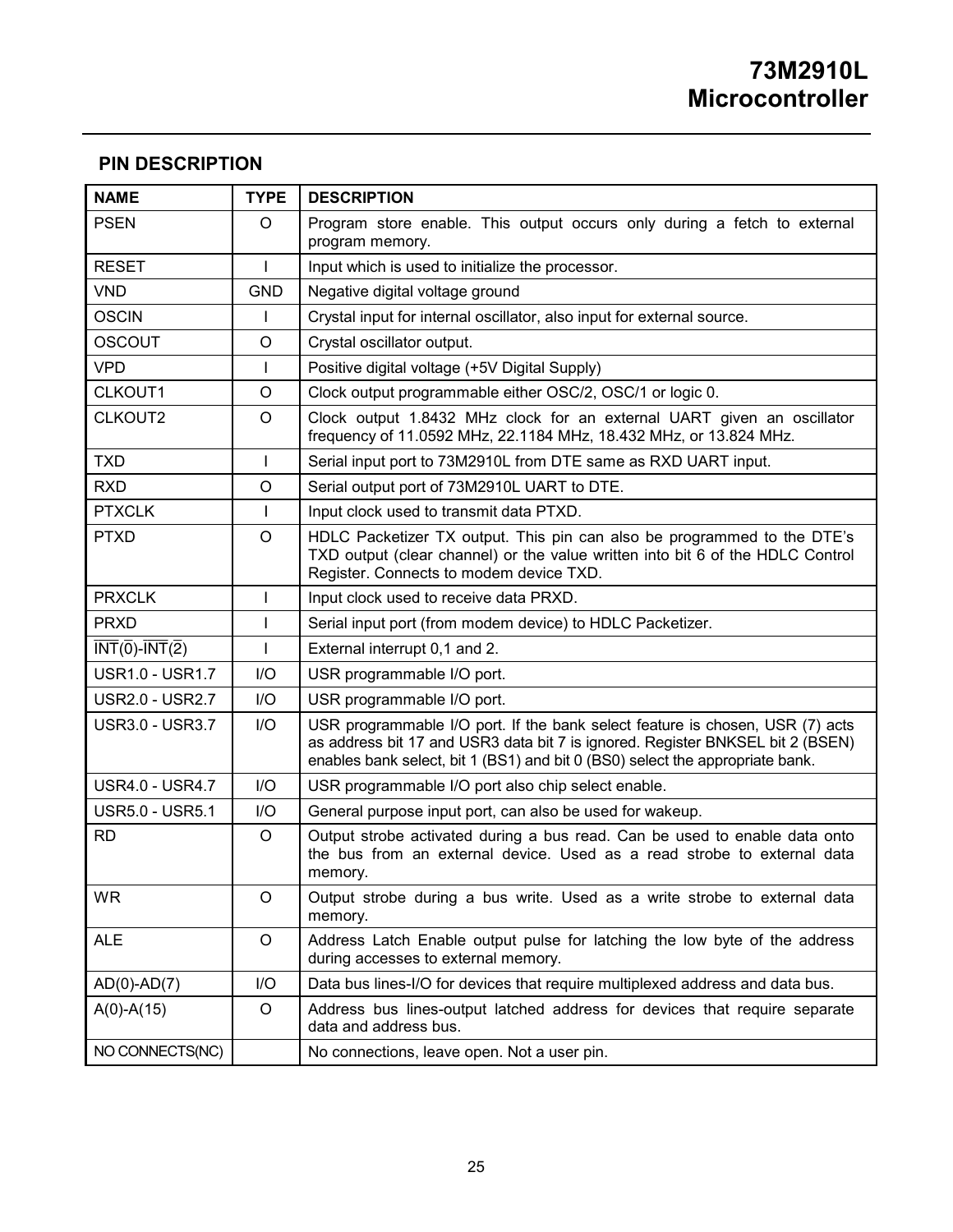### **MEMORY MAPS**



**FIGURE 6: Memory Map** 



**FIGURE 7: 128K of Bank-Selected Program Memory**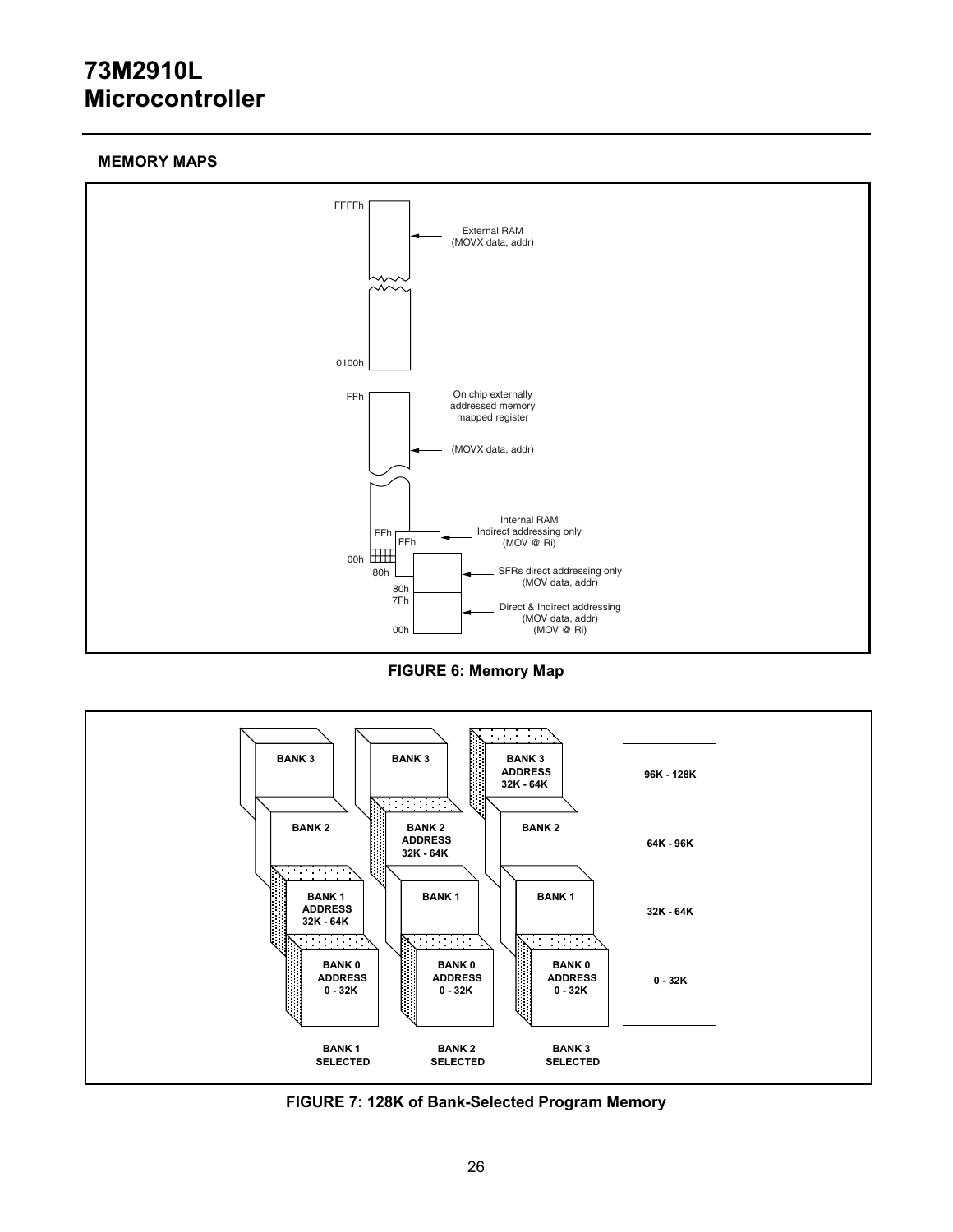|              |      |                  |               | Address locations 0008 - 00FF are reserved for future use |                  |             |                  |              |
|--------------|------|------------------|---------------|-----------------------------------------------------------|------------------|-------------|------------------|--------------|
| 0008<br>0000 | USR3 | DIR <sub>3</sub> | <b>BNKSEL</b> | USR4                                                      | DIR <sub>4</sub> | <b>CSEN</b> | USR <sub>5</sub> | 000F<br>0007 |

## **FIGURE 8: Memory Mapped Registers**

| F <sub>8</sub> |                    |             |                                                                              |                 |                 |                 |       |             | <b>FF</b> |
|----------------|--------------------|-------------|------------------------------------------------------------------------------|-----------------|-----------------|-----------------|-------|-------------|-----------|
| F <sub>0</sub> | B                  |             |                                                                              |                 |                 |                 |       |             | F7        |
| E8             |                    |             |                                                                              |                 |                 |                 |       |             | EF        |
| E <sub>0</sub> | ACC                |             |                                                                              |                 |                 |                 |       |             | E7        |
| D <sub>8</sub> | *USR2              | *DIR2       | CLK CTRL                                                                     |                 |                 |                 |       |             | DF        |
| D <sub>0</sub> | <b>PSW</b>         |             |                                                                              |                 |                 |                 |       |             | D7        |
| C <sub>8</sub> | T <sub>2</sub> CON |             | RCAP2L                                                                       | RCAP2H          | TL <sub>2</sub> | TH <sub>2</sub> |       |             | CF        |
| $_{\rm CO}$    | *HDLC0             | *HDLC1      | $*TXC$                                                                       | *HSTAT          | *HIE            | *HINT           | *HRXD | *HTXD       | C7        |
| B <sub>8</sub> | IP                 |             |                                                                              |                 |                 |                 |       |             | BF        |
| B <sub>0</sub> |                    |             |                                                                              |                 |                 |                 |       |             | <b>B7</b> |
| A <sub>8</sub> | IE                 |             |                                                                              |                 |                 |                 |       |             | AF        |
| A <sub>0</sub> | P <sub>2</sub>     |             |                                                                              |                 |                 |                 |       |             | A7        |
| 98             | SCON               | <b>SBUF</b> |                                                                              |                 |                 |                 |       |             | 9F        |
| 90             | *USR1              | *DIR1       | *IDIR                                                                        |                 |                 |                 |       |             | 97        |
| 88             | <b>TCON</b>        | <b>TMOD</b> | TL <sub>0</sub>                                                              | TL <sub>1</sub> | TH <sub>0</sub> | TH <sub>1</sub> |       |             | 8F        |
| 80             | P <sub>0</sub>     | <b>SP</b>   | <b>DPL</b>                                                                   | <b>DPH</b>      |                 |                 |       | <b>PCON</b> | 87        |
|                |                    |             | *Unique to the 73M2910L. There may not be an equivalent function on an 8032. |                 |                 |                 |       |             |           |
|                |                    |             | Bit Addressable in this column                                               |                 |                 |                 |       |             |           |

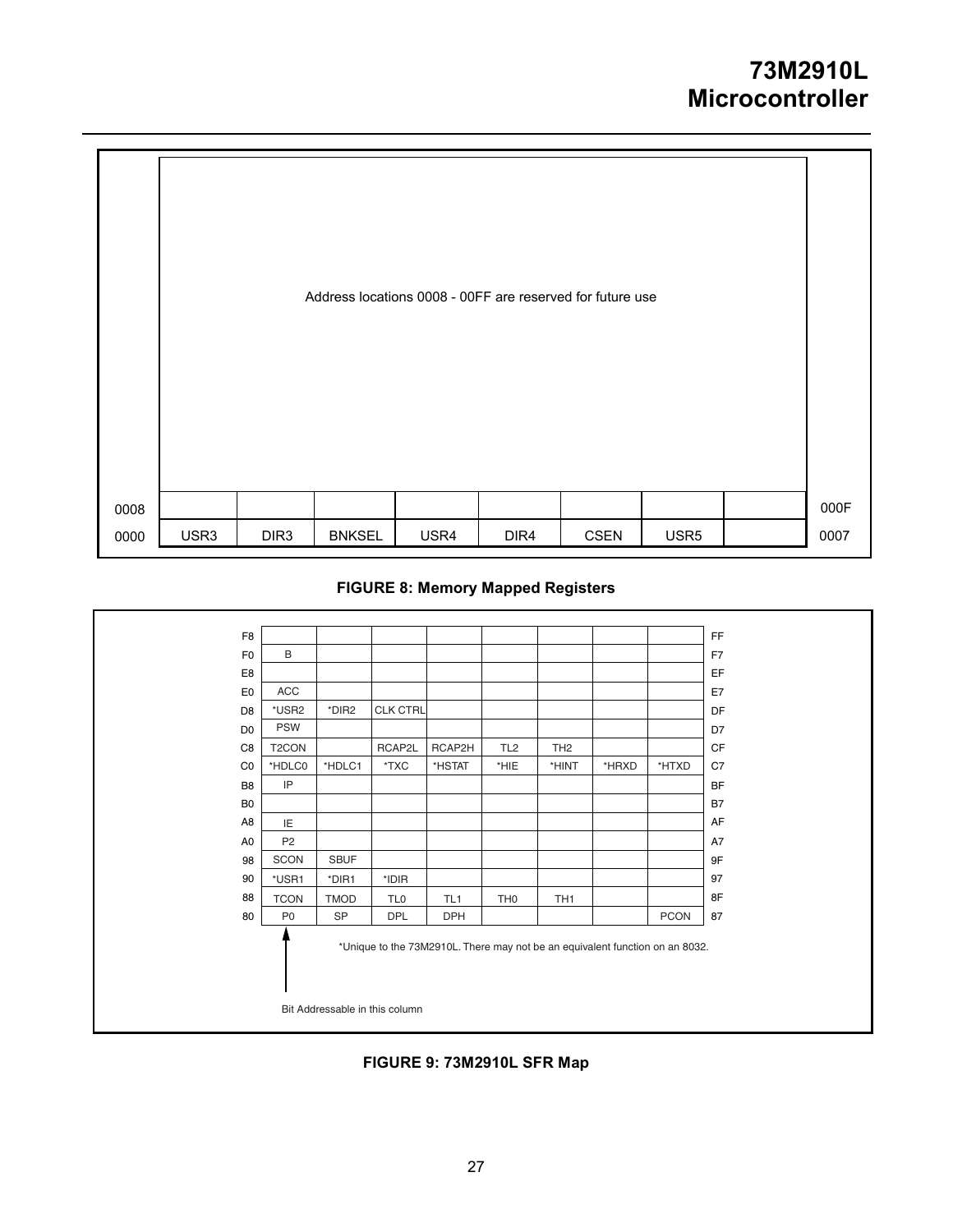## **ELECTRICAL SPECIFICATIONS**

## **ABSOLUTE MAXIMUM RATINGS**

Recommended conditions apply unless otherwise specified.

| <b>PARAMETER</b>    | <b>RATING</b>         |
|---------------------|-----------------------|
| Supply Voltage      | -0.5 to +7.0V         |
| Pin Input Voltage   | $-0.5$ to Vcc $+0.5V$ |
| Storage Temperature | -55 to +150°C         |

#### **RECOMMENDED OPERATING CONDITIONS**

| Supply Voltage               | 3 to 5.5V     |
|------------------------------|---------------|
| <b>Oscillator Frequency</b>  | DC to 44 MHz  |
| <b>Operating Temperature</b> | -40 to +85°C. |

## **DC CHARACTERISTICS**

| <b>PARAMETER</b>                                                          | <b>CONDITION</b>              | <b>MIN</b>        | <b>NOM</b> | <b>MAX</b>       | <b>UNIT</b> |
|---------------------------------------------------------------------------|-------------------------------|-------------------|------------|------------------|-------------|
| Input Low Voltage<br>VIL<br>(Except PTXCLK, PRXCK,<br>OSCIN, RESET, TEST) |                               | $-0.5$            |            | $0.2$ Vcc<br>0.1 | V           |
| VII<br>Input Low Voltage<br>OSCIN, RESET, TEST                            |                               | $-0.5$            |            | $0.2$ Vcc        | $\vee$      |
| VIL<br>Input Low Voltage                                                  |                               | $-0.5$            |            | $0.2$ Vcc-       | $\vee$      |
| PTXCLK, PRXCLK                                                            |                               |                   |            | 0.3              |             |
| Input High Voltage<br><b>VIH</b><br>(Except OSCIN, RESET, TEST)           |                               | 0.5<br><b>Vcc</b> |            | $Vcc +$<br>0.5   | $\vee$      |
| Input High Voltage<br><b>VIH</b><br>OSCIN, RESET, TEST                    |                               | 0.7<br><b>Vcc</b> |            | $Vcc +$<br>0.5   | $\vee$      |
| <b>VOL</b><br><b>Output Low Voltage</b><br>(Except OSCOUT)                | $IoI = 3.2 mA$                |                   |            | 0.45             | $\vee$      |
| <b>Output Low Voltage</b><br><b>VOLOSC</b><br><b>OSCOUT</b>               | $IoI = 1.5 mA$                |                   |            | 0.7              | V           |
| Output High Voltage<br><b>VOH</b><br>(Except OSCOUT)                      | $\lambda = -3.2 \, \text{mA}$ | $Vcc -$<br>0.45   |            |                  | $\vee$      |
| Output High Voltage<br><b>VOHOSC</b><br><b>OSCOUT</b>                     | $\lambda$ loh = 1.5 mA        | $Vcc -$<br>0.7    |            |                  | $\vee$      |
| Input Leakage Current<br>IIL                                              | $Vss <$ Vin $<$ Vcc           |                   |            | ±10              | μA          |
| Maximum Power Supply<br>IDD1<br>Normal Operation                          | 22 MHz<br>30 pF/pin           |                   |            | 40               | mA          |
| Maximum Power Supply<br>IDD2<br>idle mode                                 | 22 MHz                        |                   |            | 10               | mA          |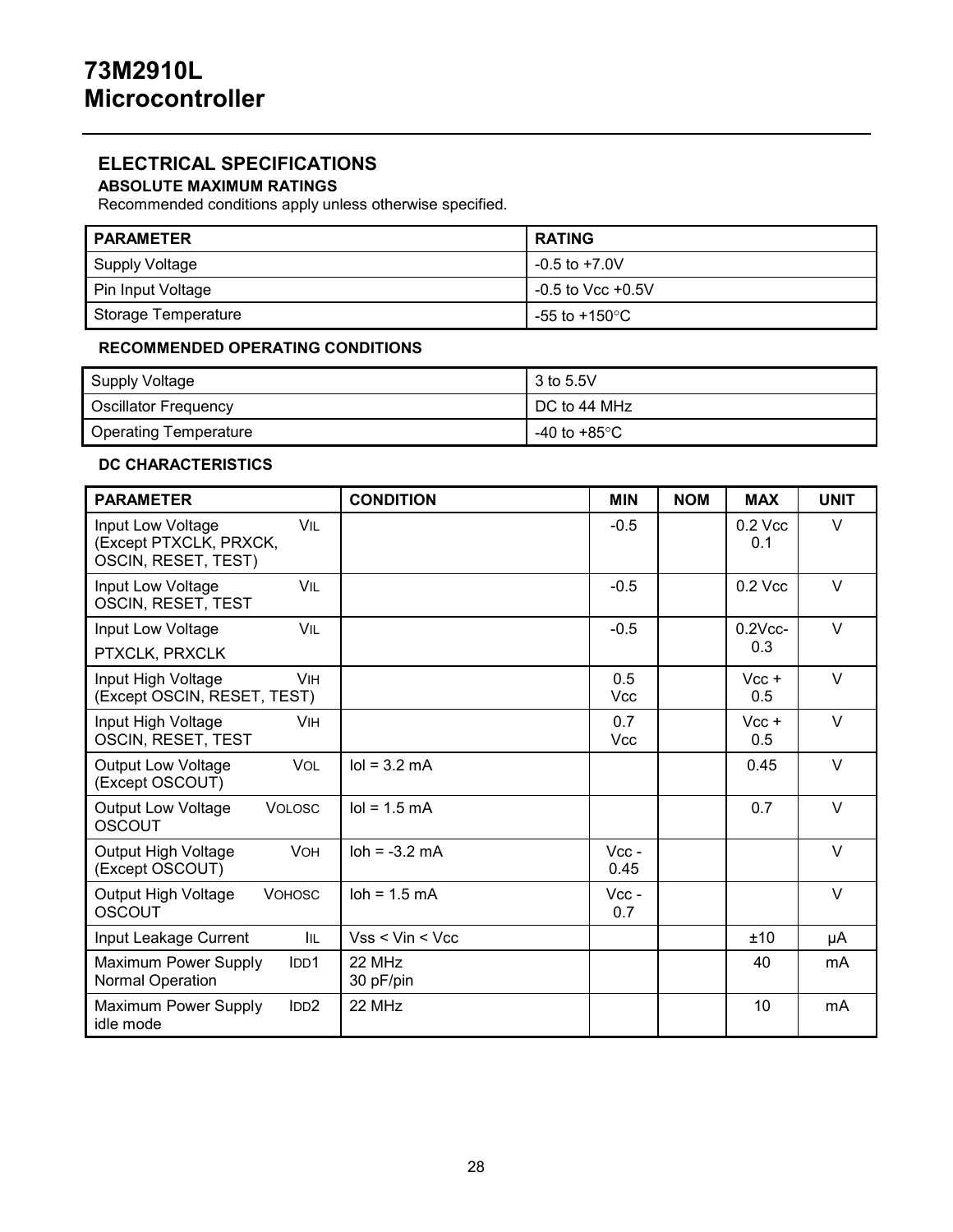#### **DC CHARACTERISTICS**

| <b>PARAMETER</b>                        |      | <b>CONDITION</b> | <b>MIN</b> | <b>NOM</b> | <b>MAX</b> | UNIT |
|-----------------------------------------|------|------------------|------------|------------|------------|------|
| Maximum Power Supply<br>power-down mode | IDD3 |                  |            |            | 10         | μA   |
| Pin Capacitance                         | CIO  | $@1$ MHz         |            |            | 10         | рF   |

### **AC TIMING**

The 73M2910L timing is very similar to the 8032 except in AD(7:0), the multiplexed address data port known as port 0 in the 8032. Its timing has been altered somewhat to allow more address setup time for peripheral program ROM and memory mapped peripherals. This is important for operation above 22 MHz. The 8032 has a "dead" cycle of one oscillator period between the time PSEN goes high, indicating that the instruction ROM will release the AD(7:0) bus, to the time the processor will assert address on the AD(7:0) bus. This dead time of one whole oscillator cycle has been shortened to approximately 15 ns after the PSEN (or RD) signal is sensed to be high.

The timing specification for TPXIZ and TRHDZ of a maximum of 20 ns can be violated at the expense of increased operating current. The 73M2910L will begin asserting the AD(7:0) bus approximately 20 ns after PSEN or RD go high. This should be ample time for the control signals in the peripheral device to turn off their pad drivers. If the peripheral device does not release the bus promptly, there will be a short time where there is contention on the AD(7:0) bus between the processor and peripheral. This should not prevent proper operation, but it will increase operating current slightly.

#### **EXTERNAL PROGRAM MEMORY READ TIMING**

| <b>Oscillator Frequency</b>      | <b>FOSC</b>  |              | 0              |   | 44       | <b>MHz</b> |
|----------------------------------|--------------|--------------|----------------|---|----------|------------|
| <b>Oscillator Period</b>         | TOSC         |              | 22.7           |   |          | ns         |
| <b>ALE Pulse Width</b>           | <b>TLHLL</b> |              | 2TOSC-10       |   |          | ns         |
| Address Valid To ALE Low         | <b>TAVLL</b> |              | <b>TOSC</b>    |   |          | ns         |
| Address Valid ALE Low            | TLLAX        |              | <b>TOSC-10</b> |   |          | ns         |
| ALE Low to PSEN Low              | <b>TLLPL</b> |              | <b>TOSC-10</b> |   |          | ns         |
| <b>PSEN Pulse Width Low</b>      | <b>TPLPH</b> |              | 3TOSC-<br>20   |   |          | ns         |
| <b>PSEN</b> Low to Valid Inst In | <b>TPLIV</b> |              |                |   | 3TOSC-50 | ns         |
| Address to Valid Inst In         | <b>TAVIV</b> |              |                |   | 6TOSC-32 | ns         |
| Input Instr Hold-PSEN High       |              | <b>TPXIX</b> |                | 0 |          | ns         |
| PSEN Instr Float-PSEN High       |              | <b>TPXIZ</b> |                |   | $20+$    | ns         |
| PSEN Low to Address HighZ        |              | <b>TPLAZ</b> |                |   | 10       | ns         |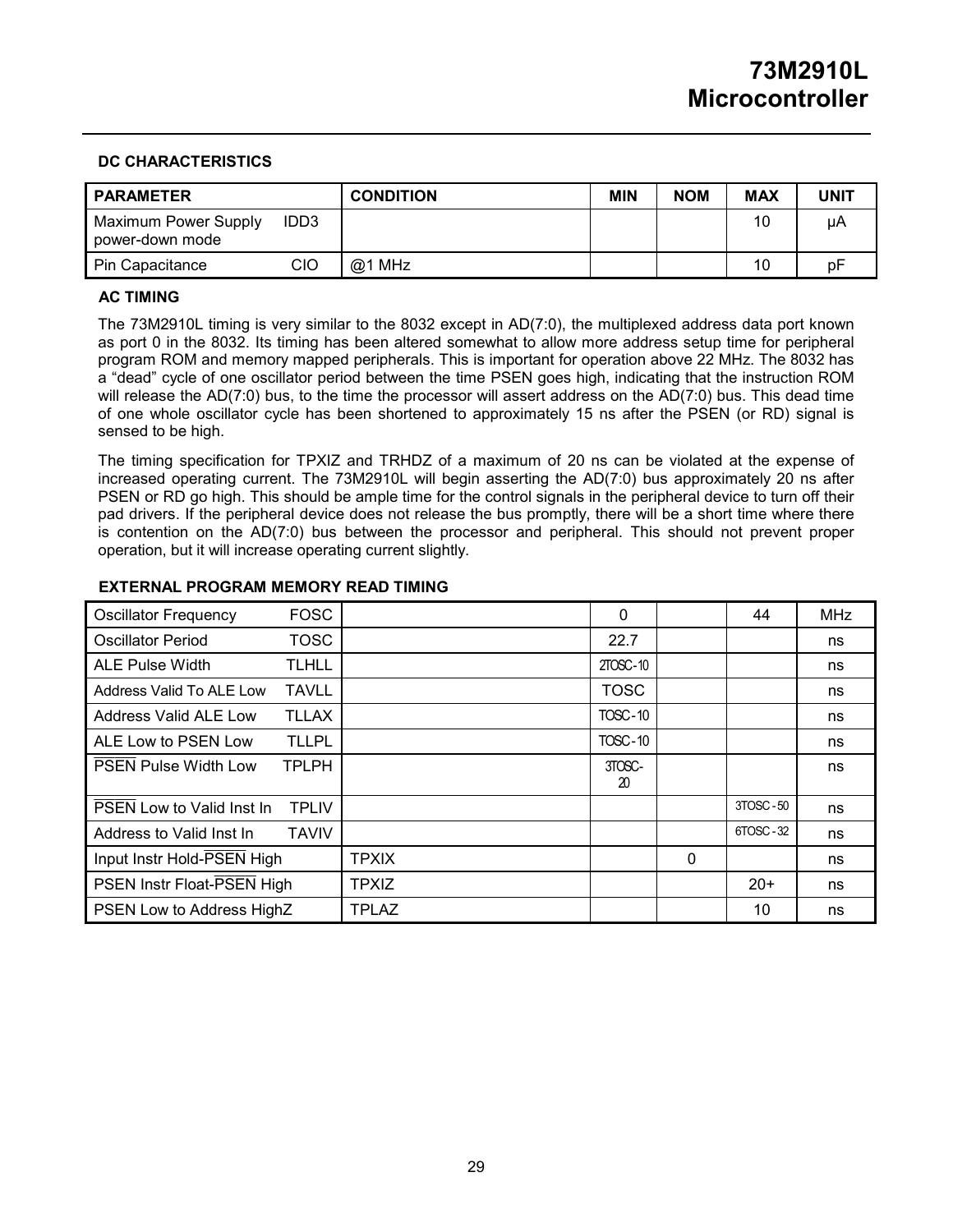

**FIGURE 10: External Program Memory Read Cycle**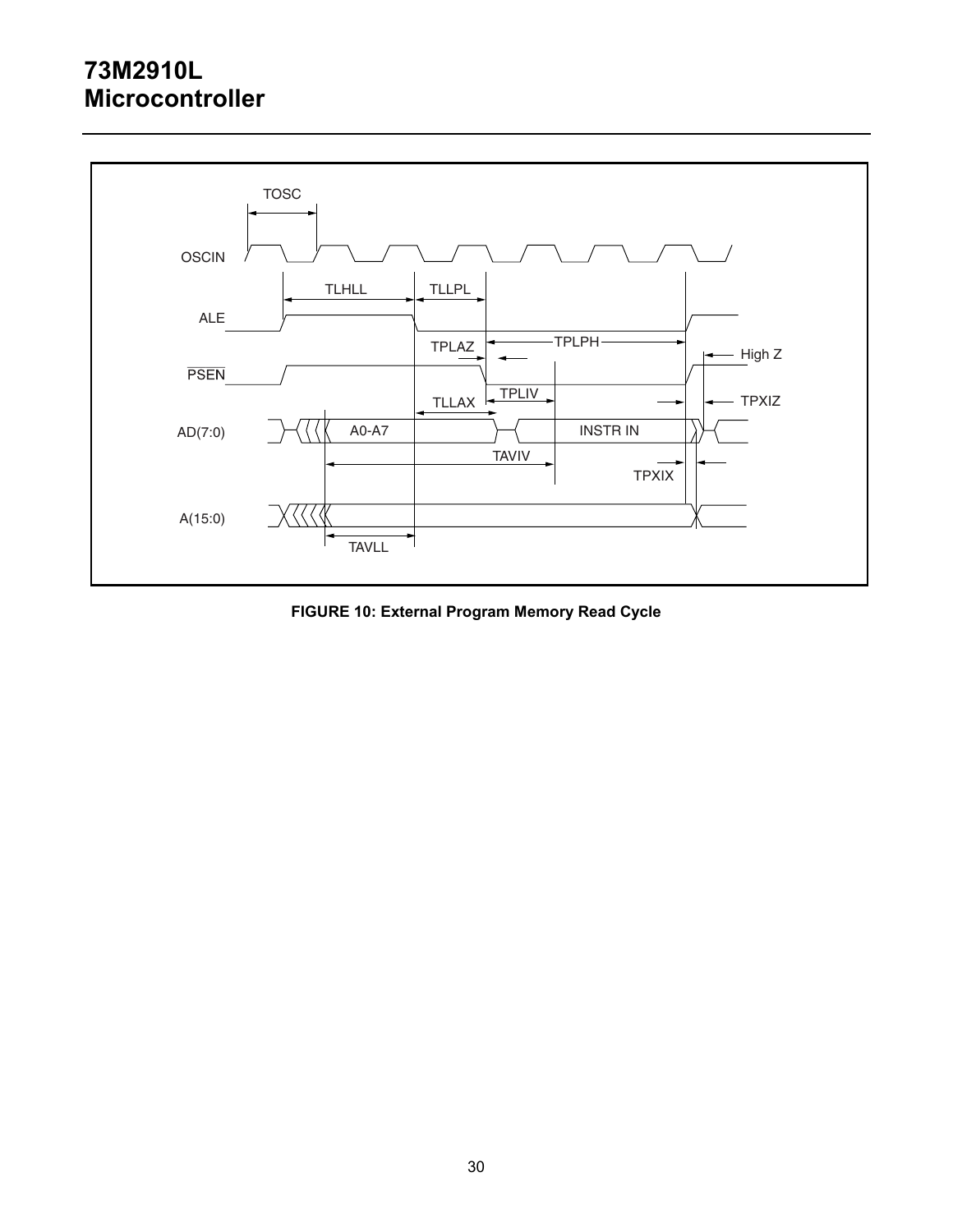#### **AC TIMING** (continued)

## **EXTERNAL DATA READ AND WRITE TIMING**

| <b>PARAMETER</b>                      | <b>CONDITION</b> | <b>MIN</b>     | <b>NOM</b> | <b>MAX</b> | <b>UNIT</b> |
|---------------------------------------|------------------|----------------|------------|------------|-------------|
| <b>RD Pulse Width</b><br><b>TRLRH</b> |                  | $f70SC-20$     |            |            | ns          |
| WR Pulse Width<br><b>TWLWH</b>        |                  | 6TOSC-20       |            |            | ns          |
| RD Low to Valid Data In TRLDV         |                  |                |            | 5TOSC-50   | ns          |
| Data Hold After RD<br><b>TRHDX</b>    |                  | $\mathbf 0$    |            |            | ns          |
| Data Float After RD<br><b>TRHDZ</b>   |                  |                |            | $20+$      | ns          |
| ALE Low to Valid Data In TLLDV        |                  |                |            | 8TOSC-50   | ns          |
| ALE Low to RD or WR Low TLLWL         |                  | $3TOSC-20$     |            | $3TOSC+20$ | ns          |
| Data Valid to WR Low<br>TOVWX         |                  | <b>TOSC</b>    |            |            | ns          |
| TWHQX<br>Data Hold After WR High      |                  | <b>TOSC-10</b> |            |            | ns          |
| RD Low to Address Float TRLAZ         |                  |                |            | 10         | ns          |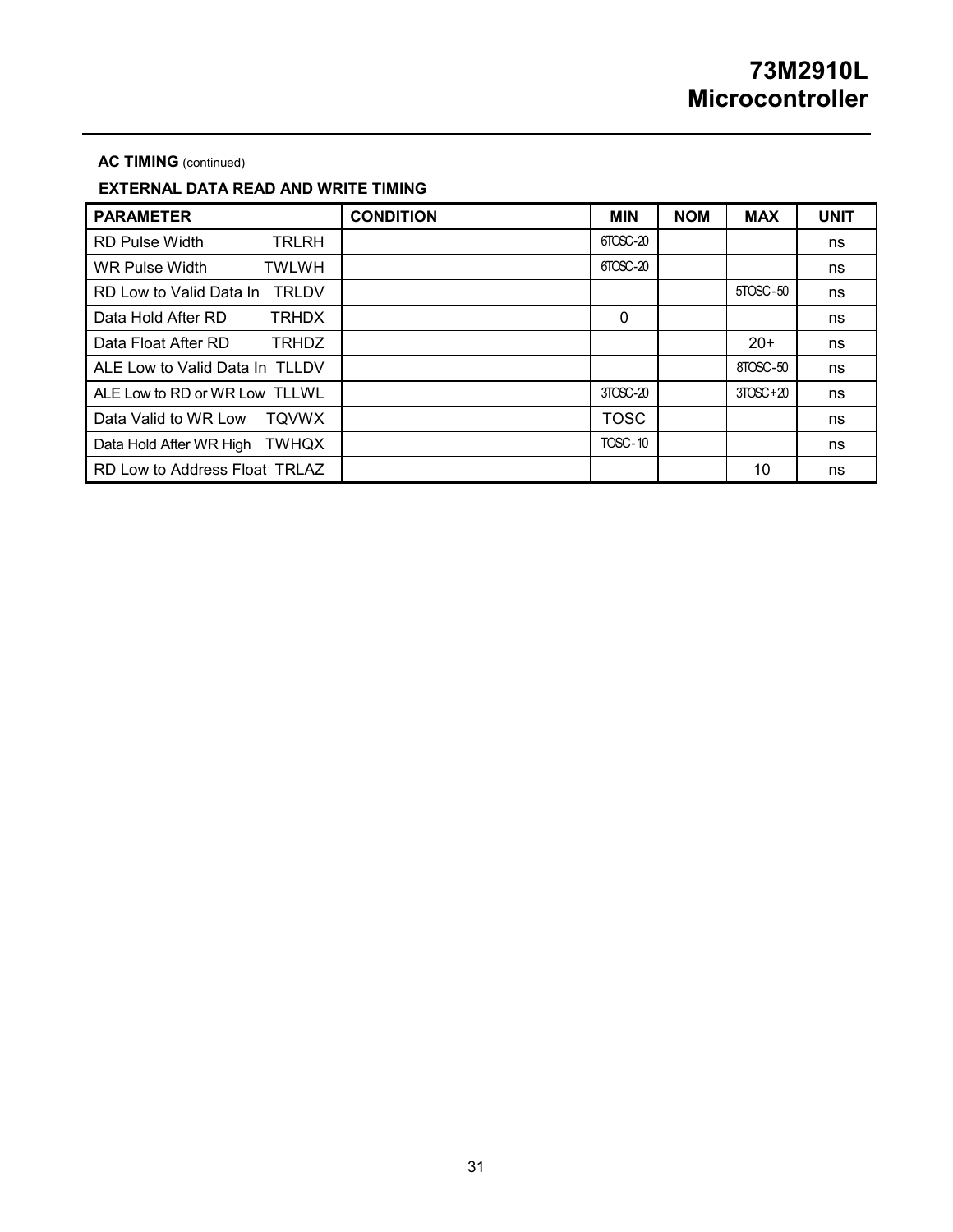## **ELECTRICAL SPECIFICATIONS** (continued)



**FIGURE 11: External Data Memory Write Cycle** 



**FIGURE 12: External Data Memory Read Cycle**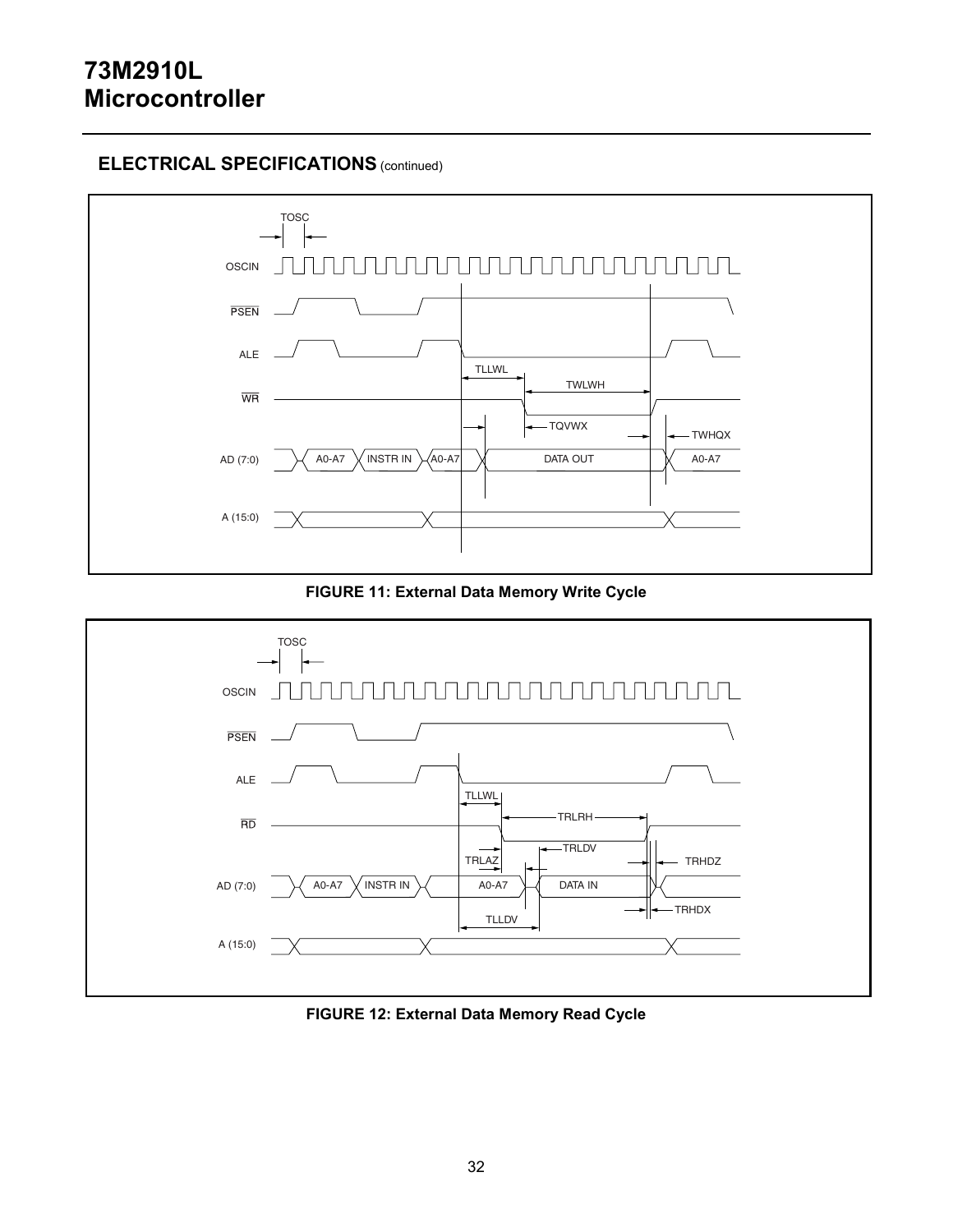

Note: The 73D2248A Device Set is comprised of the 73M2910L and 73K224L.

## **FIGURE 13: Modem Block Diagram**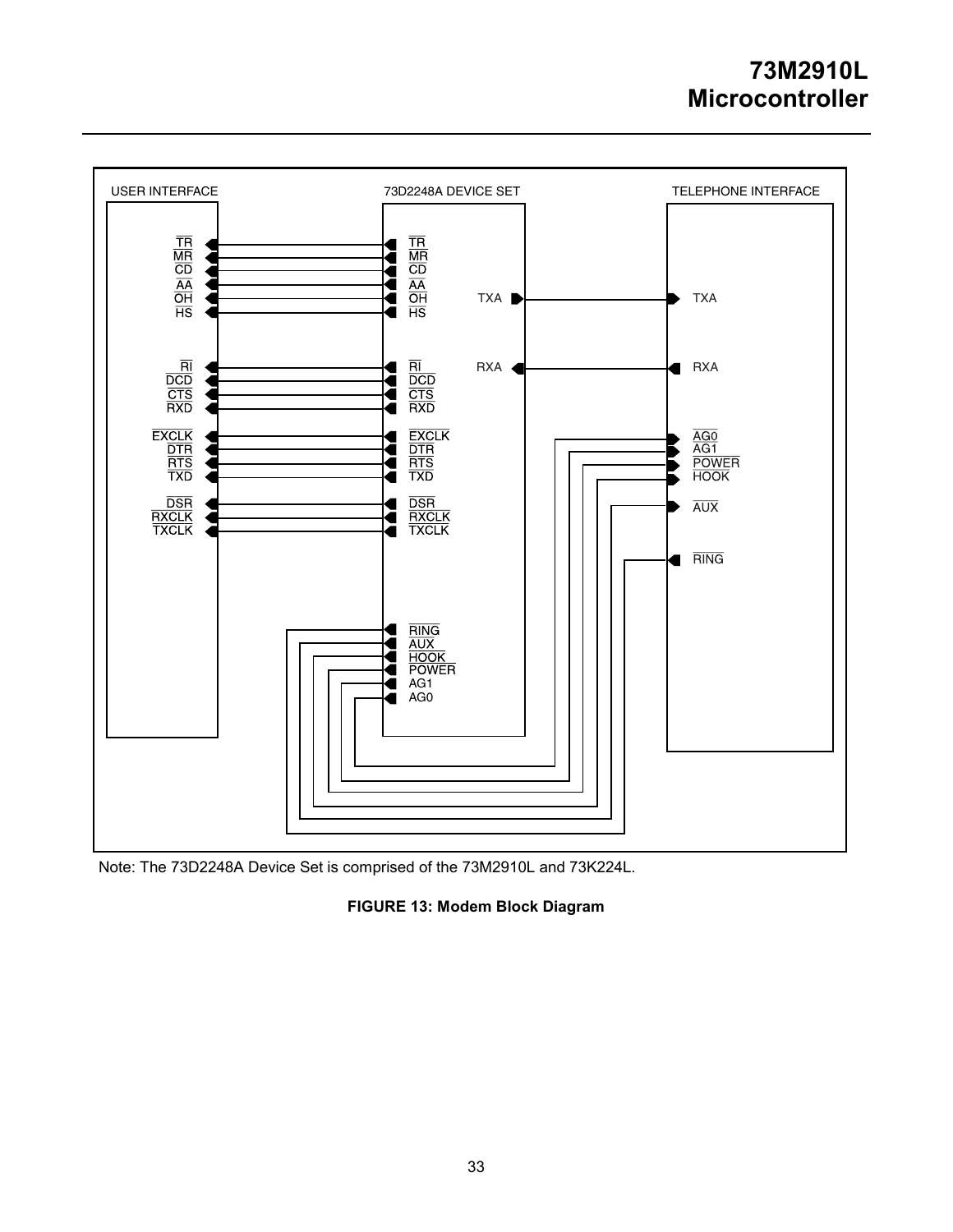# **ELECTRICAL SPECIFICATIONS** (continued)



**FIGURE 14: Display and User Interface**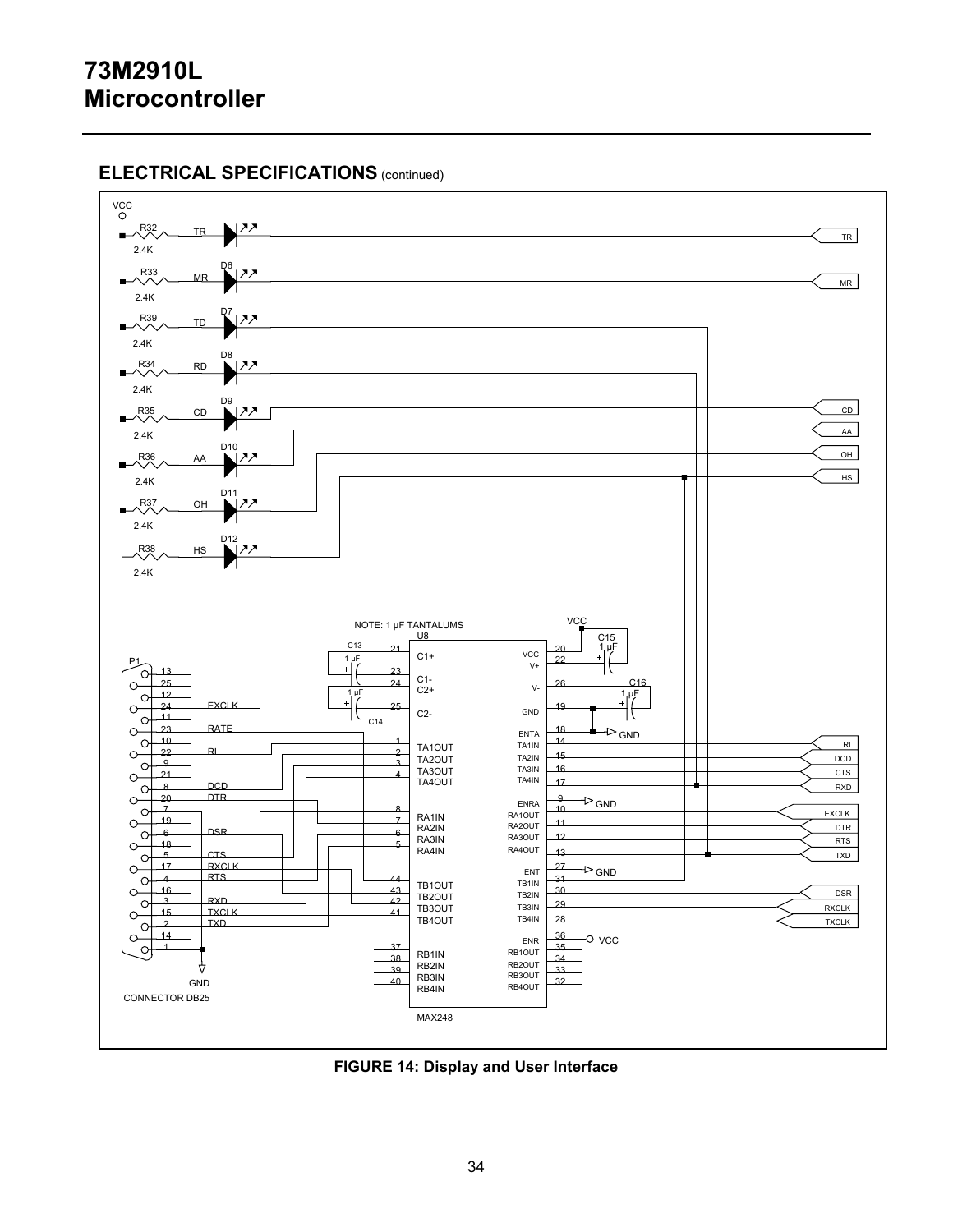

**FIGURE 15: Telephone Interface**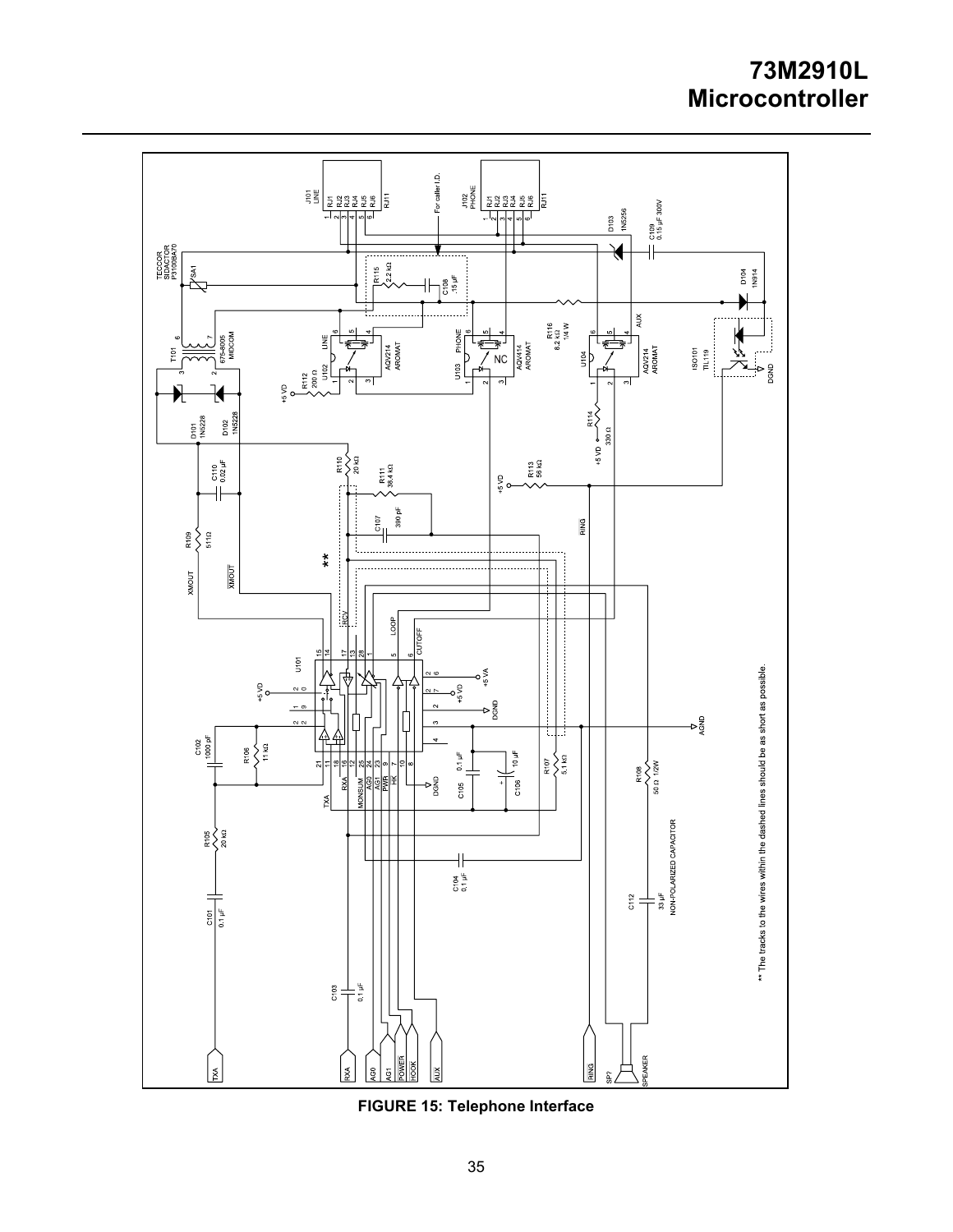# **ELECTRICAL SPECIFICATIONS** (continued)



**FIGURE 16A: MODEM SYSTEM INTERCONNECT - FRONT END**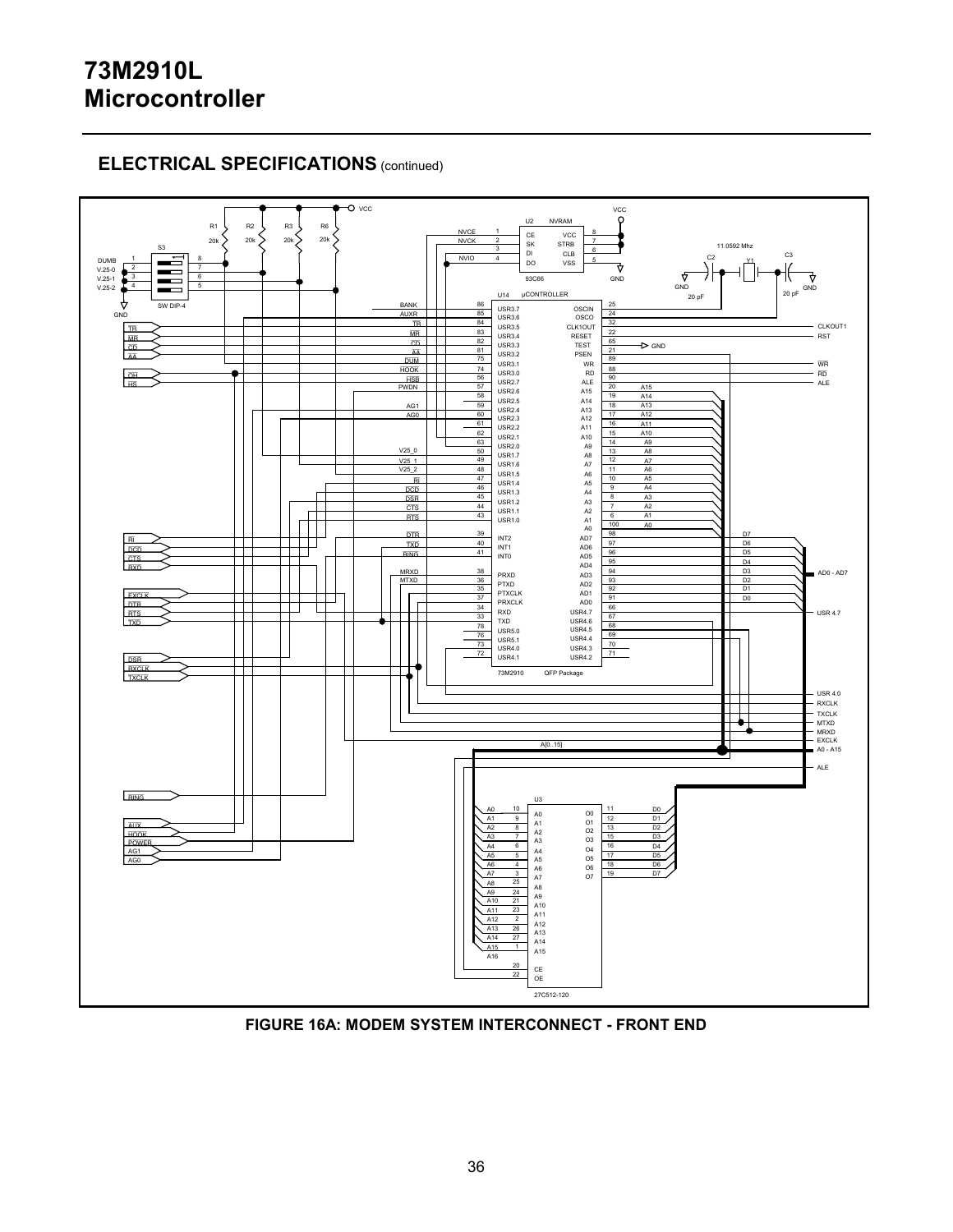

**FIGURE 16B: MODEM SYSTEM INTERCONNECT - BACK END**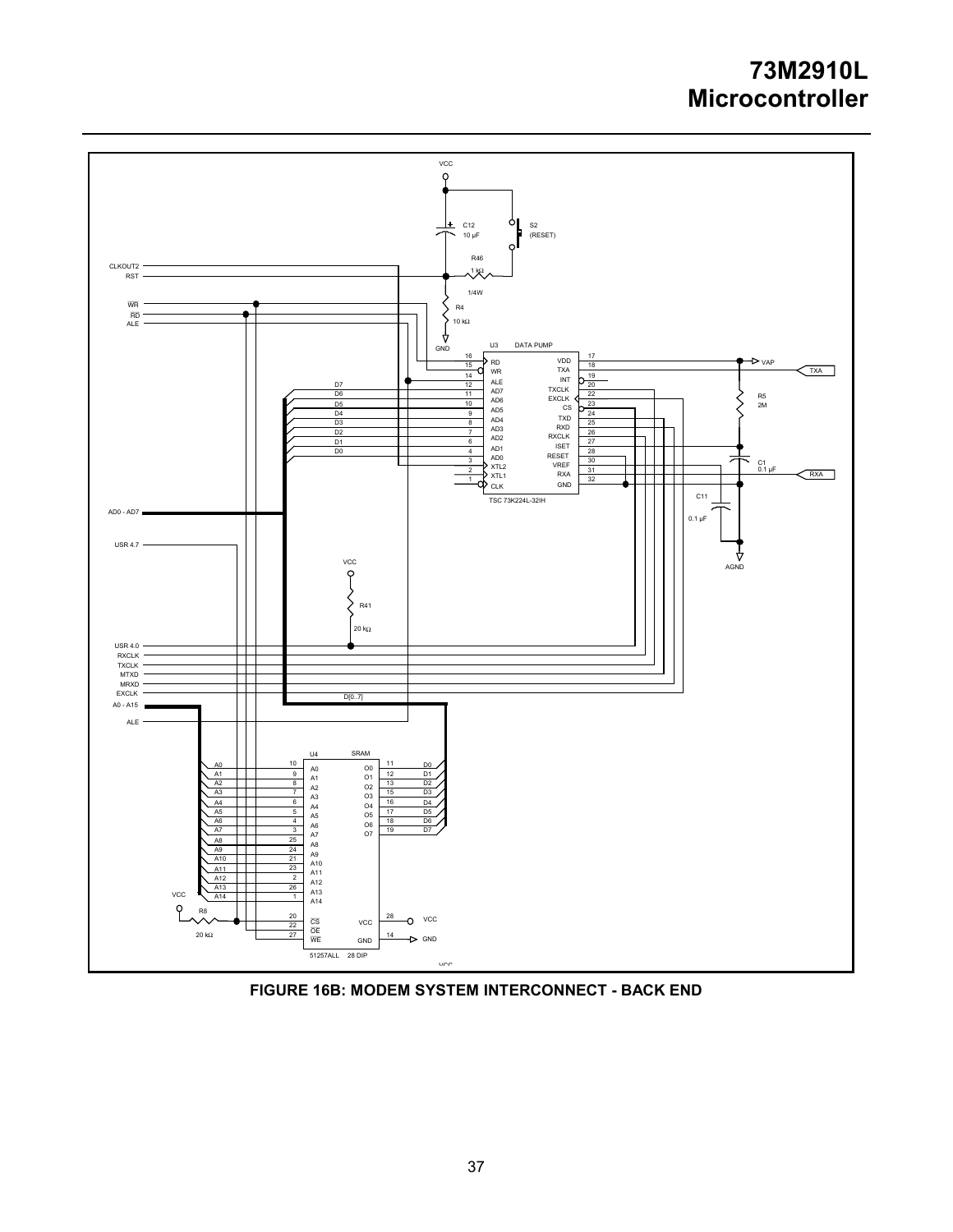## **ELECTRICAL SPECIFICATIONS** (continued)

## **100-Pin PGA**

(For development purposes only; not a production package.)

| PIN#           | <b>SIGNAL NAME</b> | PIN#            | <b>SIGNAL NAME</b> |  |
|----------------|--------------------|-----------------|--------------------|--|
| <b>B2</b>      | NO CONNECT         | M7              | <b>WR</b>          |  |
| <b>B1</b>      | NO CONNECT         | L7              | <b>ALE</b>         |  |
| C <sub>1</sub> | <b>USR2.6</b>      | N7              | D <sub>0</sub>     |  |
| C <sub>2</sub> | <b>USR2.7</b>      | N <sub>8</sub>  | D <sub>1</sub>     |  |
| D <sub>2</sub> | <b>USR2.5</b>      | M8              | D <sub>2</sub>     |  |
| D <sub>1</sub> | <b>USR2.4</b>      | L <sub>8</sub>  | D <sub>3</sub>     |  |
| E <sub>2</sub> | <b>USR2.3</b>      | N9              | D <sub>4</sub>     |  |
| E1             | <b>USR2.2</b>      | M9              | D <sub>5</sub>     |  |
| F <sub>3</sub> | <b>USR2.1</b>      | N <sub>10</sub> | D <sub>6</sub>     |  |
| F <sub>2</sub> | <b>USR2.0</b>      | M10             | D7                 |  |
| F <sub>1</sub> | <b>VPD</b>         | N <sub>11</sub> | <b>VPD</b>         |  |
| G <sub>2</sub> | <b>GND</b>         | N <sub>12</sub> | A0                 |  |
| G <sub>3</sub> | <b>USR4.7</b>      | M11             | NO CONNECT         |  |
| G <sub>1</sub> | <b>USR4.6</b>      | N <sub>13</sub> | NO CONNECT         |  |
| H1             | <b>USR4.5</b>      | M12             | NO CONNECT         |  |
| H <sub>2</sub> | <b>USR4.4</b>      | M13             | NO CONNECT         |  |
| H <sub>3</sub> | <b>USR4.3</b>      | L12             | NO CONNECT         |  |
| J <sub>1</sub> | <b>USR4.2</b>      | L13             | A1                 |  |
| J2             | <b>USR4.1</b>      | K <sub>12</sub> | A <sub>2</sub>     |  |
| K <sub>1</sub> | <b>USR4.0</b>      | K <sub>13</sub> | A <sub>3</sub>     |  |
| K <sub>2</sub> | <b>USR3.0</b>      | J12             | A4                 |  |
| L1             | <b>USR3.1</b>      | J13             | A5                 |  |
| M1             | <b>USR5.1</b>      | H <sub>11</sub> | A6                 |  |
| L2             | NO CONNECT         | H <sub>12</sub> | A7                 |  |
| N <sub>1</sub> | NO CONNECT         | H <sub>13</sub> | A8                 |  |
| M <sub>2</sub> | NO CONNECT         | G12             | A9                 |  |
| N2             | NO CONNECT         | G11             | A10                |  |
| M3             | <b>USR5.0</b>      | G13             | A11                |  |
| N3             | <b>USR3.2</b>      | F <sub>13</sub> | A12                |  |
| M4             | <b>USR3.3</b>      | F <sub>12</sub> | A13                |  |
| N4             | <b>USR3.4</b>      | F11             | A14                |  |
| M5             | <b>USR3.5</b>      | E13             | A15                |  |
| N <sub>5</sub> | <b>USR3.6</b>      | E12             | <b>PSEN</b>        |  |
| L6             | <b>USR3.7</b>      | D <sub>13</sub> | <b>RESET</b>       |  |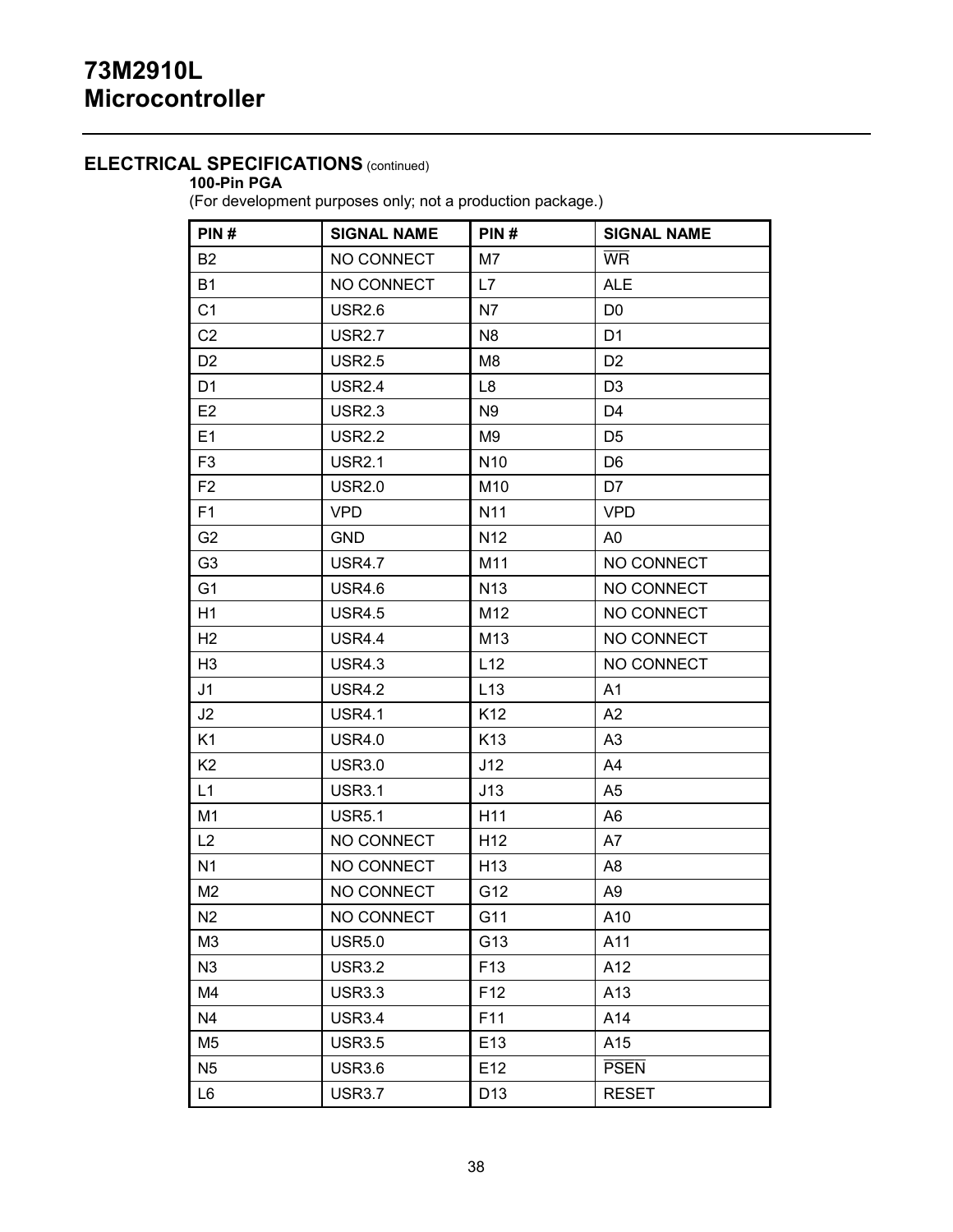| PIN#            | <b>SIGNAL NAME</b> | PIN#            | <b>SIGNAL NAME</b> |
|-----------------|--------------------|-----------------|--------------------|
| M6              | <b>GND</b>         | D <sub>12</sub> | <b>GND</b>         |
| N <sub>6</sub>  | <b>RD</b>          | C <sub>13</sub> | <b>OSCOUT</b>      |
| <b>B13</b>      | <b>OSCIN</b>       | B7              | <b>INT1</b>        |
| C <sub>12</sub> | NO CONNECT         | C7              | <b>INTO</b>        |
| A <sub>13</sub> | NO CONNECT         | A7              | <b>GND</b>         |
| <b>B12</b>      | NO CONNECT         | A6              | <b>USR1.0</b>      |
| A12             | CLK2OUT            | B <sub>6</sub>  | <b>USR1.1</b>      |
| <b>B11</b>      | <b>VPD</b>         | C <sub>6</sub>  | <b>USR1.2</b>      |
| A11             | CLK1OUT            | A <sub>5</sub>  | <b>USR1.3</b>      |
| <b>B10</b>      | <b>TXD</b>         | B <sub>5</sub>  | <b>USR1.4</b>      |
| A10             | <b>RXD</b>         | A4              | <b>USR1.5</b>      |
| B9              | <b>PTXCLK</b>      | <b>B4</b>       | <b>USR1.6</b>      |
| A <sub>9</sub>  | <b>PTXD</b>        | A <sub>3</sub>  | <b>USR1.7</b>      |
| C <sub>8</sub>  | <b>PRXCLK</b>      | A <sub>2</sub>  | NO CONNECT         |
| B8              | <b>PRXD</b>        | B <sub>3</sub>  | NO CONNECT         |
| A8              | <b>INT2</b>        | A <sub>1</sub>  | NO CONNECT         |

**100-Pin PGA** (continued) (For development purposes only; not a production package.)



**FIGURE 17: 100-Pin Grid Array (PGA) Package (Bottom View)**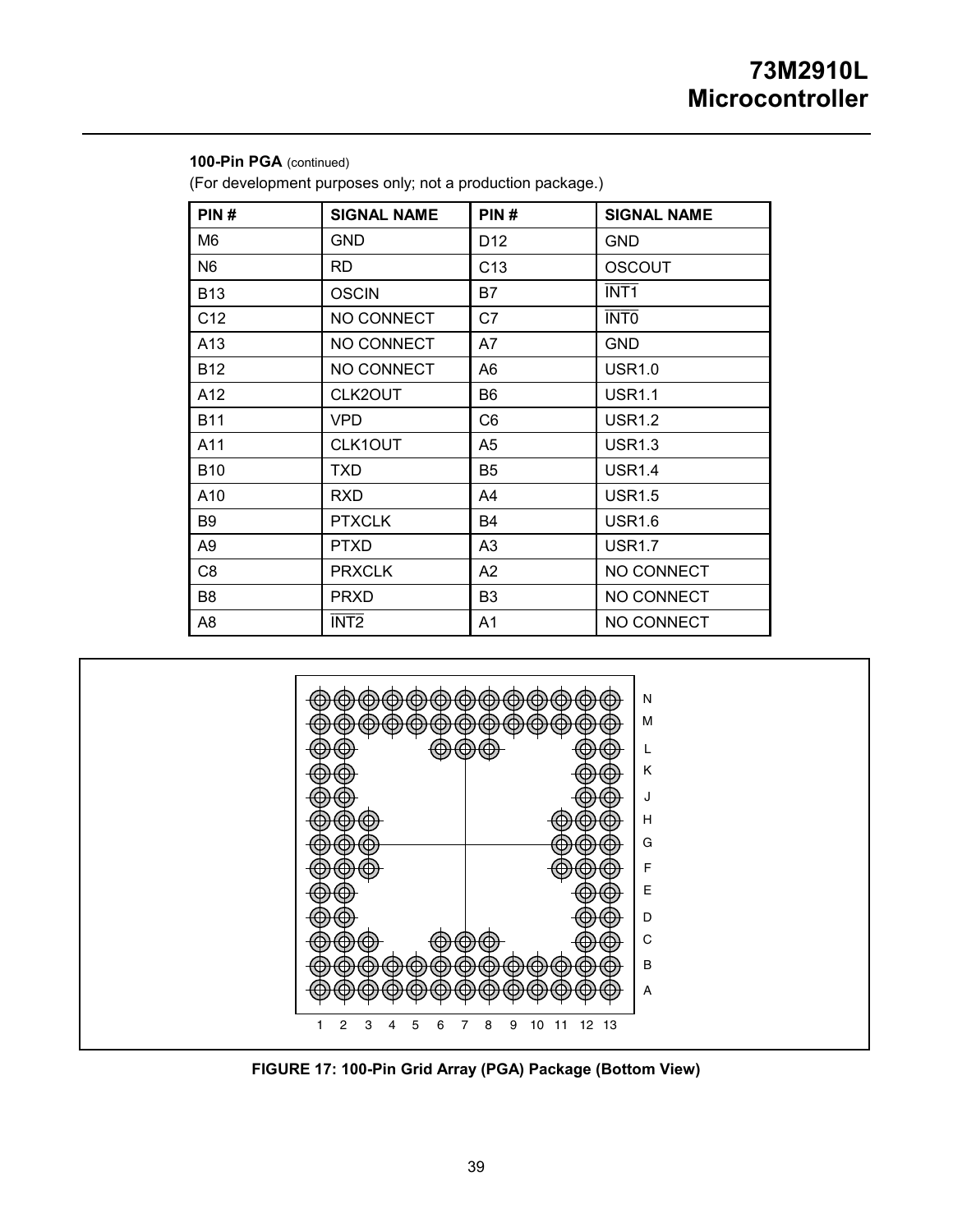# **MECHANICAL SPECIFICATIONS**

### **100-Lead QFP**